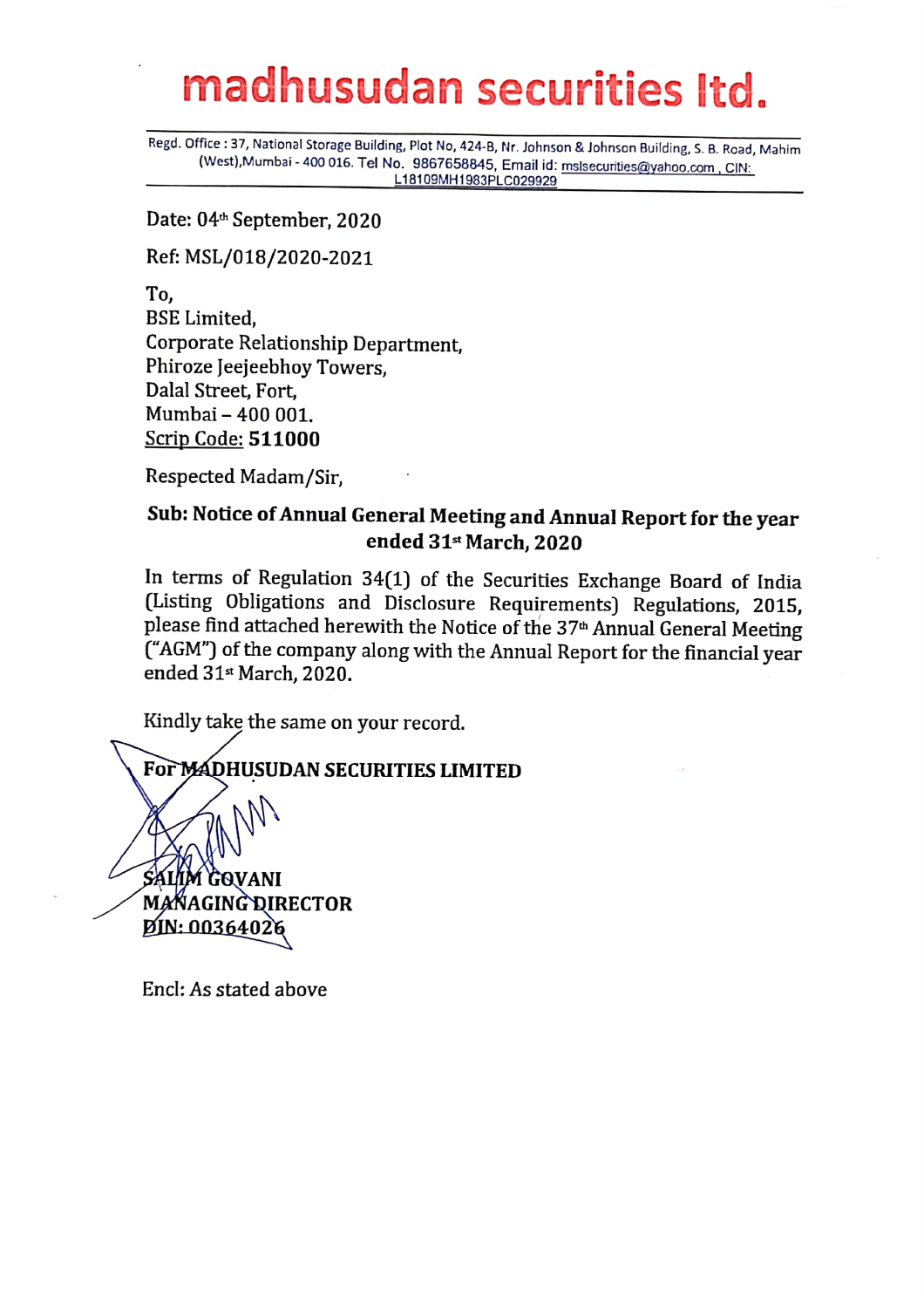# MADHUSUDAN SECURITIES LIMITED

# 37th ANNUAL REPORT

**2019-2020**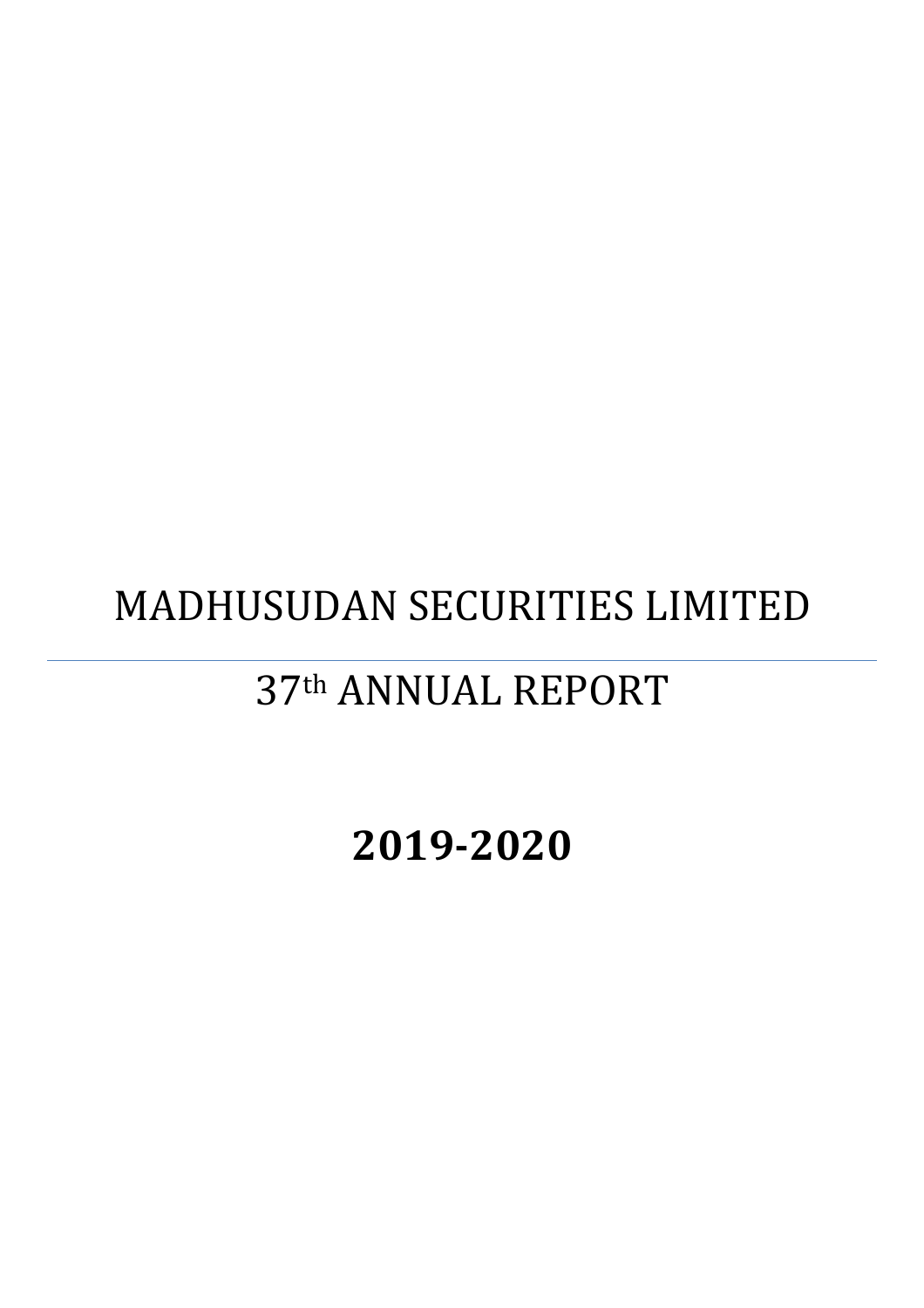# 37<sup>th</sup> ANNUAL REPORT AND ACCOUNTS 2019-2020

#### BOARD OF DIRECTORS

Mr. Salim P Govani **and South Communism** - Chairman Mrs. Sausan Bukhari **Mrs.** Sausan Bukhari **Mrs.** 2010 Mrs. Sausan Bukhari Mr. Harsh Javeri **- Independent Director**<br>Ms Isha Shekri - Independent Director Ms Isha Shekri - Independent Director (Resigned w.e.f. 14-01-2020)

#### REGISTERED OFFICE

37, National Storage Building, Plot No, 424-B, Nr. Johnson & Johnson Building, S. B. Road, Mahim (West), Mumbai - 400 016. Email: mslsecurities@yahoo.com

#### **BANKERS**

Axis Bank

#### COMPANY SECRETARY

Ms. Rishika Puri

#### AUDITORS

M/s. S.V. Bhat & Co. Chartered Accountants. Mumbai,

#### SHARE TRANSFER DEPARTMENT

M/s Link Intime India Private Limited C 101, 247 Park, L.B.S.Marg, Vikhroli (West), Mumbai – 400083 Email: mumbai@linkintime.co.in Tel No: 022 49186000

- 
- 
- 
- 
- Independent Director (Appointed w.e.f. 27-01-2020)

| Contents                                         | Page No |
|--------------------------------------------------|---------|
| <b>Notice</b>                                    | 02      |
| Directors' Report                                | 06      |
| <b>Management Discussion and Analysis Report</b> | 13      |
| Report on Corporate Governance                   | 14      |
| CEO / CFO Certificate                            | 17      |
| Practicing Company Secretary's Certificate on-   |         |
| -Corporate governance                            | 18      |
| Auditors' Report                                 | 21      |
| <b>Balance Sheet</b>                             | 29      |
| Profit and Loss Account                          | 30      |
| Cash Flow Statement                              | 31      |
| <b>Statement of Changes in Equity</b>            | 32      |
| Notes Forming Part of the Financial Statement    | 33      |
| Notes to Profit & Loss                           | 39      |
| Other Disclosure                                 | 40      |
|                                                  |         |
|                                                  |         |

 21

| 37th ANNUAL GENERAL MEETING |
|-----------------------------|
|-----------------------------|

Date: 30<sup>th</sup> September 2020

*Day:* Wednesday

*Time*: 11.00 A.M.

*Venue*: 37, National Storage Building, Plot No, 424-B, Nr. Johnson & Johnson Building, S. B. Road, Mahim (West), Mumbai - 400 016.

**BSE Code No. 511000** 

SIN No. INE856D01011 (CDSL)

SHAREHOLDERS ARE REQUESTED TO BRING THEIR COPIES OF ANNUAL REPORT ALONG WITH THEM AT THE ANNUAL GENERAL MEETING.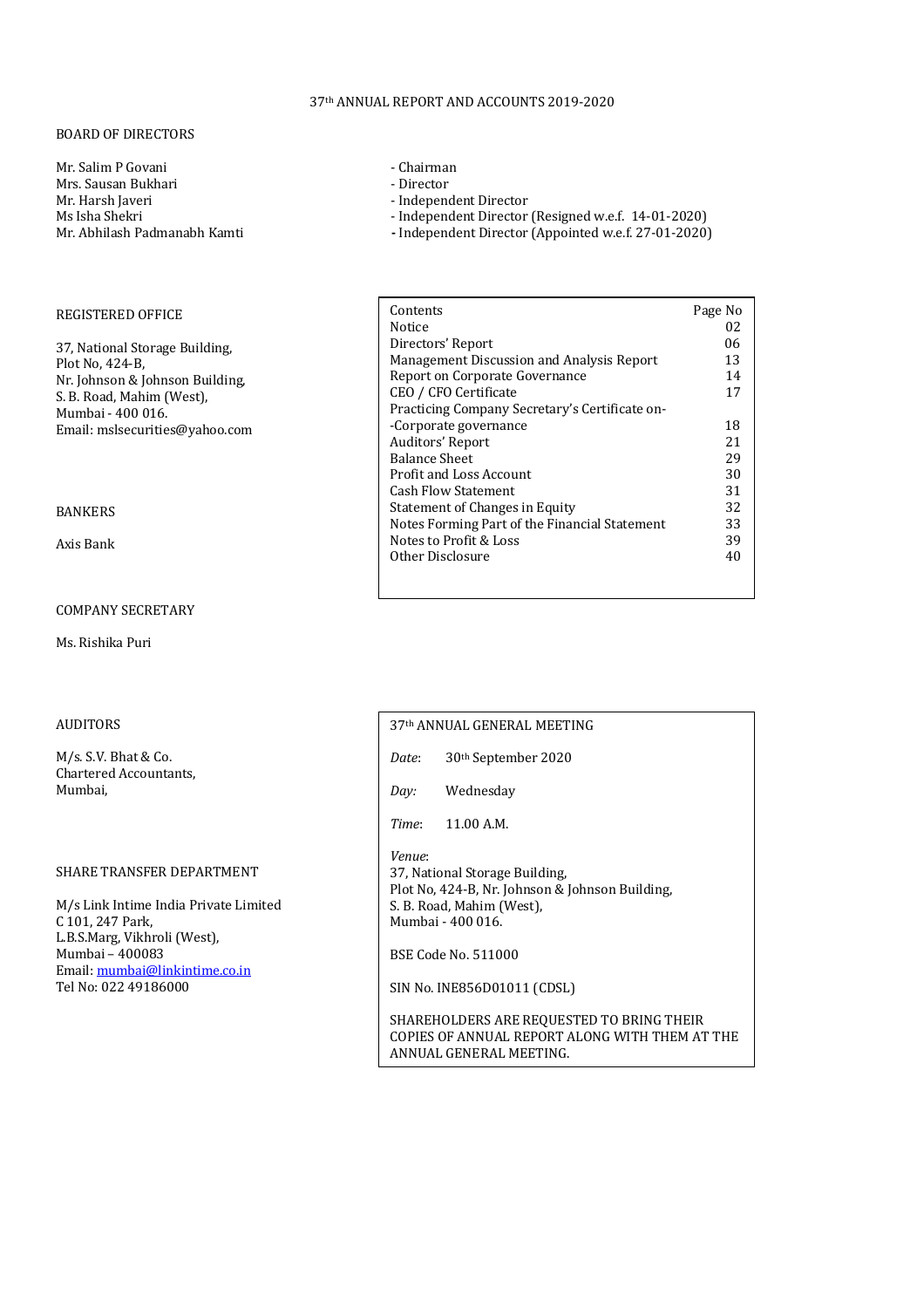# **NOTICE TO MEMBERS**

NOTICE is hereby given that the 37<sup>th</sup> Annual General Meeting of the Members of **MADHUSUDAN SECURITIES LIMITED** will be held on 30<sup>th</sup> September, 2020, at 37, National Storage Building, Plot No, 424-B, Nr. Johnson & Johnson Building, S. B. Road, Mahim (West), Mumbai - 400 016 at 11.00 am to transact the following business

#### ORDINARY BUSINESS:

- 1. Adoption of Directors' Report and Annual Accounts: To receive, consider and adopt the Balance Sheet as at 31<sup>st</sup> March 2020 and the Statement of Profit & Loss for the year ended on that date and the Reports of the Directors and Auditors thereon.
- 2. To ratify the appointment of the auditors and to fix their remuneration and in this regard pass with or without modification(s), the following resolution as an ordinary resolution:

**"RESOLVED THAT** pursuant to the provisions of section 139, 142 and other applicable provisions, if any, of the Companies Act. 2013, read with the Companies (Audit and Auditors) Rules, 2014 (including any statutory modification  $(s)$  or re-enactment  $(s)$ thereof, for the time being in force, M/s. S. V. Bhat & Co., Chartered Accountants, FRNo.: 101298W be and is hereby ratified as auditors of the Company for a term of 5 consecutive years from the conclusion of this Annual General Meeting till the conclusion of the sixth Annual General Meeting from this Annual General Meeting, at such remuneration as shall be fixed by the Board of Directors of the Company."

#### SPECIAL BUSINESS:

3. Regularization of Additional Director, Mr. Abhilash Padmanabh Kamti (DIN: 01587117), by appointing him as Independent Director of the Company

To consider and, if thought fit, to pass with or without modification(s), the following resolution as **ORDINARY RESOLUTION:**

**"RESOLVED THAT Mr.** Abhilash Padmanabh Kamti (DIN: 01587117), who was appointed as an Additional Director on the Board of Directors ('Board') of the Company with effect from 27<sup>th</sup> January, 2020 in terms of Section 161 of the Companies Act, 2013 and who holds office up to the date of this Annual General Meeting, be and is hereby appointed as Independent Director of the Company.

**RESOLVED FURTHER THAT** Directors/Company Secretary of the Company, be and is hereby severally authorized to file necessary returns/forms to the Registrar of Companies and to do all such acts, deeds and things that may be necessary, proper, expedient or incidental for the purpose of giving effect to the aforesaid resolution."

Any other matter with the permission of the Chairman.

By order of the Board of Directors MADHUSUDAN SECURITIES LIMITED

PLACE: Mumbai DATED: August 14, 2020 CHAIRMAN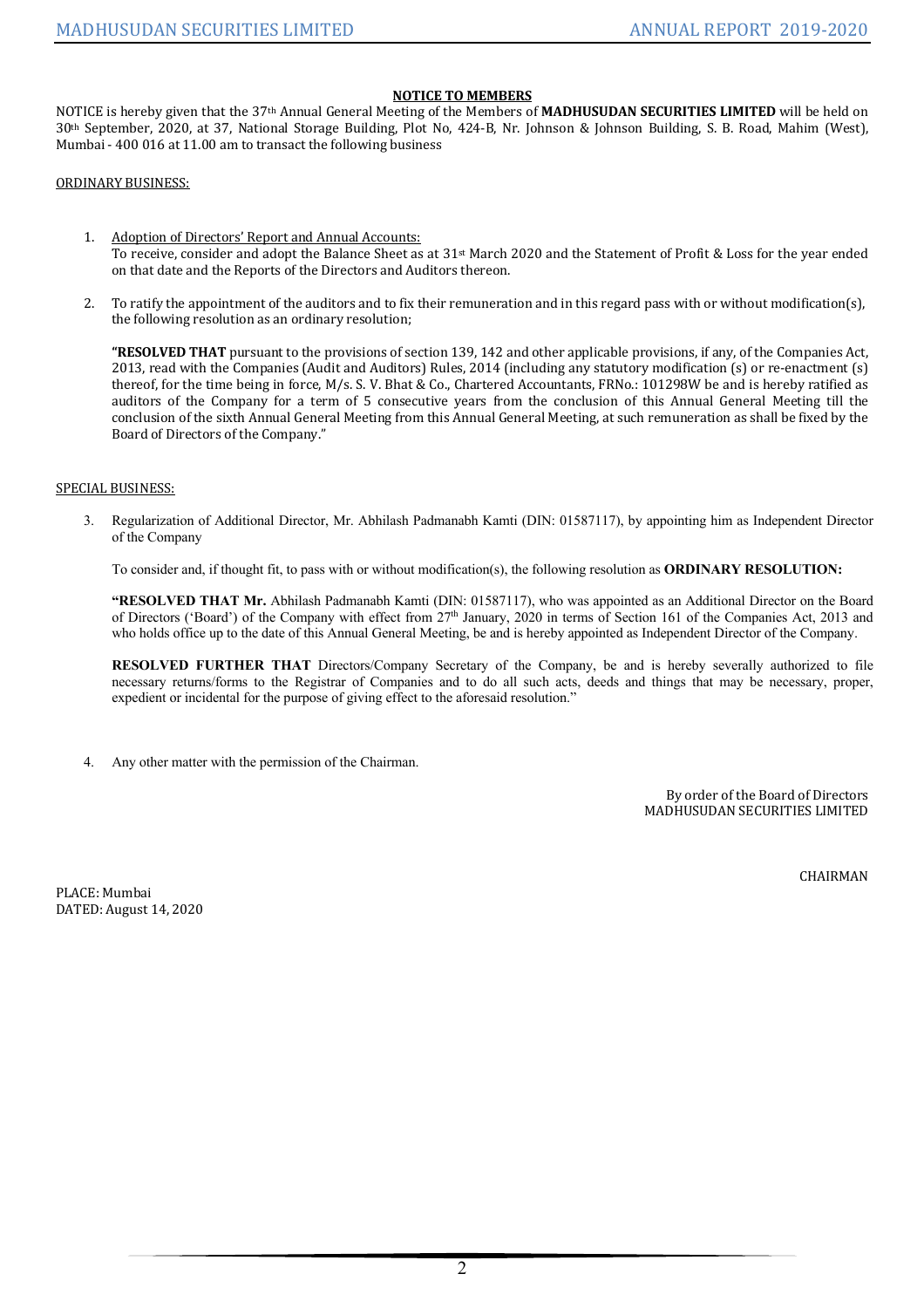#### **NOTES**

- 1. The explanatory statement pursuant to Section 102(1) of the Companies Act, 2013 in respect of Special Business under item nos. 4 as stated above is annexed hereto.
- 2. MEMBER ENTITLED TO ATTEND AND VOTE AT THE MEETING IS ENTITLED TO APPOINT ONE OR MORE PROXIES TO ATTEND AND VOTE INSTEAD OF HIMSELF AND SUCH PROXY NEED NOT BE A MEMBER OF THE COMPANY.
- 3. Proxies, in order to be effective, must be lodged at the registered office of the Company not less than 48 hours before the Annual General Meeting.
- 4. Members desiring any information about accounts at the meeting are requested to write to the Company not less than 48 hours before the Annual General Meeting, so as to enable the management to keep the information ready.
- 5. Members are requested to:
	- a) Immediately intimate change of address, if any, to the Company.
	- b) Produce the Attendance Slip, duly filled, at the entrance of the Meeting Venue.
	- c) Bring their copies of the Annual Report to the venue of the  $37<sup>th</sup>$  Annual General Meeting.
	- d) Register their Email addresses for receiving all communications including Annual Report, Notices, circulars etc. from the Company electronically.
	- e) Members can avail the facility of nominations by submitting the Form with the Company at its Registered Office.
- 6. Members register shall remain close for transfer of shares from 24.09.2020 to 30.09.2020 (Both days inclusive).

By order of the Board of Directors For MADHUSUDAN SECURITIES LIMITED

DIRECTORS

PLACE: Mumbai DATED: *August 14, 2020*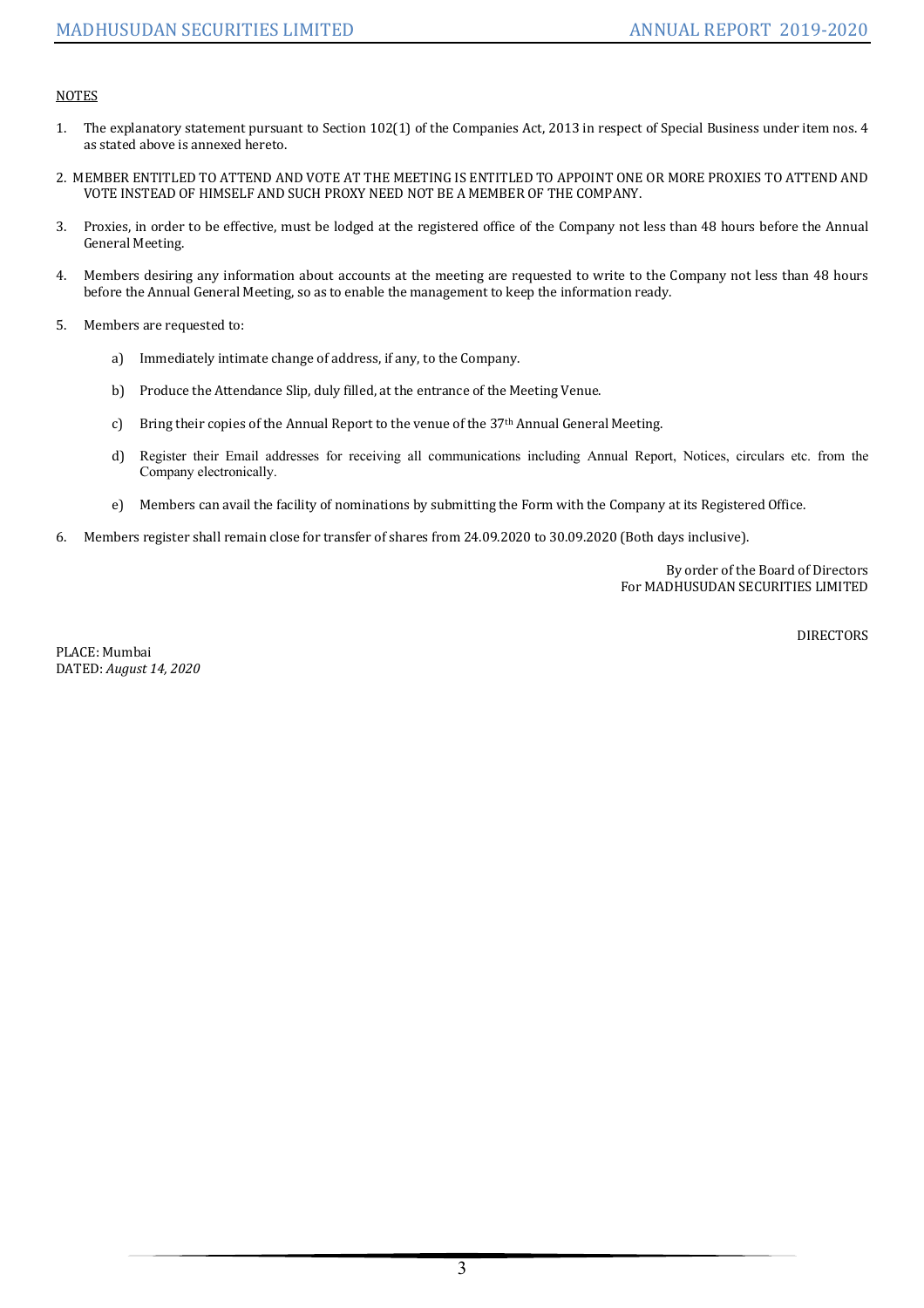# **Instructions for the Voting through electronics means:**

I) In compliance with provisions of Section 108 of the Companies Act, 2013, Rule 20 of the Companies (Management and Administration) Rules, 2014, as amended by the Companies (Management and Administration) Amendment Rules, 2015, and Regulation 44 of the Listing Regulations, the Company is pleased to provide members facility to exercise their right to vote on resolutions proposed to be considered at the ensuing Annual General Meeting (AGM) by electronic means and the business may be transacted through e-Voting Services. The facility of casting the votes by the members using an electronic voting system from a place other than MADHUSUDAN SECURITIES LIMITED (CIN NO.: L18109MH1983PLC029929) venue of the AGM ("remote-e-voting") will be provided by National Securities Depository Limited. (NSDL).

II) The Facility for voting through ballot paper shall be made available at the AGM and the members attending the meeting who have not cast their vote by remote e- voting shall be able to exercise their right at the meeting through ballot paper.

III) The Members who have cast their vote by remote e-voting prior to the AGM may also attend the AGM but shall not be entitled to cast their vote again.

IV) The remote e-voting period commences on 27<sup>th</sup> Sept. 2020 (9.00 am) and ends on 29<sup>th</sup> Sept. 2020 (5.00 pm). During this period members of the Company, holding shares either in physical form or in dematerialized form, as on the cut-off date of 23<sup>rd</sup> Sept. 2020, may cast their vote by remote e-voting. The remote e-voting module shall be disabled by NSDL for voting thereafter. Once the vote on a resolution is cast by the member, the member shall not be allowed to change it subsequently.

V) The process of the manner for remote e-voting is as under:

A) In case a Member receives an email from NSDL (for members whose email IDs are registered with the Company/Depository Participants):

i) Open email and open PDF file viz; "remote e-voting.pdf" with your Client ID or Folio No. as password. The said PDF file contains your user ID and password/PIN for remote e-voting. Please note that the password is an initial password.

ii) Launch internet browser by typing the following URL:https:// www.evoting.nsdl.com/

iii) Click on Shareholder – Login.

iv) Put the user ID and password as initial password/PIN noted in step (i) above. Click Login.

v) Password change menu appears. Change the password/PIN with new password of your choice with minimum 8 digits/characters or combination thereof. Note new password. It is strongly recommended not to share your password with any other person and take utmost care to keep your password confidential.

vi) Home page of remote e-voting opens. Click on remote e-voting: Active Voting Cycles.

vii) Select "EVEN" of "MADHUSUDAN SECURTIES LTD."

viii) Now you are ready for remote e-voting as Cast Vote page opens.

ix) Cast your vote by selecting appropriate option and click on "Submit" and also "Confirm" when prompted.

x) Upon confirmation, the message "Vote cast successfully" will be displayed.

xi) Once you have voted on the resolution, you will not be allowed to modify your vote.

xii) Institutional Shareholders (i.e. other than individuals, HUF, NRI etc.) are required to send scanned copy (PDF/JPG format) of the relevant Board Resolution/Authority letter etc. together with attested specimen signature of the duly authorized signatory (ies) who are authorized to vote, to the scrutinizer through e-mail to doshi.jenish@yahoo.com with a copy marked to evoting@nsdl.co.in .

B) In case of a member(s) receives a physical copy of notice of AGM for member(s) whose email ID is not registered with the Company/Depository Participants(s) may obtain a login ID and password for casting his /her vote by remote e-voting by sending a request at evoting@nsdl.co.in or by contacting NSDL at the toll free no.: 1800-222-990.

VI) In case of any queries, you may refer the frequently asked questions (FAQs) for Members and remote e-voting user manual for Members available at the downloads section of www.evoting.nsdl.com or call on toll free no. : 1800-222-990.

VII) If you are already registered with NSDL for remote e-voting then you can use your existing user ID and password/PIN for casting your vote.

*NOTE: Shareholders who forgot the User Details/Password can use "Forgot User Details/Password?" or "Physical User Reset Password?" option available on www.evoting.nsdl.com. In case Shareholders are holding shares in demat mode, USER-ID is the combination of (DPID + Client ID). In case Shareholders are holding shares in physical mode, USER-ID is the combination of (Even No + Folio No).*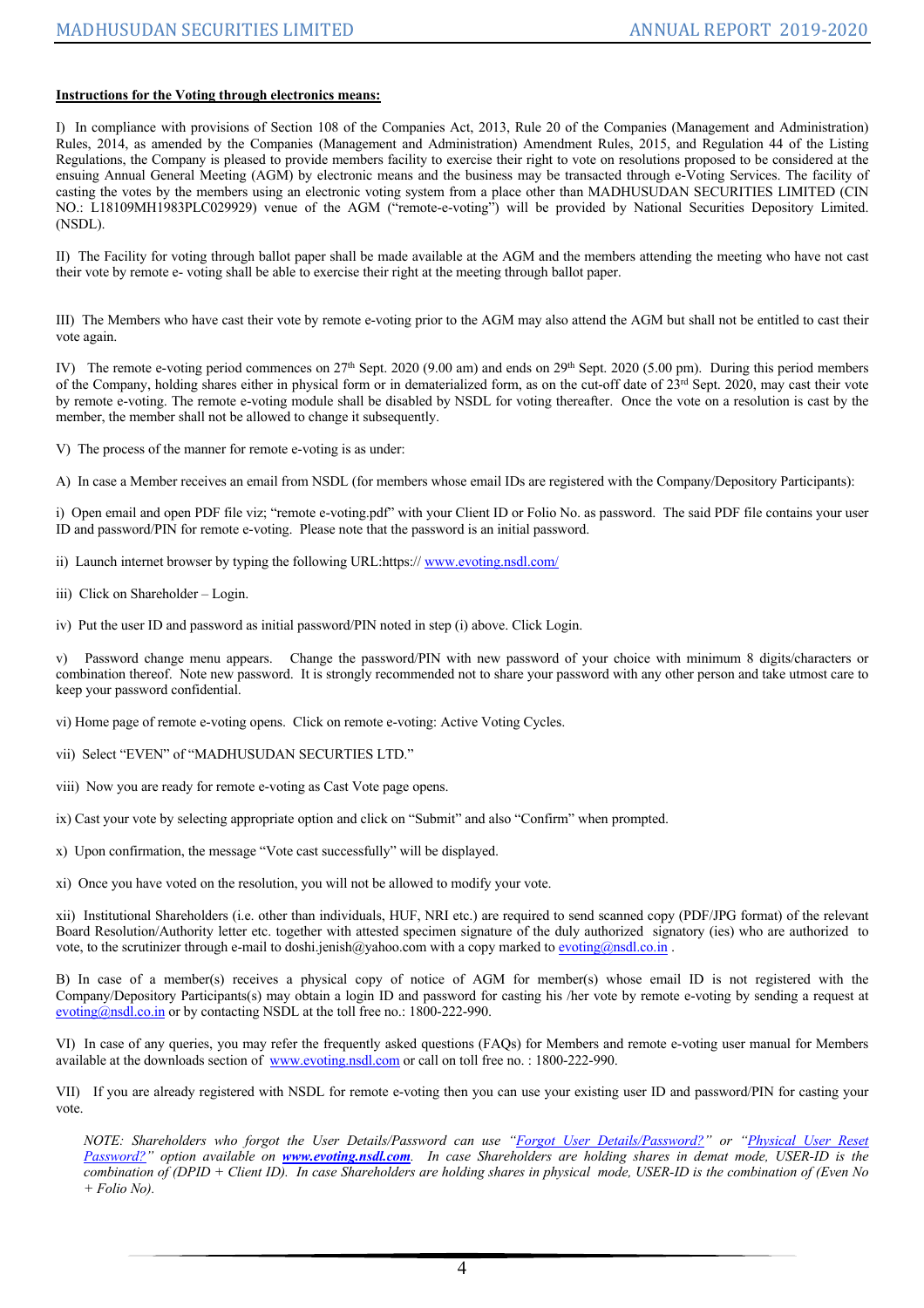VIII) You can also update your mobile number and e-mail id in the user profile details of the folio which may be used for sending future communication(s).

IX) The voting rights of members shall be in proportion to their shares of the paid up equity share capital of the Company as on the cut-off date of 23rd Sept. 2020.

X) Any person, who acquires share of the Company and become member of the Company after dispatch of the notice and holding shares as of the cut-off date i.e.  $23^{\text{rd}}$  Sept, 2020, may obtain the login ID and password by sending a request at evoting@nsdl.co.in or RTA.

However, if you are already registered with NSDL for remote -e-voting then you can use your existing user ID and password for casting your vote. If you forgot your password, you can reset your password by using *"Forgot User Details/Password?" or "Physical User Reset Password?*option available on www.evoting.nsdl.com or contact NSDL at the following toll free no. : 1800-222-990.

XI) A person whose name is recorded in the register of members or in the register of beneficial owners maintained by the depositories as on the cut-off date only shall be entitled to avail the facility of remote e-voting/voting at the AGM through ballot paper.

XII) Mr. Jenish Doshi, Practicing Company Secretary (ACS No. 50447) has been appointed as the Scrutinizer for providing facility to the members of the Company to scrutinize the voting at the AGM and remote e-voting process in a fair and transparent manner.

XIII) The Chairman shall, at the AGM, at the end of the discussion on the resolution on which voting is to be held, allow voting with the assistance of scrutinizer, by use of "Ballot Paper"/ "Poling Paper" for all those members who are present at the AGM, but have not cast their votes by availing the remote e-voting facility.

XIV) The Scrutinizer shall after the conclusion of voting at the Annual General Meeting, will first count the votes cast at the meeting and thereafter unblock the votes cast through remote e-voting in the presence of at least two witnesses not in the employment of the Company and shall make, not later than three days of the conclusion of the AGM, a consolidated scrutinizer's report of the total votes cast in favour or against, if any, to the Chairman or a person authorized by him in writing, who shall countersign the same and declare the results of the voting forthwith.

XV) The Results declared along with the report of the Scrutinizer shall be placed on the website of the Company www.findoc-cll.in and on the website of NSDL immediately after the declaration of results by the Chairman or as person authorized by him in writing. The results shall also be immediately forwarded to BSE Limited, Mumbai, where the shares of the Company is listed.

#### **As required by Section 102 of the Companies Act, 2013 ('Act'), the following explanatory statement sets out material facts relating to the business mentioned under Item No. 4 of the Notice convening Annual General Meeting.**

#### **Item No. 4**

- i. Mr. Abhilash Padmanabh Kamti (DIN: 01587117) was appointed as an Additional Independent Director of the Company with effect from 27/01/2020 in accordance with the provisions of Section 161 of the Companies Act, 2013, read with the Articles of Association of the Company. Pursuant to Section 161 of the Companies Act, 2013, the above director holds office only up to the date of the ensuing Annual General Meeting of the Company.
- ii. The Board is of the view that the appointment of Mr. Abhilash Padmanabh Kamti (DIN: 01587117) on the Company's Board as Director is desirable and would be beneficial to the Company and hence it recommends the said Resolution No. 4 for approval by the members of the Company.
- iii. None of the Directors/Key Managerial Personnel of the Company/their relatives, except Mr. Abhilash Padmanabh Kamti himself, is in any way concerned or interested, in the said resolution. The Board recommends the said resolution to be passed as an ordinary resolution.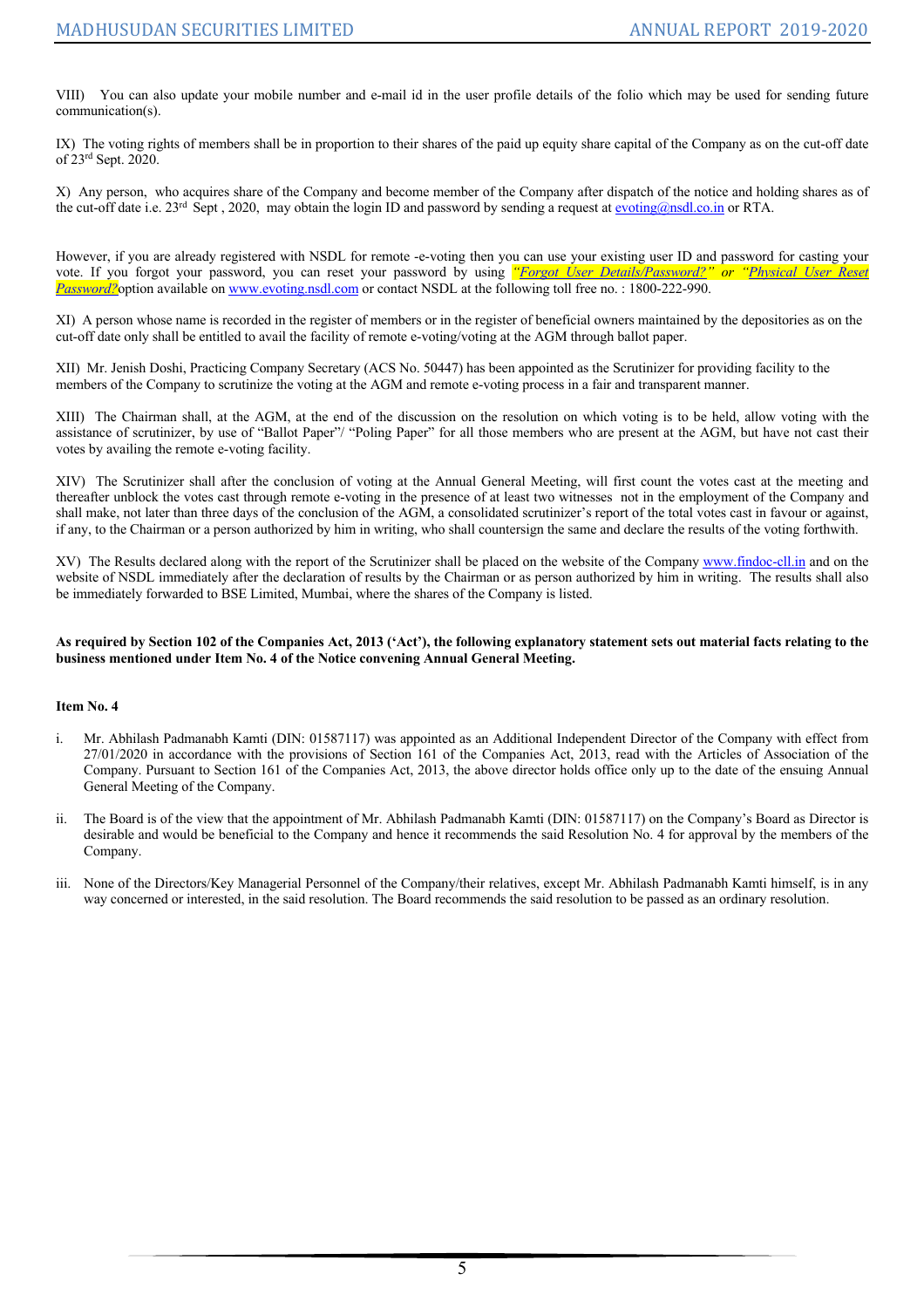# **DIRECTORS' REPORT**

#### To the Members. **MADHUSUDAN SECURITIES LIMITED**

Your Directors have pleasure in presenting the 37<sup>th</sup> Annual Report on the business and operations of the company along with the Audited Financial Statement of Accounts for the year ended March 31, 2020.

### **1. Financial Result (Standalone)**

| <b>Particulars</b>                | <b>Current year</b><br>$2019 - 2020$ | Previous year<br>$2018 - 2019$ |
|-----------------------------------|--------------------------------------|--------------------------------|
|                                   | Rs.                                  | Rs.                            |
| <b>Total Revenue</b>              | 4,000                                | 5,059                          |
| <b>Total Expense</b>              | 17,64,963                            | 10,92,796                      |
| Profit/ (Loss) before tax         | (17,60,963)                          | (10, 87, 737)                  |
| Tax expense                       |                                      | (106)                          |
| Profit/ (Loss) for the year       | (17,60,963)                          | (10, 87631)                    |
| <b>Other Comprehensive Income</b> | 2,229                                | 40,472                         |
| <b>Total Profit for the Year</b>  | (17,63,192)                          | (10, 47, 159)                  |
| Earnings per share                | (0.69)                               | (0.41)                         |

#### **2. Dividend**

Due to losses incurred during the year by the Company, the Board regrets its inability to recommend any dividend to strengthen the financial resources of the Company.

#### **3. Operations and Future Prospects**

During the year under review, the Management are looking forward for better business avenues and hence, have not carried any trading activities. Hence, it has suffered losses due to statutory compliance expenses & administrative expenses incurred by the Company. The net loss suffered by the Company is of Rs. 17,63,192/-.

The 61,42,847 equity Shares of Rs. 10/- each were issued as part consideration other than cash to Primus Retail Pvt. Ltd. pursuant to Business Transfer Agreement (BTA) dated 04/02/2011 for transfer of its Brand & Business.

However, Karnataka High Court has declined Primus Retail Pvt. Ltd. to transfer the Brand & Business. Hence, due to nonperformance by Primus Retail Pvt. Ltd. of their obligation, BTA Agreement stands cancelled. Therefore, equity shares issued in lieu of BTA stands null and void by the Board of Directors and consequently the said shares has been revoked / forfeited (to be reissued) by the Company pending statutory approvals from the appropriate authorities.

Further the face values of such shares of Rs. 10/- are accounted as Forfeited Shares (to be reissued) through Scheme of arrangement under the Companies Act, in due course for further re-allotment.

In view of the above, the securities premium charged to 61,42,847 equity shares at the time of allotment has been reversed from the premium account to give effect of such forfeited equity shares by the Board for fair presentation of the financial statements.

The 61.42.847 Equity Shares considered as forfeited by the Company are yet to be repossessed from the Primus Retail Pvt. Ltd. and are to be allotted / reissued as per requisite statutory approvals from the authorities and Stock Exchange for trade purposes. Therefore, the effective capital of the company is reduced to Rs. 2,55,26,400.

The Company had paid Rs. 12 Crores to Primus Retail (P) Ltd. pursuant to the BTA and Shares were issued for consideration other than cash prior to transfer of Brand & Business assets. However, the Primus Retail Pvt. Ltd. could not honour the Agreement due to Court order. Therefore, amount of Rs. 12 Crores paid for the contract stands recoverable which is treated as Advance to be recovered in cash or kind and the shares are revoked & forfeited.

The Primus Retail P. L. has been declared under liquidation, hence, the advance of Rs. 12 Crores has become doubtful in nature and Equity shares are revoked & forfeited. No provision of doubtful advances is made in the books of accounts since Management is putting efforts for recovery or settlement with the concerned persons on account of liquidation of Primus Retail Pvt. Ltd.

The Ministry of Home Affairs on March 24, 2020 notified a nation wise lockdown in India to contain the outbreak of the COVID-19 pandemic due to which there have been several restrictions imposed by the Government across the globe on the travel, movement of goods and transportation considering public health and safety measures. As per the management, no significant impact on carrying amounts of receivables and other financial assets is expected and the management continue to monitor changes in future *·economic* conditions. 

The Directors are looking forward for better Professional avenues and Investment opportunities for the company. Barring unforeseen circumstances, your Directors are hopeful to have better performance in the year to follow.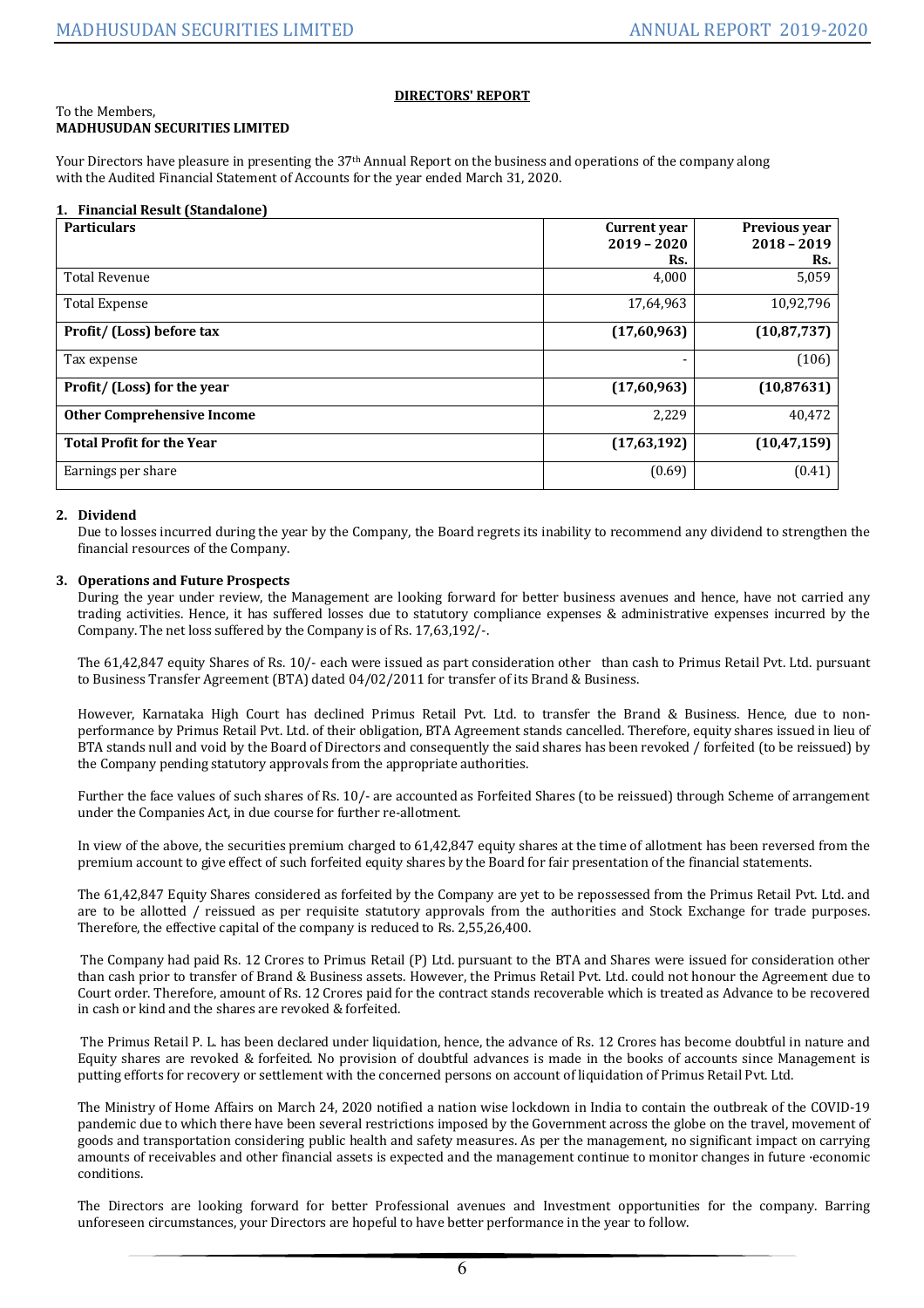# **4. Number of meetings of the board**

The Board of Directors have conducted quarterly Board Meetings during the Financial Year 2019 – 2020 on various dates namely,

I. May 05, 2019 II. August 08, 2019 II. November 12, 2019 IV. January 14, 2020 V. January 27, 2020

# **5. Equity Share Capital**

The Equity Share Capital as on March 31, 2020 is Rs. 8,69,54,870/-, including forfeited shares of Rs. 6,14,28,470/- which results into effective Equity Capital of Rs.2,55,26,400/- until forfeited shares are reissued through the Scheme of Arrangement or otherwise after obtaining statutory approvals under the Companies Act.

### **6.** Extract of annual return

# **(a) Registration and Other Details:**

| CIN <sub>No</sub>                    | L18109MH1983PLC029929                                     |
|--------------------------------------|-----------------------------------------------------------|
| <b>Registration Date</b>             | 06th May 1983                                             |
| Name of The Company                  | Madhusudan Securities Limited                             |
| Category                             | <b>Public Limited Company</b>                             |
| Address                              | 37, National Storage Building, Plot No, 424-B,            |
|                                      | Nr. Johnson & Johnson Building, S. B. Road, Mahim (West), |
|                                      | Mumbai - 400 016. Email: mslsecurities@yahoo.com          |
|                                      | Tel:                                                      |
|                                      |                                                           |
| Listed                               | Bombay Stock Exchange, Mumbai.                            |
| <b>Registrar and Transfer Agents</b> | M/s Link Intime India Private Limited                     |
|                                      | C 101, 247 Park,                                          |
|                                      | L.B.S. Marg, Vikhroli (West),                             |
|                                      | Mumbai - 400083                                           |
|                                      | Email: mumbai@linkintime.co.in                            |
|                                      | Tel No: 022 49186270                                      |
|                                      |                                                           |

### **(b) PRINCIPAL BUSINESS ACTIVITIES OF THE COMPANY**

| <b>Name</b><br><b>Product/Services</b> |  | and Description of Main   NIC Code of the Product/Service | % of total turnover to the Company |
|----------------------------------------|--|-----------------------------------------------------------|------------------------------------|
| Trading                                |  | 64990                                                     | 99.69%                             |

#### **(c) Particulars of Holding, Subsidiary & Associate Companies:**

| S. No. | Name & address of the Company   CIN/GLN   Holding/Subsidiary/Associate |     |     |        | % of Applicable Section |
|--------|------------------------------------------------------------------------|-----|-----|--------|-------------------------|
|        |                                                                        |     |     | shares |                         |
|        |                                                                        |     |     | held   |                         |
|        |                                                                        |     |     |        |                         |
|        |                                                                        |     |     |        |                         |
|        |                                                                        |     |     |        |                         |
|        | N.A                                                                    | N.A | N.A | N.A    | N.A                     |

# **I.** i. SHARE HOLDING PATTERN (Equity Share Capital Breakup as percentage of Total Equity)

The Equity Share Capital as on March 31, 2020 is Rs. 8,69,54,870/-, including forfeited shares of Rs. 6,14,28,470/- which results into effective Equity Capital of Rs. 2,55,26,400/- until forfeited shares are reissued through the Scheme of Arrangement or otherwise after obtaining statutory approvals under the Companies Act.

Category-wise Share Holding

| Category of<br>Shareholders |       |        | No. of Shares held at the beginning of the | year          |       |          | No. of Shares held at the end of the year | [As on 31-March-2020] | $\%$<br>Change |
|-----------------------------|-------|--------|--------------------------------------------|---------------|-------|----------|-------------------------------------------|-----------------------|----------------|
|                             |       |        | [As on 31-March-2019]                      |               |       |          |                                           |                       | during         |
|                             | Demat | Physic | Total                                      | $\frac{0}{0}$ | Demat | Physical | Total                                     | % of Total            | the year       |
|                             |       | al     |                                            |               |       |          |                                           | Shares                |                |
|                             |       |        |                                            |               |       |          |                                           |                       |                |
| A. Promoter s               |       |        |                                            |               |       |          |                                           |                       |                |
| $(1)$ Indian                |       |        |                                            |               |       |          |                                           |                       |                |
| a) Individual/<br>HUF       | 5450  |        | 5,450                                      | 0.21          | 5450  |          | 5450                                      | 0.21                  |                |
| b) Central Govt             |       |        |                                            |               |       |          |                                           |                       |                |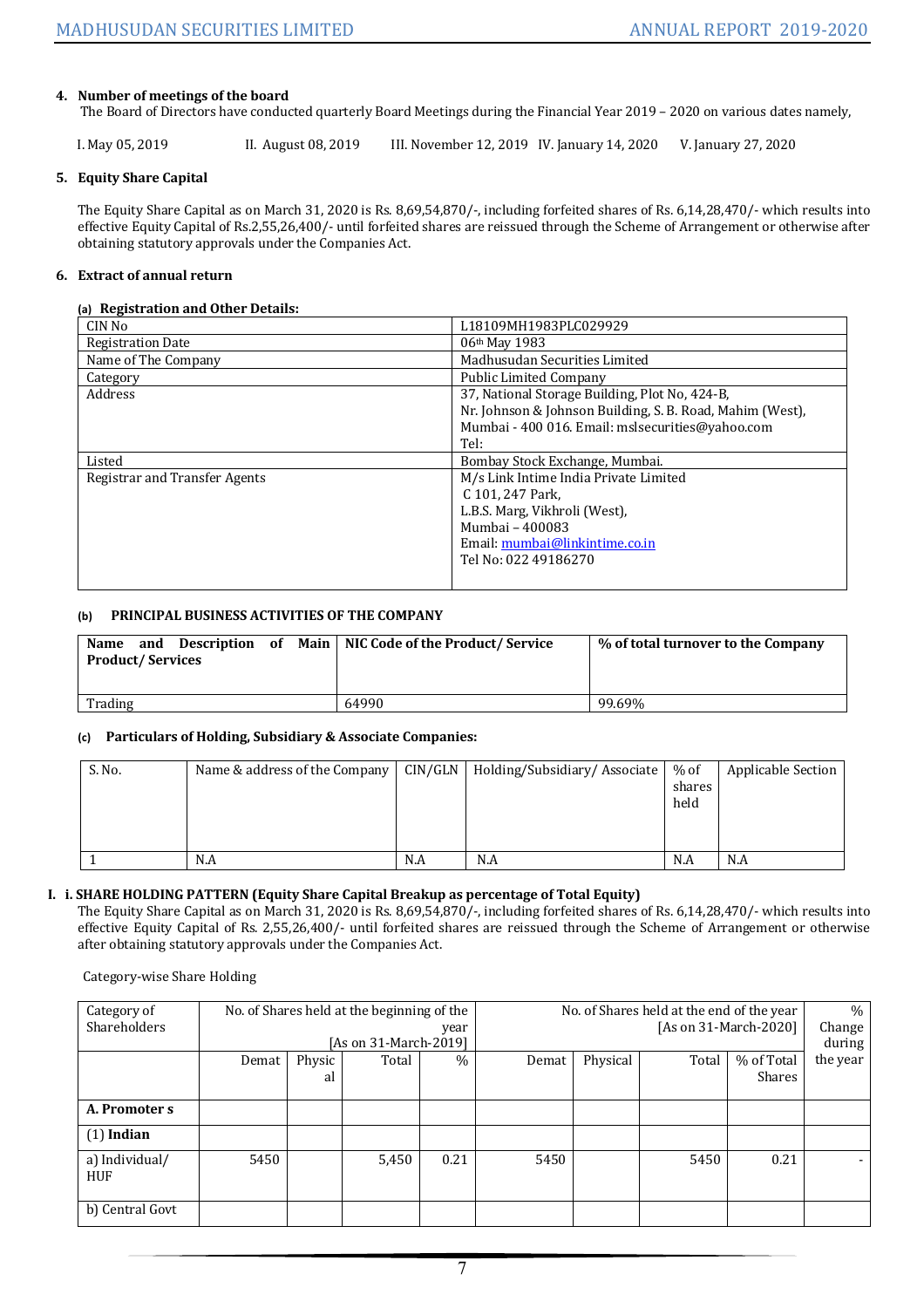| c) State Govt(s)                                                                                          |           |                          |                |                |                          |                          |                |                          |                          |
|-----------------------------------------------------------------------------------------------------------|-----------|--------------------------|----------------|----------------|--------------------------|--------------------------|----------------|--------------------------|--------------------------|
| d) Bodies Corp.                                                                                           | 14,33,999 |                          | 14,33,999      | 56.17          | 14,33,999                | 1,550                    | 14,35,549      | 56.24                    | $0.07\,$                 |
| e) Banks / FI                                                                                             |           |                          |                |                |                          |                          |                |                          |                          |
| f) Any other                                                                                              |           |                          |                |                |                          |                          |                |                          |                          |
| Total<br>shareholding of<br>Promoter (A) (1)                                                              | 14,39,449 |                          | 14,39,449      | 56.38          | 14,39,449                | 1,550                    | 14,40,999      | 56.45                    | $0.07\,$                 |
| (2)Foreign                                                                                                |           | $\overline{\phantom{a}}$ | ÷              | $\overline{a}$ | $\overline{\phantom{a}}$ | $\overline{\phantom{a}}$ | ÷              | $\overline{\phantom{a}}$ |                          |
|                                                                                                           |           |                          |                |                |                          |                          |                |                          |                          |
| <b>Total</b><br><b>Shareholding of</b><br>new Promoter<br>and Promoter<br>Group $(A)=$<br>$(A)(1)+(A)(2)$ | 14,39,449 | $\overline{\phantom{a}}$ | 14,39,449      | 56.38          | 14,39,449                | 1,550                    | 14,40,999      | 56.45                    | $0.07\,$                 |
| <b>B.</b> Public<br>Shareholding<br>(B1)                                                                  |           | ÷                        | $\overline{a}$ | $\overline{a}$ |                          |                          | $\overline{a}$ |                          |                          |
| $2.$ Non-<br><b>Institutions</b>                                                                          |           |                          |                |                |                          |                          |                |                          |                          |
| a) Bodies Corp.                                                                                           | 7,96,793  | $\overline{\phantom{a}}$ | 7,96,793       | 31.22          | 7,96,793                 | $\blacksquare$           | 7,96,793       | 31.22                    | $\overline{\phantom{a}}$ |
| i) Indian                                                                                                 |           |                          |                |                |                          |                          |                |                          |                          |
| ii) Overseas                                                                                              |           |                          |                |                |                          |                          |                |                          |                          |
| b) Individuals                                                                                            |           |                          |                |                |                          |                          |                |                          |                          |
| i) Individual<br>shareholders<br>holding nominal<br>share capital<br>upto Rs. 1 lakh                      | 22,769    | 3,350                    | 26,119         | 1.03           | 23,110                   | 1,800                    | 24,910         | 0.98                     | (0.05)                   |
| ii) Individual<br>shareholders<br>holding nominal<br>share capital in<br>excess of Rs 1<br>lakh           | 2,88,578  | $\overline{\phantom{a}}$ | 2,88,578       | 11.31          | 2,88,237                 |                          | 2,88,237       | 11.29                    | (0.02)                   |
| c) Others                                                                                                 |           |                          |                |                |                          |                          |                |                          |                          |
| (specify)<br>Hindu Undivided<br>Family                                                                    | 1201      | $\blacksquare$           | 1201           | 0.04           | 1201                     | $\overline{\phantom{a}}$ | 1201           | $0.04\,$                 | $\overline{\phantom{a}}$ |
| Non-Resident<br>Indians                                                                                   | 200       | $\overline{\phantom{a}}$ | 200            | $0.01\,$       | 200                      | $\overline{\phantom{a}}$ | 200            | $0.01\,$                 | $\overline{\phantom{a}}$ |
| Overseas<br><b>Corporate Bodies</b><br><b>Foreign Nationals</b>                                           |           |                          |                |                |                          |                          |                |                          |                          |
| Clearing<br>Members                                                                                       | 300       | $\blacksquare$           | 300            | $0.01\,$       | 300                      | $\overline{\phantom{m}}$ | 300            | $0.01\,$                 | $\overline{\phantom{a}}$ |
| Trusts<br>Foreign Bodies -                                                                                |           |                          |                |                |                          |                          |                |                          |                          |
| $\mathbf{D}$ R                                                                                            |           |                          |                |                |                          |                          |                |                          |                          |
| Sub-total<br>$(B)(2)$ :-                                                                                  | 11,09,841 | 3350                     | 11,13,191      | 43.61          | 11,05,741                | 1,800                    | 11,07,541      | 43.61                    | (0.07)                   |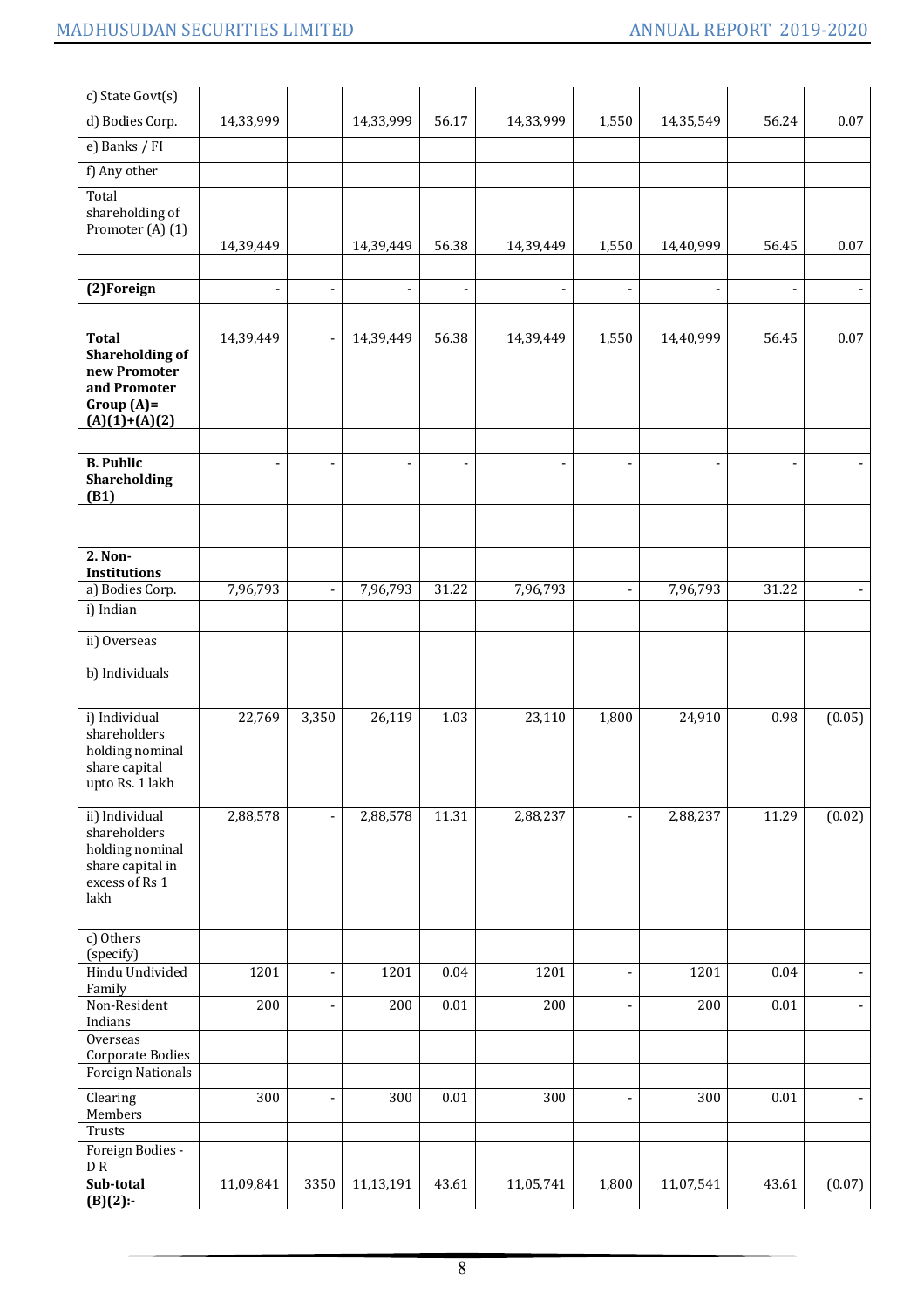| Total Public<br>Shareholding<br>$(B)=(B)(1) +$<br>(B)(2)     |         |      |         |     |         |      |         |     |            |
|--------------------------------------------------------------|---------|------|---------|-----|---------|------|---------|-----|------------|
| C. Shares held<br>by Custodian for<br><b>GDRs &amp; ADRs</b> |         |      |         |     |         |      |         |     |            |
| <b>Grand Total</b><br>$(A+B+C)$                              | 2549290 | 3350 | 2552640 | 100 | 2549290 | 3350 | 2552640 | 100 | <b>NIL</b> |

# **(ii) Shareholding of Promoters**

| Sr.<br>N <sub>o</sub> | Shareholder's Name                 | Shareholding at the<br>beginning of the year |                                                       |                                                                             |                            |                                                       |                                                                          |                                                                |
|-----------------------|------------------------------------|----------------------------------------------|-------------------------------------------------------|-----------------------------------------------------------------------------|----------------------------|-------------------------------------------------------|--------------------------------------------------------------------------|----------------------------------------------------------------|
|                       |                                    | No.<br>of<br><b>Shares</b>                   | $%$ of<br>total<br><b>Shares</b><br>of the<br>company | %of<br><b>Shares</b><br>Pledged<br>$/$ encum<br>bered to<br>total<br>shares | No.<br>of<br><b>Shares</b> | $%$ of<br>total<br><b>Shares</b><br>of the<br>company | %of<br><b>Shares</b><br>Pledged<br>/encumber<br>ed to<br>total<br>shares | %<br>change<br>in<br>share<br>holding<br>during<br>the<br>year |
|                       | Mr. Salim Govani                   | 5450                                         | 0.21                                                  |                                                                             | 5450                       | 0.21                                                  |                                                                          |                                                                |
| 2.                    | Foresight Holding P.L.             | 972973                                       | 38.11                                                 |                                                                             | 974523                     | 38.18                                                 |                                                                          | 0.07                                                           |
| 3.                    | <b>Growsafe Securities Pvt Ltd</b> | 230026                                       | 9.01                                                  |                                                                             | 230026                     | 9.01                                                  |                                                                          |                                                                |
| 4.                    | Indusage Advisors Ltd              | 231000                                       | 9.05                                                  |                                                                             | 231000                     | 9.05                                                  |                                                                          |                                                                |
|                       | Total                              | 1439449                                      | 56.38                                                 |                                                                             | 1439449                    | 56.38                                                 |                                                                          | ۰.                                                             |

# **(iii) Change in Promoters' Shareholding**

| Sl. No                                                                                                                                                                                                                                                                          |                                           | Shareholding at the<br>beginning of the year  |                  | Cumulative Shareholding<br>during the year     |
|---------------------------------------------------------------------------------------------------------------------------------------------------------------------------------------------------------------------------------------------------------------------------------|-------------------------------------------|-----------------------------------------------|------------------|------------------------------------------------|
|                                                                                                                                                                                                                                                                                 | No. of<br>shares                          | % of total<br>shares of<br>the<br>company     | No. of<br>shares | $%$ of<br>total<br>shares of<br>the<br>company |
| At the beginning of the year<br>1. Mr. Salim Govani<br>2. Foresight Holdings Pvt. Ltd.<br>3. Growsafe SecurtiesPvtLtd<br>4. Indusage Advisors Ltd<br>Date wise Increase / Decrease in<br>Promoters Shareholding during the year specifying the<br>reasons for increase/decrease | 5450<br>972973<br>230026<br>231000<br>(5) | 0.21%<br>38.11%<br>9.01%<br>9.05%<br>$0.00\%$ | 1439449          | 56.38%                                         |
| At the end of the year<br>1. Mr. Salim Govani<br>2. Foresight Holdings Pvt. Ltd<br>3. Growsafe SecurtiesPvtLtd<br>4. Indusage Advisors Ltd                                                                                                                                      | 5450<br>974523<br>230026<br>231000        | 0.21%<br>38.18%<br>9.01%<br>9.05%             | 1440999          | 56.45%                                         |

# iv) Shareholding Pattern of top ten Shareholders (other than Directors, Promoters and Holders of GDRs and ADRs):

| Sr.No | Shareholding at the<br>beginning of the year | <b>Shareholding</b><br>at the end of the year |
|-------|----------------------------------------------|-----------------------------------------------|
|-------|----------------------------------------------|-----------------------------------------------|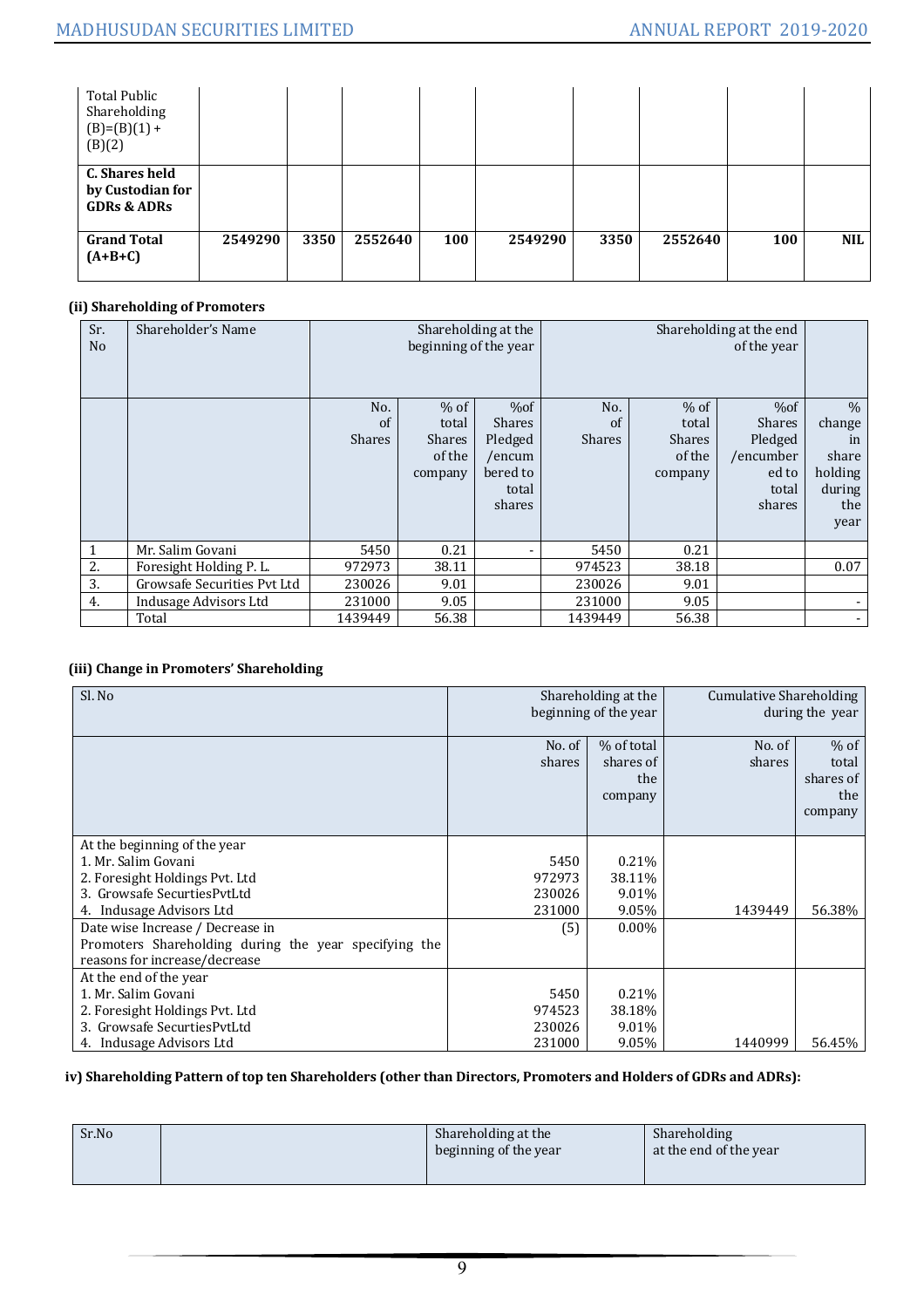|                | For Each of                        | No. of | % of total | No. of | % of total |
|----------------|------------------------------------|--------|------------|--------|------------|
|                | the Top 10                         | shares | shares of  | shares | shares of  |
|                | Shareholders                       |        | the        |        | the        |
|                |                                    |        | company    |        | company    |
|                |                                    |        |            |        |            |
|                | Dewsoft Overseas Private Limited   | 394736 | 15.46      | 394736 | 15.46      |
| $\mathcal{L}$  | Acme Investments Consultants P Ltd | 263157 | 10.31      | 263157 | 10.31      |
| 3              | Exemplar International P.L.        | 134800 | 5.28       | 134800 | 5.28       |
| $\overline{4}$ | Mr. Zainal Khan                    | 78825  | 3.09       | 78415  | 3.07       |
| $\overline{5}$ | Mr. Shyam G Shroff                 | 70075  | 2.75       | 70826  | 2.77       |
| 6              | Mr. Madhusudan Reddy               | 63500  | 2.48       | 63500  | 2.48       |
| 7              | Mr. Sidharth Ratanlal Bafna        | 50949  | 1.99       | 50949  | 1.99       |
| 8              | Mr. Vipul Priyakant Dalal          | 24888  | 0.97       | 24888  | 0.97       |
| 9              | Mr. Raghvendra Mohta               | 4650   | 0.18       | 4650   | 0.18       |
| 10             | VSL Securities P.L.                | 4000   | 0.15       | 4000   | 0.15       |

# (v) Shareholding of Directors and Key Managerial Personnel:

| Sr.No. | <b>Particulars</b>                                                                                                  | Shareholding at the beginning of<br>the year |                                           | Cumulative<br>Shareholding<br>during the year |                                           |
|--------|---------------------------------------------------------------------------------------------------------------------|----------------------------------------------|-------------------------------------------|-----------------------------------------------|-------------------------------------------|
|        | For Each of the Directors and KMP                                                                                   | No. of<br>shares                             | % of total<br>shares of<br>the<br>company | No. of<br>shares                              | % of total<br>shares of<br>the<br>company |
| 1.     | At the beginning of the year<br>1. Mr. Salim Govani                                                                 | 5450                                         | 0.21                                      | 5450                                          | 0.21                                      |
|        | Date wise Increase / Decrease in Share -holding during<br>the year specifying the<br>reasons for increase/ decrease | <b>NIL</b>                                   | <b>NIL</b>                                | <b>NIL</b>                                    | <b>NIL</b>                                |
|        | At the End of the year<br>Mr. Salim Govani                                                                          | 5450                                         | 0.21                                      | 5450                                          | 0.21                                      |

# **(d)** ITS INDEBTEDNESS – NIL

# **(e)** REMUNERATION OF DIRECTORS AND KEY MANAGERIAL PERSONNEL

- No Remuneration was paid to any of the Directors in the year under review.

- (f) Penalty or punishment imposed on the company, its directors or officers and details of compounding of offences and appeals made against such penalty or punishment;
	- No Penalty under the Companies Act 2013 has been imposed during the Financial Year 2019 20.

# 7. Its promoters, directors, key managerial personnel along with changes therein since the close of the previous financial year

| Name of the Director  | Position                    | Changes (Appointment/ Resignation) |
|-----------------------|-----------------------------|------------------------------------|
| Mr. Salim Govani      | Promoter                    | No Change                          |
| Mrs. Sausan Bukhari   | <b>Woman Director</b>       | No Change                          |
| Mr. Harsh Javeri      | <b>Independent Director</b> | No Change                          |
| Mrs. Isha Sekhri      | <b>Independent Director</b> | Resigned on 14-01-2020             |
| Mr. Abhilash P. Kamti | <b>Independent Director</b> | Appointed on 27-01-2020            |
| Ms. Rishika Puri      | <b>Company Secretary</b>    | Appointed on 08-08-2019            |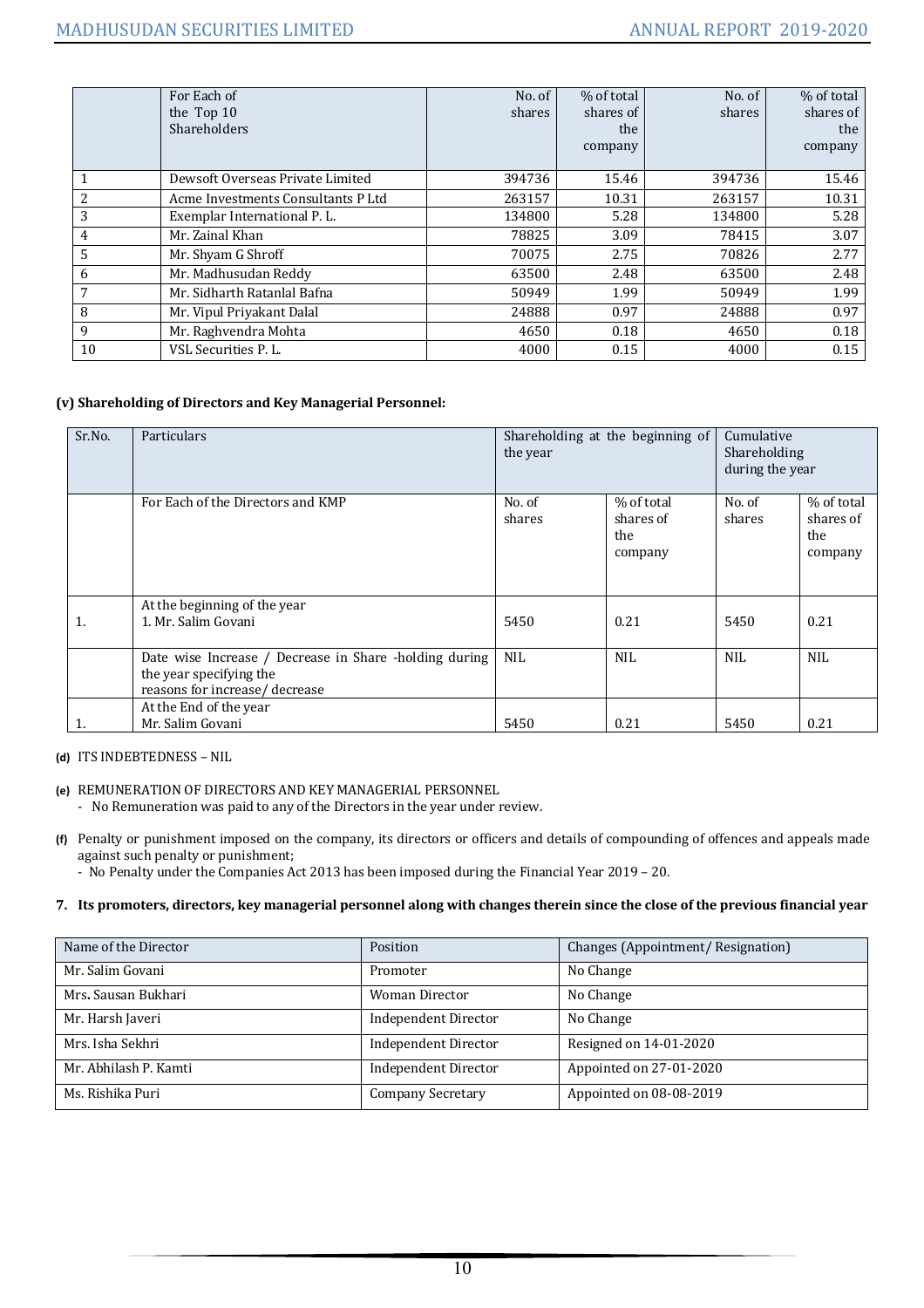# 8. Meetings of members or a class thereof, Board and Annual General Meetings along with attendance details;

| Name of the Director | Position<br>on<br>as | of<br>Date                |      | Attendance at | of<br>No.    | $\sigma$<br>No. |
|----------------------|----------------------|---------------------------|------|---------------|--------------|-----------------|
|                      | 31/03/2020           | Appointment/Resignation   |      |               | Directors    | Membership      |
|                      |                      |                           |      |               | hip(s)<br>in | (s) in Board    |
|                      |                      |                           |      |               | other        | Committees      |
|                      |                      |                           |      |               | Companie     | other<br>of     |
|                      |                      |                           |      |               | S            | Companies       |
|                      |                      |                           | Boar | Last AGM      |              |                 |
|                      |                      |                           | d    |               |              |                 |
|                      |                      |                           | Mee  |               |              |                 |
|                      |                      |                           | ting |               |              |                 |
| Mr. Salim Govani     | Promoter             | Appointment on 21/04/2015 | 5    | Yes           | 11           |                 |
| Mrs. Sausan Bukhari  | Director             | Appointment on 21/04/2015 | 5    | Yes           | 2            |                 |
| Mr. Harsh Javeri     | Independent Director | Appointment on 30/05/2013 | 5    | Yes           | 3            |                 |
| Mrs. Isha Sekhri     | Independent Director | Appointed on 24/01/2017   | 5    | Yes           |              |                 |

#### **9. Board Committees**:

Details of the Board Committees and Other related information are provided hereunder:

# **Audit Committee**

| Name of the Members | <b>Composition and Category</b>      | Designation | Total Meetings Attended |
|---------------------|--------------------------------------|-------------|-------------------------|
| Mr. Harsh Iaveri    | Non-Executive/Independent Director   | Chairman    |                         |
| Mrs. Isha Shekri    | Non-Executive / Independent Director | Member      |                         |
| Mr. Salim Govani    | Promoter Director                    | Member      |                         |

# **Shareholders / Investors Grievance Committee**

| Name of the Members | <b>Composition and Category</b>      | Designation | Total Meetings Attended |
|---------------------|--------------------------------------|-------------|-------------------------|
| Mrs. Sausan Bukhari | Director                             | Chairperson |                         |
| Mr. Salim Govani    | Promoter Director                    | Member      |                         |
| Mr. Harsh Javeri    | Non-Executive / Independent Director | Member      |                         |

#### **Management Remuneration Committee**

| Name of the Members | Composition and Category           | Designation | Total Meeting Attended |
|---------------------|------------------------------------|-------------|------------------------|
| Mrs. Isha Shekri    | Non-Executive/Independent Director | Chairperson |                        |
| Mr. Harsh Javeri    | Non-Executive/Independent Director | Member      |                        |
| Mrs. Sausan Bukhari | Director                           | Member      |                        |

In accordance with the Companies Act 2013 and the rules prescribed thereunder, the Company is not required to constitute the following Board Committees being no remuneration to KMP and profit:

(I) Stakeholders Remuneration Committee and 

(II) Corporate Social Responsibility Committee.

#### **10. Directors Responsibility Statement**

As per section  $134(3)(c)$  of the Companies Act 2013

- i. That in the preparation of the annual accounts for the financial year ended March 31, 2020, the applicable accounting standards have been followed, along with proper explanation relating to material departures;
- ii. That the Directors have selected such accounting policies and applied them consistently and made judgments and estimates that are reasonable and prudent to maintain the matching revenue concept, so as to give a true and fair view of the state of affairs of the Company at the end of the financial year and of the Profit or loss for that period;
- iii. That the Directors have taken proper and sufficient care for the maintenance of adequate accounting records, in accordance with the provisions of the Act for safeguarding the assets of the Company and for preventing and detecting fraud and other irregularities; and
- iv. That the annual accounts for the financial year ended March 31, 2020 are prepared on a 'going concern' basis;
- v. That proper internal financial controls were in place and the financial controls were adequate and operating effectively;
- vi. That systems to ensure compliance with the provisions of all applicable laws were in place and were adequate and operating effectively.

#### 11. Directors and Key Management Personnel

The Company has received declarations from all the Independent Directors of the Company confirming that they meet the criteria of independence as prescribed both under the Act and in the Listing Agreement with the Stock Exchanges.

#### 12. Particulars of loans, guarantees or investment

The Company has not made any investment either by loans/ guarantees/ any other form through more than two layers of investment companies.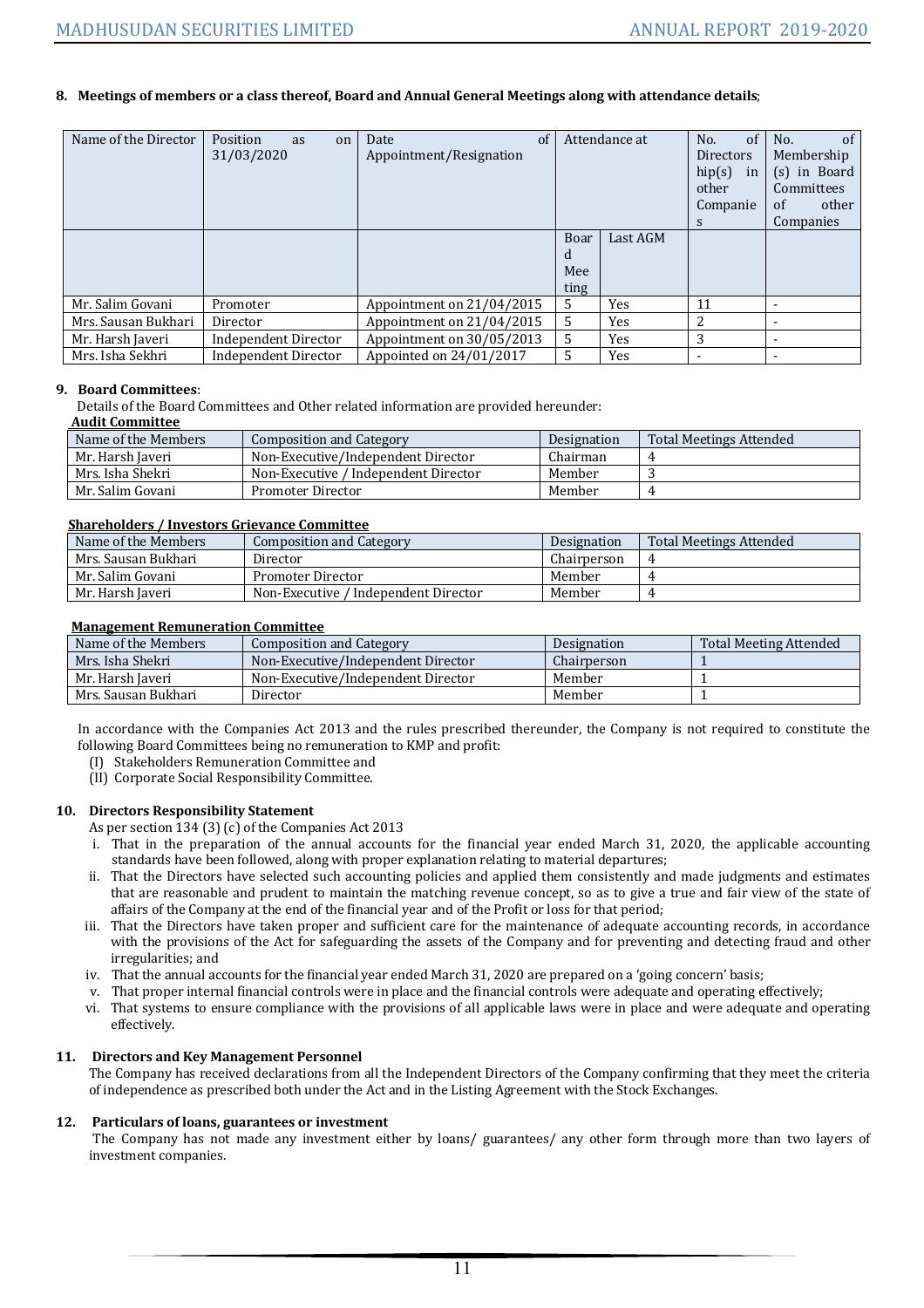#### **13. Related Parties Transaction**

All contracts/ arrangements/ transactions entered by the Company during the financial year with related parties were in the ordinary course of business and on an arm's length basis. The Related Party Transactions are duly recorded as part of Notes to Accounts which is self-explanatory and the terms and conditions of which are not prejudicial to interests of the Company.

#### 14. Material changes and commitments

No material changes have occurred after the Balance Sheet date.

#### **15. Particulars Regarding Conversion of Energy and Technology Absorption**

Additional information required regarding Conservation of Energy and Technology Absorption are NOT APPLICABLE as the Company is not carrying out any manufacturing operation.

#### **16. Foreign Exchange Earnings and Outgo**

During the year under review, the Company has not earned or incurred any amount in foreign exchange.

#### **17. Internal Financial Controls**

The Company has in place adequate internal financial controls with reference to financial statements and during the year, no much activities has been carried out to report any material weakness in the design or operations of the Company.

#### **18. Corporate Social Responsibility**

The Company is not liable to constitute a Corporate Social Responsibility Committee since the Company has not attained the prescribed limit under the Companies Act, 2013.

#### 19. Corporate Governance

The company is not mandatorily required to comply corporate governance as per new listing agreement; However, the company generally maintains proper standards of corporate governance as required by SEBI and voluntarily the report on corporate governance as stipulated under Clause 27 of the LODR is attached in the annual Report.

#### **20. Risk Management**

The Company has a Fraud and Risk Management Policy to deal with the instances of fraud and mismanagement, if any. During the year, the Company has not identified any element of risk which may threaten the existence of the Company.

#### **21. Particulars of Employee**

There are no employees in receipt of remuneration exceeding the limit as prescribed under the provisions of Section 197 of the Companies Act, 2013.

#### 22. Details of Policy Development and Implementation

The change of management shall draw up the Business Plan and Corporate Social Responsibility in due course.

#### **23. Secretarial Audit Report**

Pursuant to the provision of the Section 204 of the Companies Act 2013 and the Companies Rule 2014, the company has appointed Jenish S. Doshi Practicing Company Secretary, to conduct secretarial audit report to comply the provisions of the Act.

#### **24. Internal Auditor**

The Company has adequate internal control commensurate to the size of the company and nature of its business. However, due to cash crunches and no much activity during the year, the Management has done adequate internal check.

#### **25.** Auditors Report & Auditors

M/s. S. V. Bhat & Co., Chartered Accountant, FR No. 101298W, the auditors of the Company, have been appointed for a period of 5 years in the earlier AGM.

A resolution to ratify their reappointment as the Company's statutory auditors and their remuneration shall be done at the ensuing Annual General Meeting.

#### **26. Explanation by the Board on Qualifications or Adverse Remark by the Auditor in its Audit Report**

The Notes on financial statement referred to in the Auditors' Report are self-explanatory and do not call for any further comments. Refer Note no. II  $1(a)$ ,(b),(c),(d),(e),&(f) for detailed explanation.

#### 27. **Acknowledgement**

Your Directors wish to place on record their deep sense of appreciation to the Outgoing Promoters, employees, Bankers for their continued support and co-operation extended by them to the Company.

#### For AND ON BEHALF OF THE BOARD OF DIRECTORS

MR. SALIM P. GOVANI CHAIRMAN Place: Mumbai Dated: Iune 29, 2020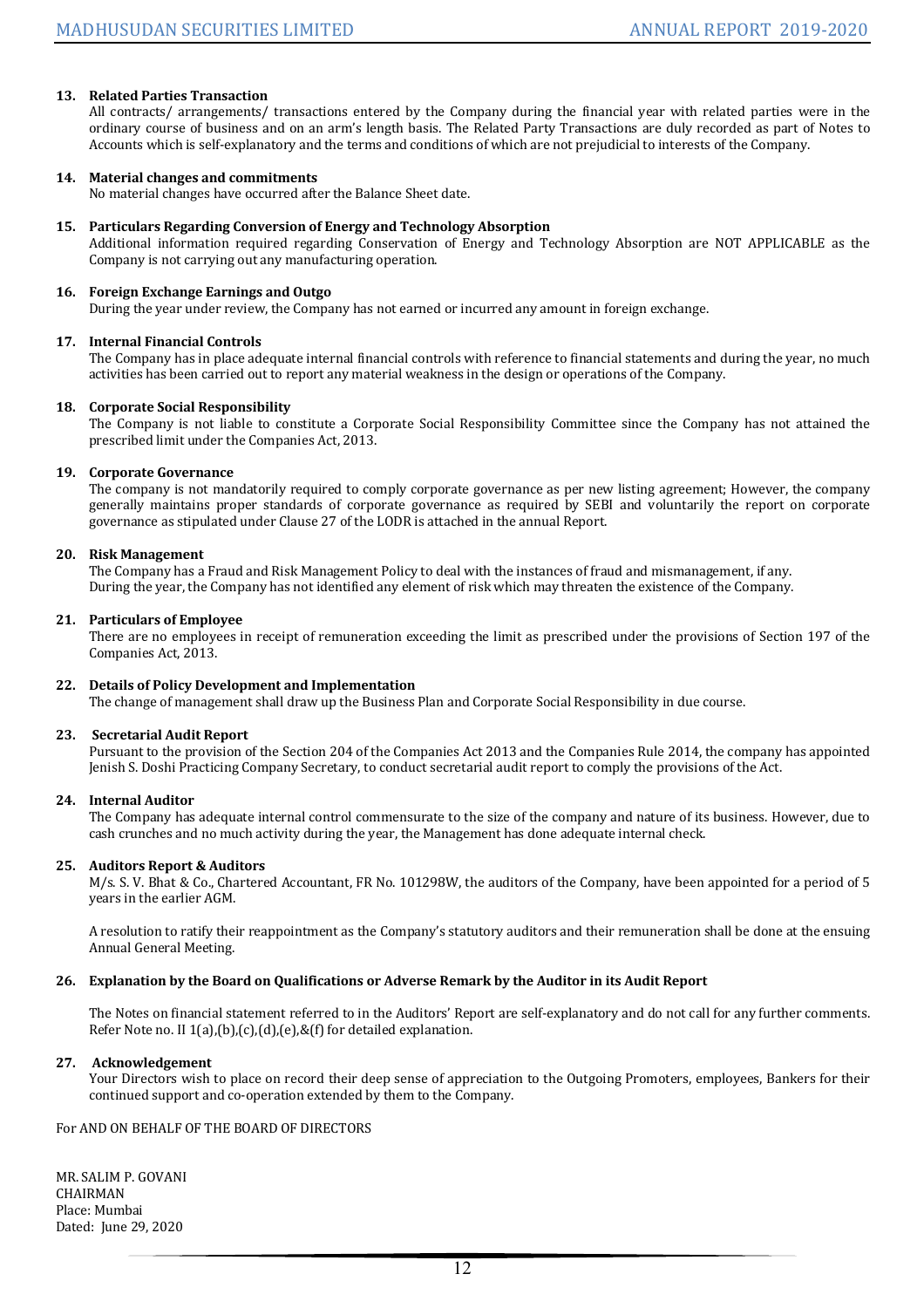# **MANAGEMENT DISCUSSION AND ANALYSIS**

# **INDIAN FINANCIAL STRUCTURE AND DEVELOPMENTS**

The change in the Government of India due to the change in the dynamic visionary Prime Minister, the corporate world is hoping stimulating of the economy by change in business laws, taxation restructuring and business friendly environment more of a governance than Government to create jobs, industrial development, infrastructural development, invitations to foreign investors to invest and to build nation as MAKE IN INDIA "Atmanirbhar".

The financial ease, skilled labour, foreign capital and export-oriented business shall ensure prosperity to India with strong Government support. The energy of the youth shall be diverted to creative workforce and upliftment of the society in all spheres of people of India.

Therefore, it is a good time for business establishments and new ventures to reach the opportunity available under the regime of new Government in the Central and State. The environment of business has reasonably improved during the last few months, which is encouraging to any entrepreneur of India.

#### **FUTURE OUTLOOK**

# **OPPORTUNITIES, THREATS, RISKS & CONCERNS**

The new Government is expected to bring reformatory changes in the interest of the citizens and in the business sectors. The current retail business had been accelerated and is an upcoming market to get better opportunities for the Company. The Indian Stock market has continued to be very volatile.

The demand for finance is also expected to rise with the inflation & interest rates. The Investments options available to the Company are decided after proper due diligence and considering the current economic and political scenario in India and abroad.

## **INTERNAL CONTROL SYSTEM AND THEIR ADEQUACY**

The Company has adequate internal control systems, which ensures proper recording of financial, operational and compliance control transactions. The Company also makes risk assessment from time to time in the interest of the company. The established internal control system and organization structure is adequate and commensurate with the size and nature of the business.

# **STATUTORY & LISTING COMPLIANCE**

The company has been adequately complying the necessary applicable statutory requirements of The Income Tax Act, 1961, Reserve Bank of India, Companies Act, 2013, SEBI guidelines, provisions of the Listing Agreements with Bombay Stock Exchange and other government authorities.

#### **DISCLAIMER**

Statements in this Management Discussion and Analysis describing the Company's objectives, projections and expectations may be "forward looking statements" within the meaning of applicable laws and regulations. Actual results might differ materially from those either expressed or implied. Important factors that might materially affect the future performance of the Company include the state of the Indian economy, changes in government regulations, tax laws and the state of the financial markets and other factors such as litigation over which the company does not have direct control.

FOR AND ON BEHALF OF THE BOARD OF DIRECTORS

MR. SALIM P. GOVANI CHAIRMAN

Place: Mumbai Dated: Iune 29, 2020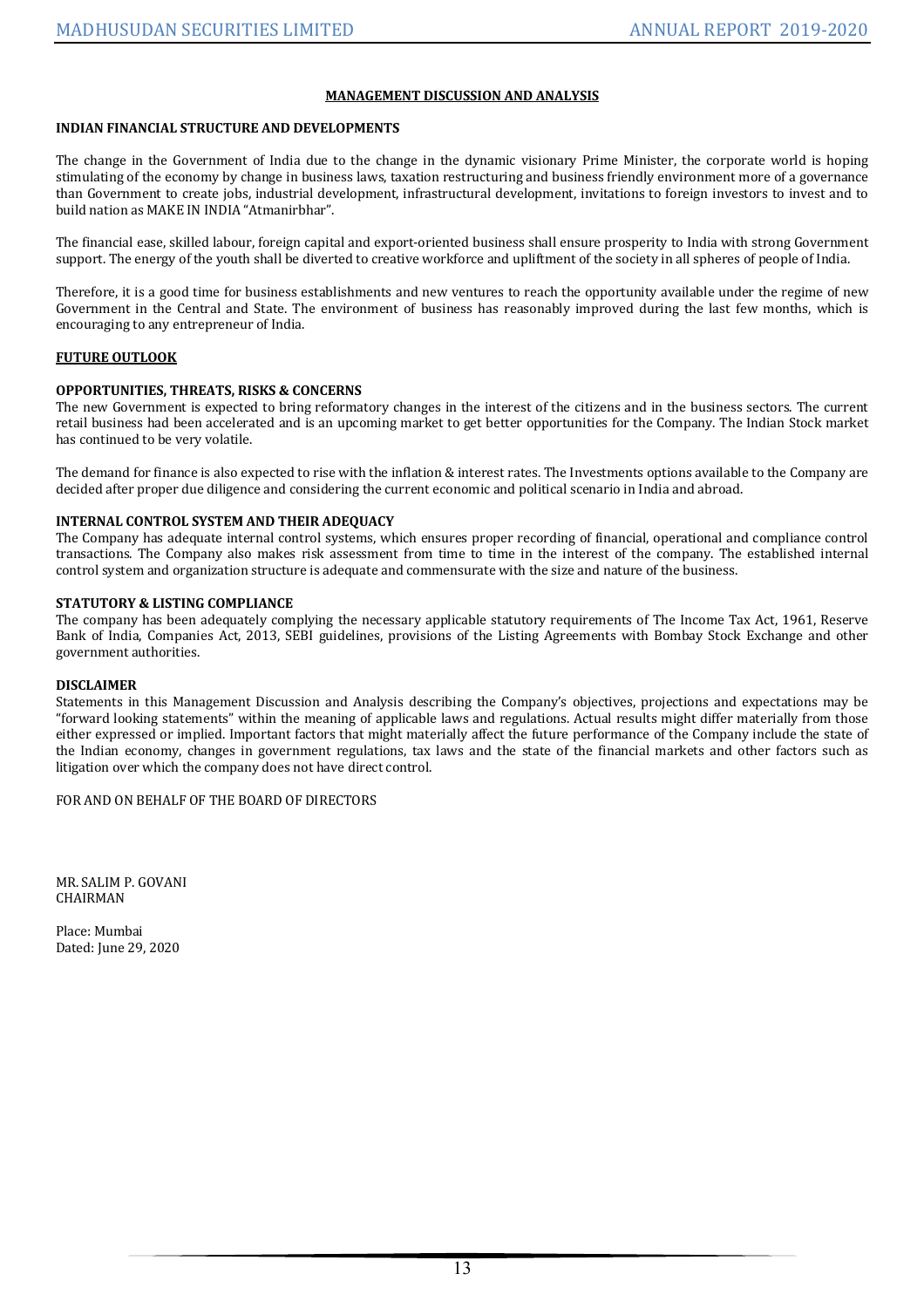# **CORPORATE GOVERNANCE REPORT**

The Corporate Governance Code is a professional system framed for directing and controlling the organization. The purpose is to ensure compliance of local statutes and ensure safeguard and value addition in long term to the interest of its members, creditors, customers and employees.

The Company has initiated the practice of incorporating the Corporate Governance Report in the Annual Report in compliance of SEBI (Listing Obligation and Disclosure Requirements) Regulations, 2015 of BSE. A concerted attempt has been made to bring in transparency and professionalism to ensure ethical standard in business activities while implementing the Corporate Governance Code. The management places on record that the mandatory compliances to constitute various committees as required by the SEBI (Listing Obligation and Disclosure Requirements) Regulations, 2015 of BSE, are in place.

The Detailed Report on Corporate Governance as per the Format prescribed by SEBI and incorporated in the Listing Agreement as applicable to the Company is set out below:

# 1. **COMPANY'S PHILOSOPHY ON CODE OF GOVERNANCE**

The Company is committed to good Corporate Governance and has implemented the Corporate Governance as prescribed by SEBI. The Company's philosophy of Corporate Governance is based on preserving core values and ethical business conduct which enhances the efficiency of the Board and inculcates a culture of transparency, accountability and integrity across the Company.

### 2. **BOARD OF DIRECTORS**- Specified in Director's Report

# **3. COMMITTEE MEETING**

# **a. Audit Committee**

The terms of reference of this Committee are wide enough to cover the matters specified for Audit Committee under Regulation 18 of the SEBI (LODR) Regulations, 2015 as well as section 177 of the Companies Act, 2013.

The primary role of the Audit Committee is:

- To oversee the Company's Financial Reporting process and disclosure of financial information.
- To review the financial statements, adequacy of internal control systems and periodic audit reports.
- To recommend to the Board the matters relating to the financial management of the Company.
- To recommend appointment / re-appointment of Statutory Auditors and fixation of their remuneration.
- To hold discussions with Statutory Auditors periodically.

The Statutory Auditors of the Company are invited to attend Audit Committee Meeting, to discuss and review the Quarterly / Half yearly unaudited results, Annual Audited Accounts, Internal Audit, matters relating to the Compliance with Accounting Standards, auditor's observations arising from the audit of the Company's accounts and other related matters.

#### **b. Shareholders / Investors Grievance Committee**

The Committee reviews all matters connected with the physical securities transfer. The Committee also looks into redressal of Shareholders Complaints related to securities of the Company.

There were no investor's compliant pending as on  $31/03/2020$ .

#### **c. Management Remuneration Committee**

The terms of reference of the Remuneration Committee is to determine, review and recommend the Company's policy on specific remuneration packages. The recommendations of the Committee are put up to the Board of Directors and Shareholders of the Company.

The remuneration Committee met once in the year on June 29, 2020.

#### **4. ANNUAL GENERAL MEETINGS**

The last three Annual General Meetings of the shareholders of the Company were held as under:

| Financial Year | Date          | Time       | Venue                                              |
|----------------|---------------|------------|----------------------------------------------------|
|                |               |            | 37, National Storage Building, Plot No, 424-B, Nr. |
| 2018-2019      | Sept 20, 2019 | 10.30 A.M  | Johnson Building, S.B Road, Mahim (west)           |
|                |               |            | Mumbai 400016.                                     |
|                |               |            | 37, National Storage Building, Plot No, 424-B, Nr. |
| 2017-2018      | Sept 24, 2018 | 10.30 A.M  | Johnson Building, S.B Road, Mahim (west)           |
|                |               |            | Mumbai 400016.                                     |
| 2016-2017      |               |            | Mahatma Gandhi Memorial Building, 7 Netaji Subhash |
|                | Sept 29, 2017 | 03.00 P.M. | Marg, Near Charni Road Station, Mumbai - 400 002.  |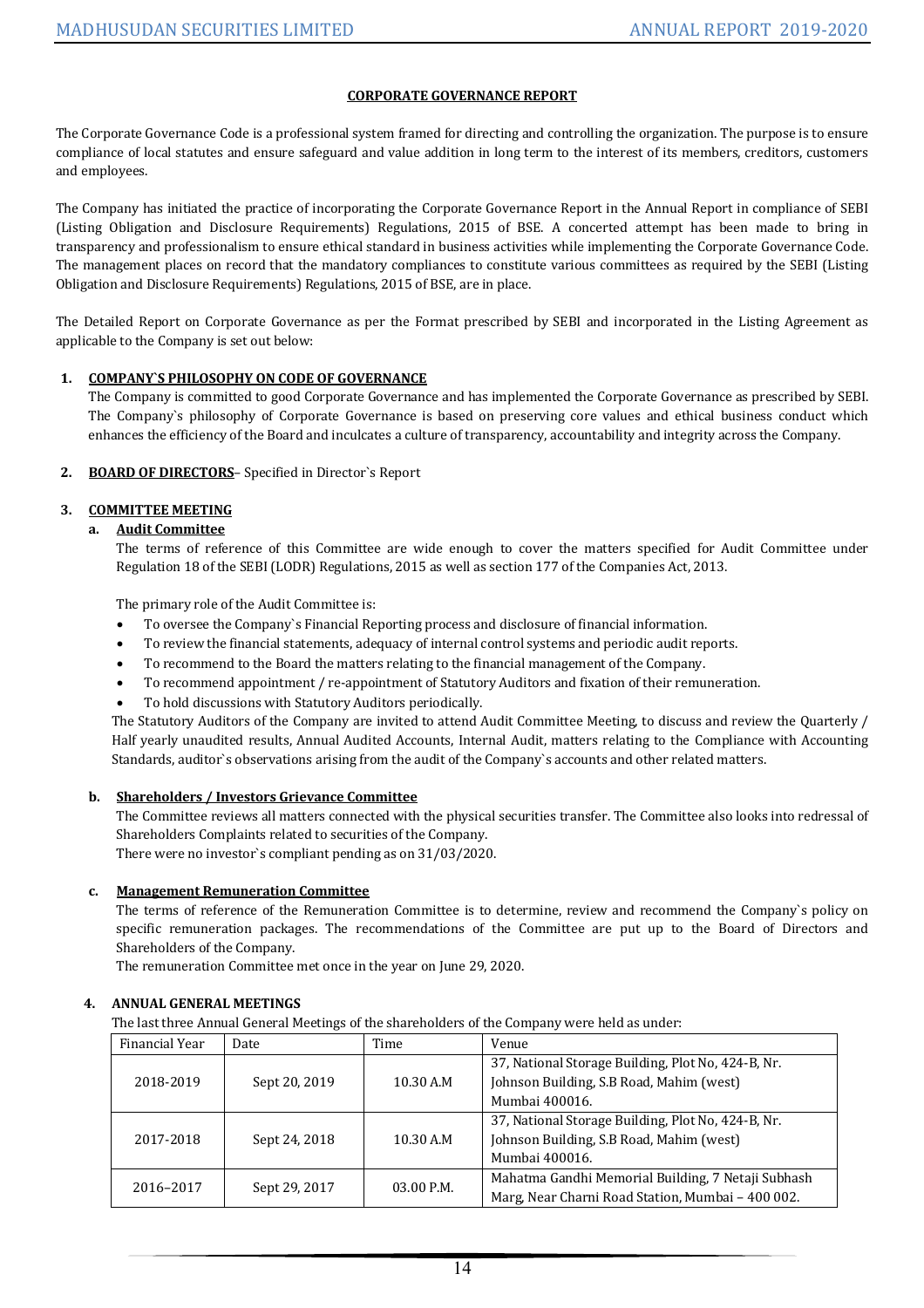# 5. **DISCLOSURES**

There are no materially significant related party transactions, which have the potential to conflict with the interest of the Company at large.

# **6. CODE OF CONDUCT**

The Company has formulated and implemented a Code of Conduct for all Board members and senior management of the Company which is in compliance with SEBI (LODR) Regulations, 2015.

# 7. **MEANS OF COMMUNICATION**

The quarterly, half yearly and yearly financial results of the Company are sent to the Bombay Stock Exchange immediately after they are approved by the Board and these are published in the leading newspapers.

# **8. GENERAL SHAREHOLDER INFORMATION:**

- a. **37th Annual General Meeting** will be held on 30th September, 2020 at 10.30 am at the registered Office at 37, National Storage Building, Plot No, 424-B, Nr. Johnson & Johnson Building, S. B. Road, Mahim (West), Mumbai - 400 016.
- b. The **Company's Financial Year** begins on 1<sup>st</sup> April and ends on 31<sup>st</sup> March

### c. **Financial Calendar:**

| <b>Results for the Quarter</b>             | <b>Tentative Date</b>         |
|--------------------------------------------|-------------------------------|
| Results for Quarter ending June, 2020      | Second Week of August, 2020   |
| Results for Quarter ending September, 2020 | Second week of November, 2020 |
| Results for Quarter ending December, 2020  | Second week of February, 2021 |
| Results for Quarter ending March, 2021     | Fourth week of May, 2021      |

d. **Date of Book Closure**: 24.09.2020 to 30.09.2020 (Both days inclusive)

### e. Listing on Stock Exchanges - Only on Bombay Stock Exchange

# f. **Stock Code:**

| The Stock Exchange Code, Mumbai:    | 511000         |
|-------------------------------------|----------------|
| Bombay Stock Exchange of India Ltd: | <b>MADHUSE</b> |
| Demat ISIN No. in NSDL& CDSL:       | INE856D01011   |

# g. Market Price Data of the Company and Comparison with BSE Sensex

| Month    | <b>High Price (Rs.)</b> | Low Price (Rs.) | <b>BSE Sensex,</b> |           |
|----------|-------------------------|-----------------|--------------------|-----------|
|          |                         |                 | High               | Low       |
| Apr-19   |                         |                 | 39,487.45          | 38,460.25 |
| $May-19$ |                         |                 | 40,124.96          | 36,956.10 |
| Jun-19   | 3.50                    | 3.34            | 40,312.07          | 38,870.96 |
| Jul-19   | 3.67                    | 3.67            | 40,032.41          | 37,128.26 |
| Aug-19   |                         |                 | 37,807.55          | 36,102.35 |
| $Sep-19$ | 3.85                    | 3.85            | 39,441.12          | 35,987.80 |
| $Oct-19$ | 4.04                    | 4.04            | 40,392.22          | 37,415.83 |
| $Nov-19$ | 4.24                    | 4.24            | 41,163.79          | 40,014.23 |
| Dec-19   | 4.67                    | 4.45            | 41,809.96          | 40,135.37 |
| Jan-20   | 4.67                    | 4.67            | 42,273.87          | 40,476.55 |
| Feb-20   |                         |                 | 41,709.30          | 38,219.97 |
| Mar-20   | 4.44                    | 4.44            | 39,083.17          | 25,638.90 |

Source: BSE Website

# h. **Registrar and Transfer Agents:**

M/s. Link Intime India Private Limited, C-101, 1st Floor, 247 Park, Lal Bahadur Shastri Marg, Vikhroli (West), Mumbai - 400 083. Email: mumbai@linkintime.co.in Tel No.: 022 49186000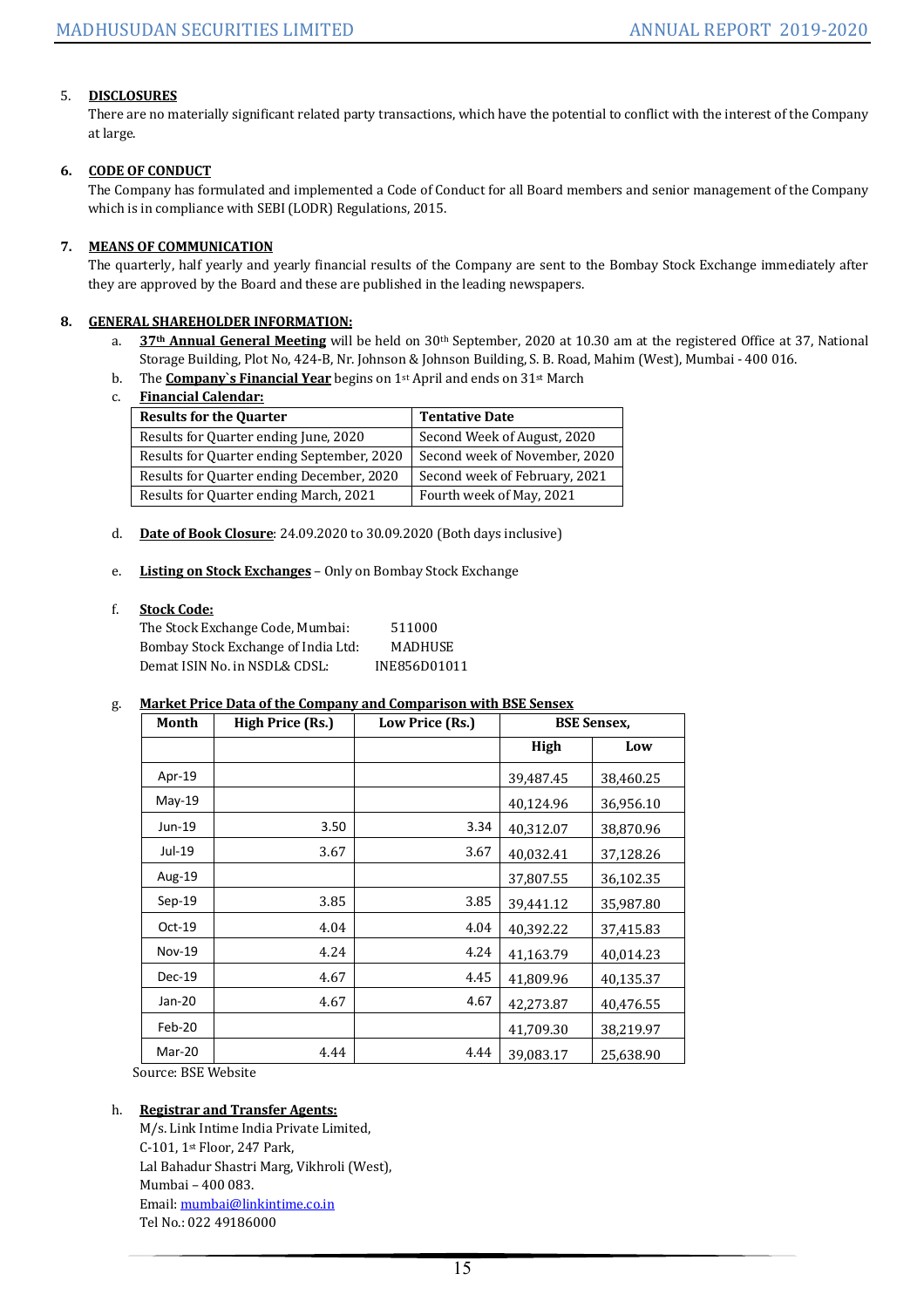# i. **Distribution of Share Holding as on March 31, 2020**

| <b>No. of Equity Shares</b> | <b>Shareholders</b> |             | <b>No. of Shares</b>      |            |
|-----------------------------|---------------------|-------------|---------------------------|------------|
| held                        | No.                 | %. of Total | <b>No. of Shares Held</b> | % of Total |
| $1 - 500$                   | 173                 | 86.94       | 12095                     | 0.48       |
| $501 - 1000$                | 5                   | 2.51        | 4588                      | 0.18       |
| $1001 - 2000$               | 3                   | 1.51        | 4150                      | 0.16       |
| $2001 - 3000$               |                     | 0.50        | 2778                      | 0.11       |
| $3001 - 4000$               | 1                   | 0.50        | 4000                      | 0.16       |
| $4001 - 5000$               |                     | 0.50        | 4650                      | 0.18       |
| $5001 - 10000$              |                     | 0.50        | 5450                      | 0.21       |
| 10001 and Above             | 14                  | 7.04        | 2514929                   | 98.52      |
| Total                       | 199                 | 100.00      | 25,52,640                 | 100.00     |

# j. **Shareholding pattern as on March 31, 2020**

| Category                | <b>No. Of Shares</b> | % of Shareholding |
|-------------------------|----------------------|-------------------|
| Promoter's Holding      | 14,40,999            | 56.45             |
| <b>Corporate Bodies</b> | 7,96,793             | 31.22             |
| Public (In India)       | 3,14,348             | 12.31             |
| <b>NRIS</b>             | 200                  | 0.01              |
| <b>Clearing Members</b> | 300                  | 0.01              |
| <b>Total</b>            | 25,52,640            | 100.00            |

# k. **Dematerialization of Shares**

99.87% (P.Y. 99.87%) of the Company's paid up equity Shares Capital has been Dematerialized up to March 31, 2020. The Board expresses its grateful appreciation to the members for their cooperation for dematerializing their physical shares for free trading on the Bombay Stock Exchange.

| <b>Depository</b> | <b>No. of Shares</b> | % of Capital |
|-------------------|----------------------|--------------|
| NSDL              | 1608042              | 63.00        |
| CDSL              | 941248               | 36.87        |
| Physical          | 3.350                | 0.13         |
| <b>Total</b>      | 25,52,640            | 100.00       |

# l. **Address for Correspondence**

37, National Storage Building, Plot No, 424-B, Nr. Johnson & Johnson Building, S. B. Road, Mahim (West), Mumbai - 400 016. Email: mslsecurities@yahoo.com

# m. **Book Value of Equity Shares of Rs. 10/- Each Fully Paid Up:**

|               | Financial Year<br>Book Value per share (Rs.) |       |  |
|---------------|----------------------------------------------|-------|--|
| $2019 - 2020$ |                                              | 42.75 |  |
|               | $2018 - 2019$                                | 43.44 |  |
|               | $2017 - 2018$                                | 43.85 |  |
|               | $2016 - 2017$                                | 44.40 |  |
|               | $2015 - 2016$                                | 44.98 |  |
|               | $2014 - 2015$                                | 45.62 |  |
|               | $2013 - 2014$                                | 62.97 |  |

# FOR AND ON BEHALF OF THE BOARD OF DIRECTORS

MR. SALIM GOVANI CHAIRMAN

Place: Mumbai Date: June 29, 2020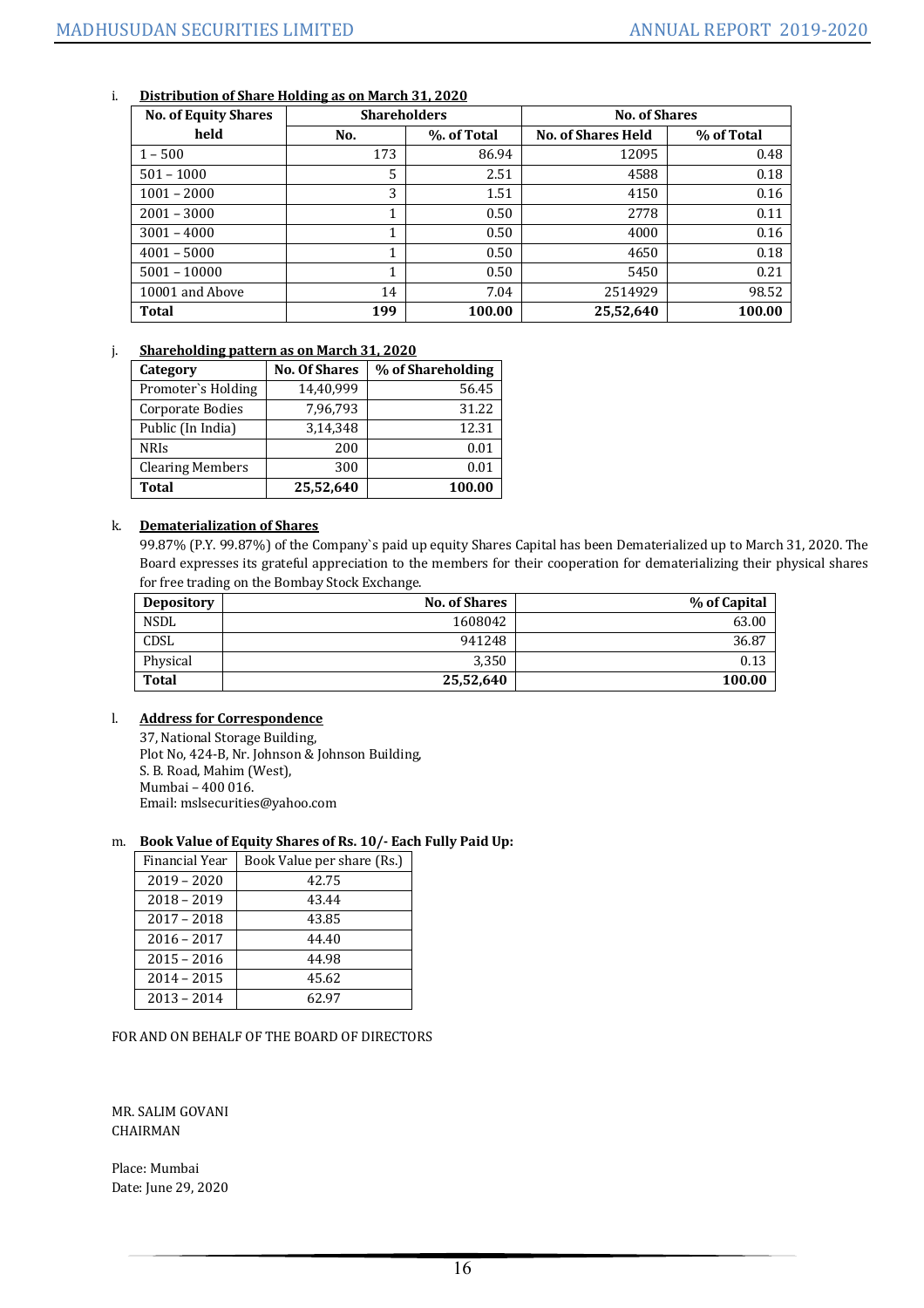# CEO / CFO CERTIFICATE

As provided under Regulation 72 of the SEBI (LODR) Regulations, 2015 with the Stock Exchange, the Board Members have confirmed compliance with the Code of Conduct and Ethics for the year ended 31<sup>st</sup> March, 2020.

For and On Behalf of the Board of Directors

Chairman

Place: Mumbai Date: June 29, 2020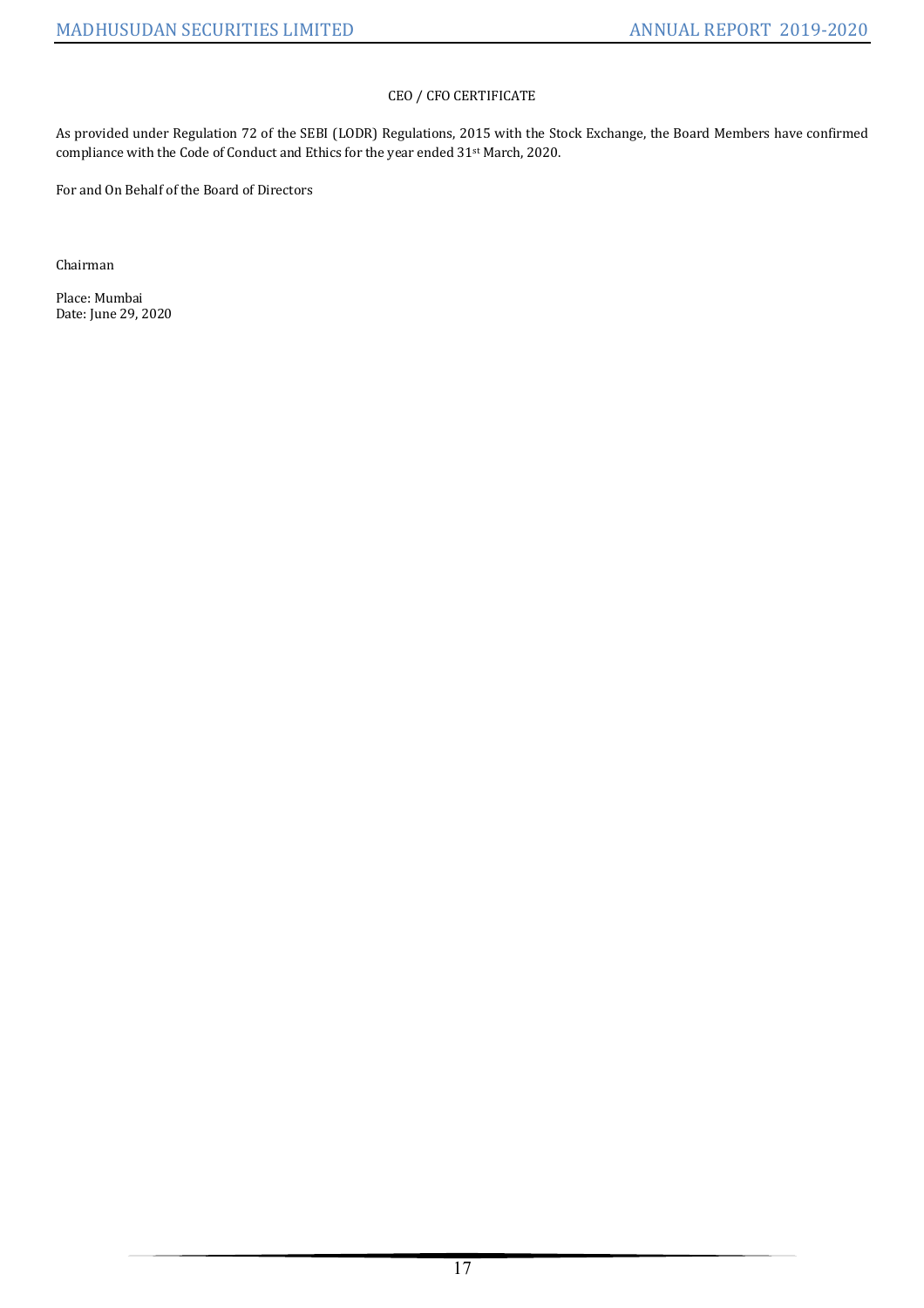#### **FORM NO. MR-3 SECRETARIAL AUDIT REPORT** FOR THE FINANCIAL YEAR ENDED 31ST MARCH, 2020

*[Pursuant to section 204(1) of the Companies Act, 2013 and Rule No. 9 of the Companies (Appointment and Remuneration of Managerial Personnel) Rules, 2014]*

To, The Members, **M/s MADHUSUDAN SECURITIES LIMITED** 37, National Storage Building, Plot No. 424-B, Nr. Johnson and Johnson Building, S. B. Road, Mahim (West), Mumbai - 400 016.

I have conducted the secretarial audit of the compliance of applicable statutory provisions and the adherence to good corporate practices by M/s MADHUSUDAN SECURITIES LIMITED (hereinafter called the Company). Secretarial Audit was conducted in a manner that provided me a reasonable basis for evaluating the corporate conducts/statutory compliances and expressing my opinion thereon.

Based on my verification of Madhusudan Securities Limited's books, papers, minute books, forms and returns filed and other records maintained by the Company and also the information provided by the Company, its officers, agents and authorized representatives during the conduct of secretarial audit, I hereby report that in my opinion, the Company has, during the audit period covering the financial year ended 31<sup>st</sup> March, 2020, complied with the statutory provisions listed hereunder and also that the Company has proper Board-processes and compliance mechanism in place to the extent, in the manner and subject to the reporting made hereinafter.

I have examined the books, papers, minute books, forms and returns filed and other records maintained by the Company for the financial year ended on  $31<sup>st</sup>$  March, 2020 according to the provisions of:

 $(1)$  The Companies Act, 2013 (the Act) and the rules made thereunder;

(2) The Securities Contracts (Regulation) Act, 1956 ('SCRA') and the rules made thereunder;

(3) The Depositories Act, 1996 and the Regulations and Bye-laws framed thereunder;

(4) Foreign Exchange Management Act, 1999 and the rules and regulations made thereunder to the extent of Foreign Direct Investment, Overseas Direct Investment and External Commercial Borrowings;

(5) The following Regulations and Guidelines prescribed under the Securities and Exchange Board of India Act, 1992 ('SEBI Act'): -

(a) The Securities and Exchange Board of India (Substantial Acquisition of Shares and Takeovers) Regulations, 2011;

(b) The Securities and Exchange Board of India (Prohibition of Insider Trading) Regulations, 1992;

(c) The Securities and Exchange Board of India (Issue of Capital and Disclosure Requirements) Regulations, 2009;

(d) The Securities and Exchange Board of India (Employee Stock Option Scheme and Employee Stock Purchase Scheme) Guidelines, 1999; 

(e) The Securities and Exchange Board of India (Issue and Listing of Debt Securities) Regulations, 2008;

(f) The Securities and Exchange Board of India (Registrars to an Issue and Share Transfer Agents) Regulations, 1993 regarding the Companies Act and dealing with client;

(g) The Securities and Exchange Board of India (Delisting of Equity Shares) Regulations, 2009; and

(h) The Securities and Exchange Board of India (Buyback of Securities) Regulations, 1998;

(6) Income Tax Act, 1961 and Indirect Tax Laws

(7) Prudential Norms of NBFC Act

I have relied on the representation made by the Company and its Officers for systems and mechanism formed by the Company for compliances under other applicable Acts, Laws and Regulations to the Company.

I have also examined compliance with the applicable clauses of the following:

(i) Secretarial Standards issued by The Institute of Company Secretaries of India.

(ii) The Listing Agreements entered into by the Company with BSE Limited.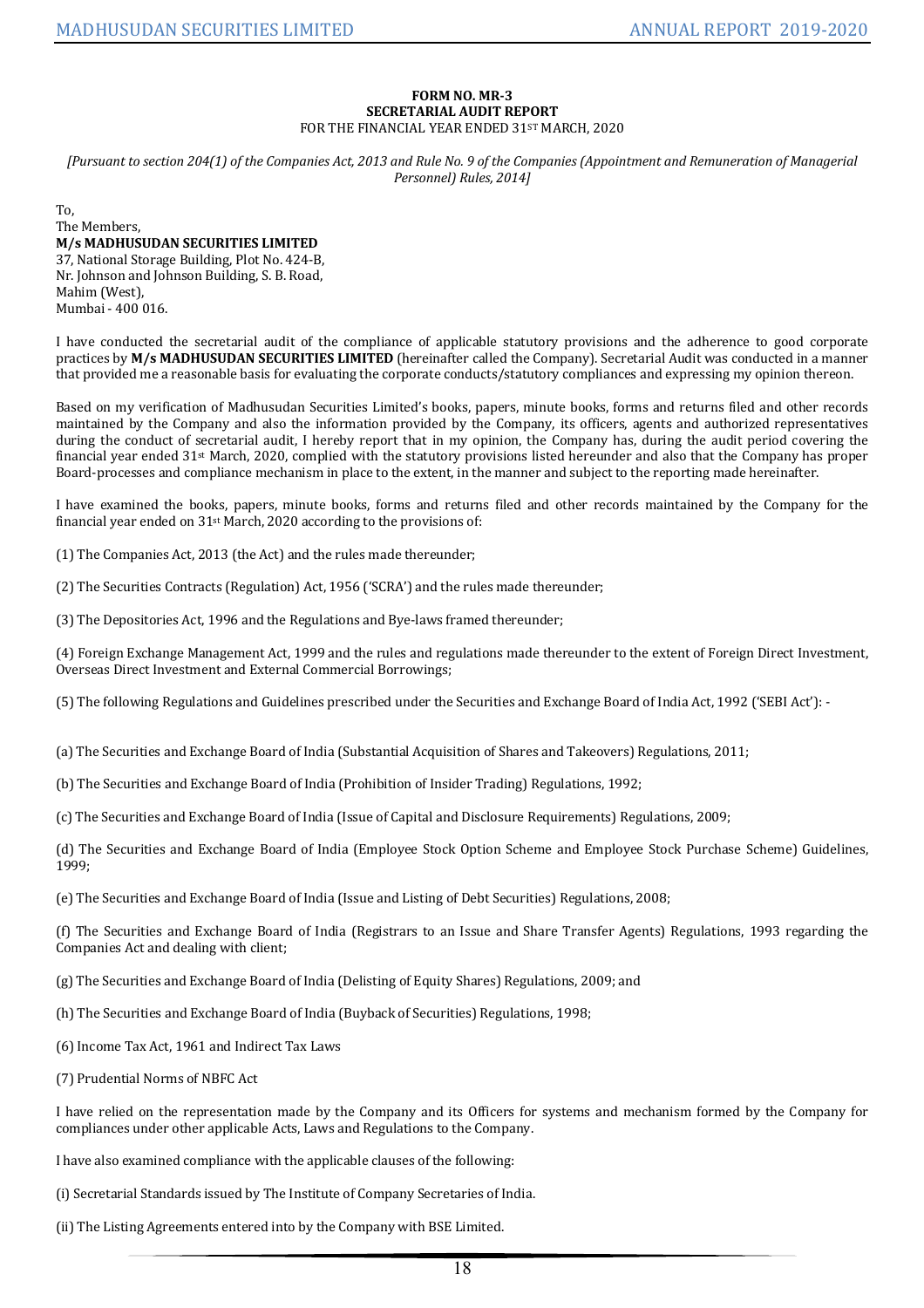During the period under review the Company has complied with the provisions of the Act, Rules, Regulations, Guidelines, Standards, etc. mentioned above subject to the following observation:

- 1. The Company has not complied with the provisions of Regulation 8 and 9 of the SEBI (Prohibition of Insider Trading) *Regulation, 2015;*
- 2. The Company has not published Notice of Book closure in News Paper;
	- I further report that the Board of Directors of the Company is duly constituted with proper balance of Executive Directors, Non-Executive Directors and Independent Directors. The changes in the composition of the Board of Directors that took place during the period under review were carried out in compliance with the provisions of the Act.
	- Adequate notice is given to all Directors to schedule the Board Meetings, agenda and detailed notes on agenda were sent at least seven days in advance, and a system exists for seeking and obtaining further information and clarifications on the agenda items before the meeting and for meaningful participation at the meeting.
	- Majority decision is carried through while the dissenting members' views are captured and recorded as part of the minutes.

I further report that there are adequate systems and processes in the Company commensurate with the size and operations of the Company to monitor and ensure compliance with applicable laws, rules, regulations and guidelines.

I further report that there is scope to improve the systems and processes in the company and operations of the Company to monitor and ensure compliance with applicable laws, rules, regulations and guidelines.

I further report that during the audit period, there were no instances of:

- (i) Public / Rights / Preferential issue of shares / debentures / sweat equity.
- (ii) Redemption / buy-back of securities.
- (iii) Major decisions taken by the Members in pursuance to Section 180 of the Companies Act, 2013.
- (iv) Merger  $/$  amalgamation  $/$  reconstruction etc.
- (v) Foreign technical collaborations.

**For JSD & ASSOCIATES Practicing Company Secretary**

 **Place: Mumbai Proprietor Date: 18th August, 2020 M. No. – 50447 UDIN: A050447B000591724 C. P. No. - 18523**

 **Jenish S. Doshi**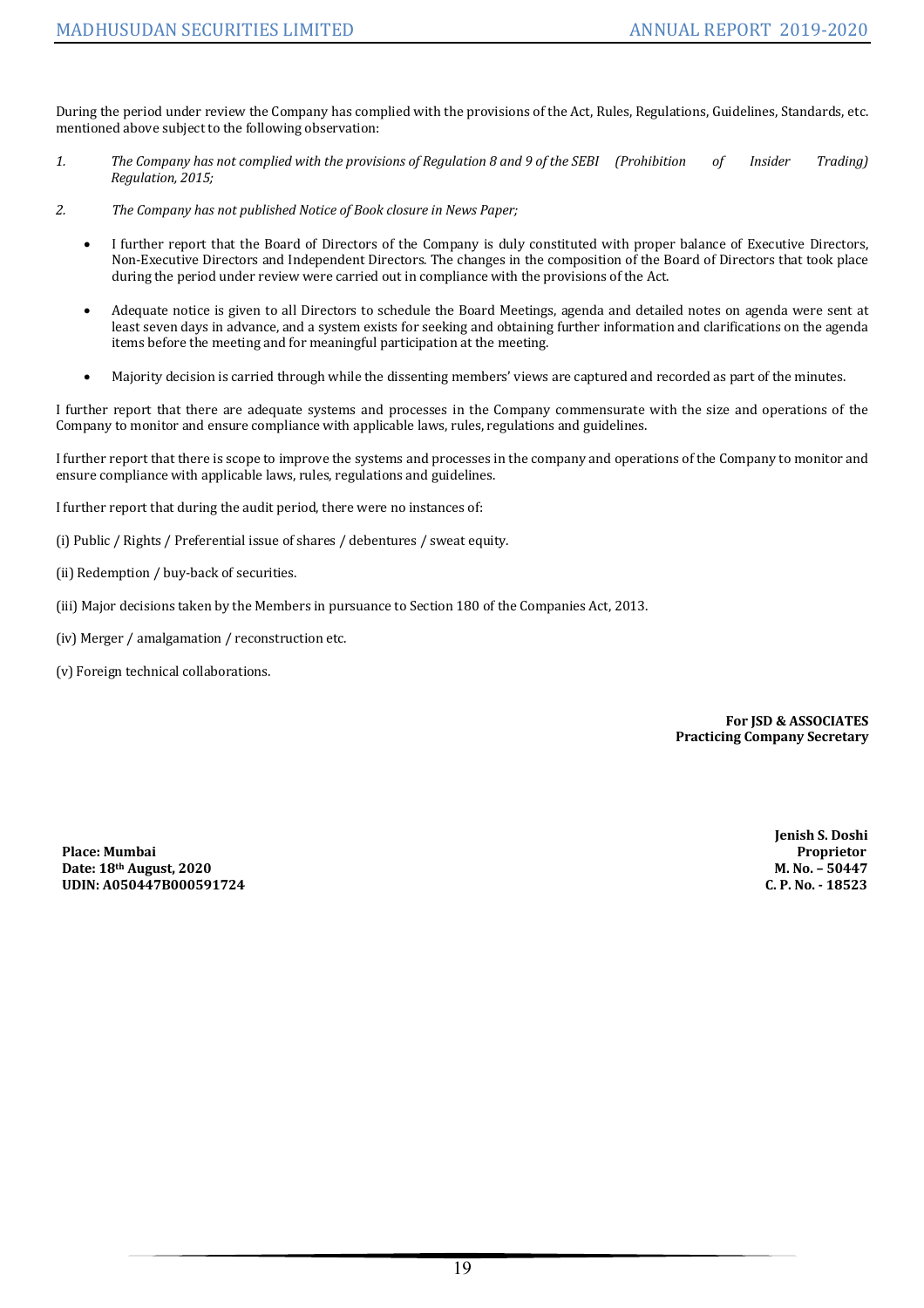# **'ANNEXURE A'**

**To, The Members, Madhusudan Securities Limited 37, National Storage Building, Plot No. 424-B, Nr.** Johnson & Johnson Building, **S.B. Road, Mahim (West), Mumbai – 400 016.**

Our report of even date is to be read along with this letter.

- 1. Maintenance of secretarial record is the responsibility of the management of the Company. Our responsibility is to express an opinion on these secretarial records based on our audit.
- 2. We have followed the audit practices and processes as were appropriate to obtain reasonable assurance about the correctness of the contents of the Secretarial records. The verification was done on test basis to ensure that correct facts are reflected in secretarial records.
- 3. We have not verified the correctness and appropriateness of financial records and Books of Accounts of the Company.
- 4. Where ever required, we have obtained Management representation about the compliance of laws, rules and regulations and happening of events etc.
- 5. The compliance of the provisions of Corporate and other applicable laws, rules, regulations, standards is the responsibility of management. Our examination was limited to the verification of procedures on text basis.
- 6. The Secretarial Audit report is neither an assurance as to the future viability of the Company nor of the efficacy or effectiveness with which the management has conducted the affairs of the Company.

**For JSD & ASSOCIATES Company Secretary** 

**Place: Mumbai ACS No. - 50447 Date: 18.08.2020** 

**Jenish S. Doshi Proprietor**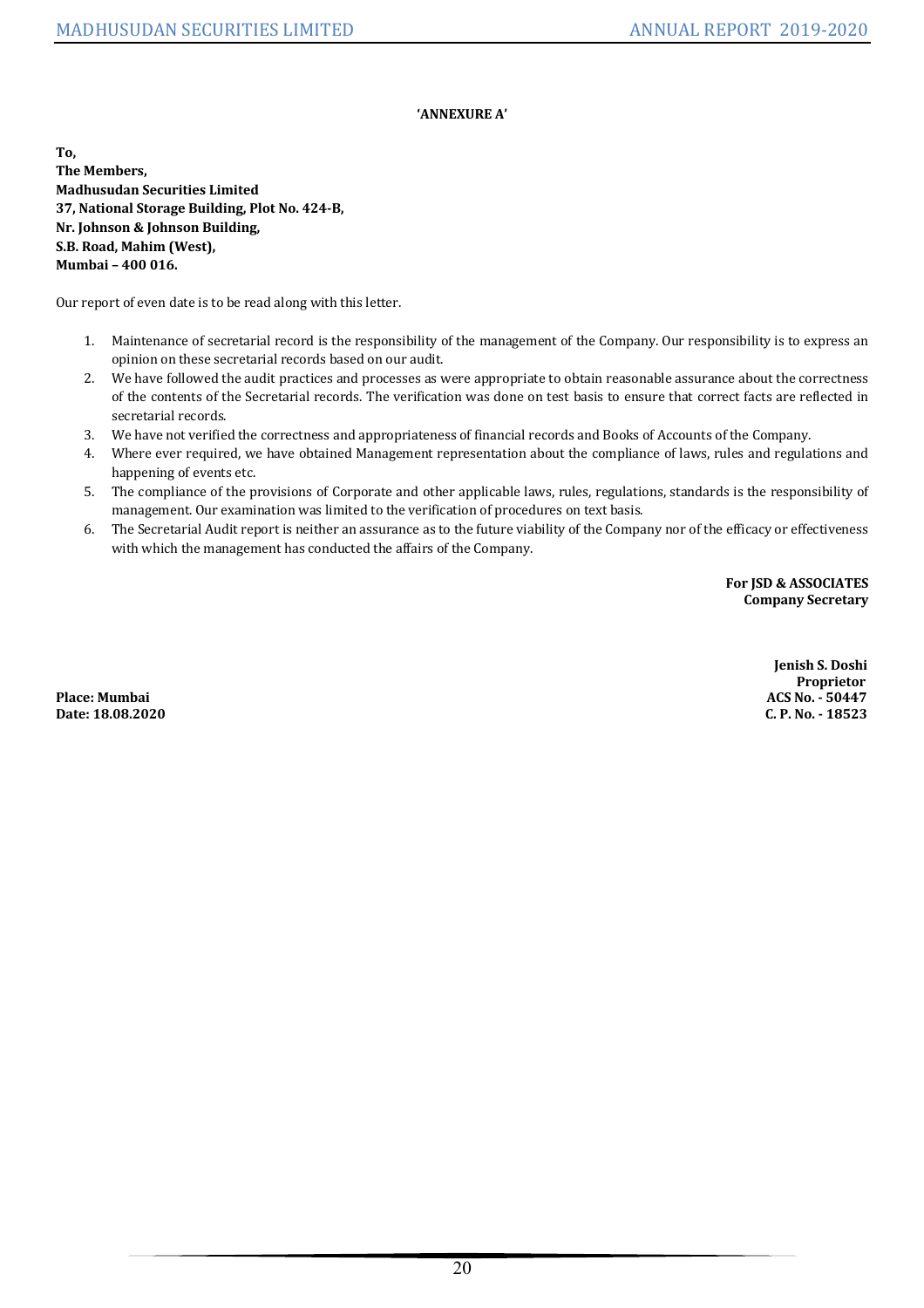# **Certificate on Corporate Governance**

#### **The Members, MADHUSUDAN SECURITIES LIMITED.**

We have examined the compliance of conditions of Corporate Governance by Madhusudan Securities Limited, for the year ended  $31st$ March, 2020, as stipulated in SEBI (Listing Obligations and Disclosure Requirements) Regulations, 2015.

The Compliance of conditions of Corporate Governance is the responsibility of the management. Our examination was limited to a review of the procedures and implementation thereof, adopted by the Company for ensuring the compliance of the conditions of Corporate Governance. It is neither an audit nor an expression of opinion on the financial statements of the Company.

In our opinion and to the best of our information and according to the explanations given to us and the representations made by the Directors and the management, we certify that the Company has complied with the conditions of Corporate Governance as stipulated in the above-mentioned SEBI (LODR) Regulations, 2015.

We state that such compliance is neither an assurance as to the future viability of the Company nor to the efficiency or effectiveness with which the management has conducted the affairs of the Company.

> **For ISD & ASSOCIATES Company Secretary**

> > Sd/- **Jenish S. Doshi Proprietor**

 **C. P. No. - 18523**

**Place: Mumbai Date: 18th August, 2020 ACS No. - 50447**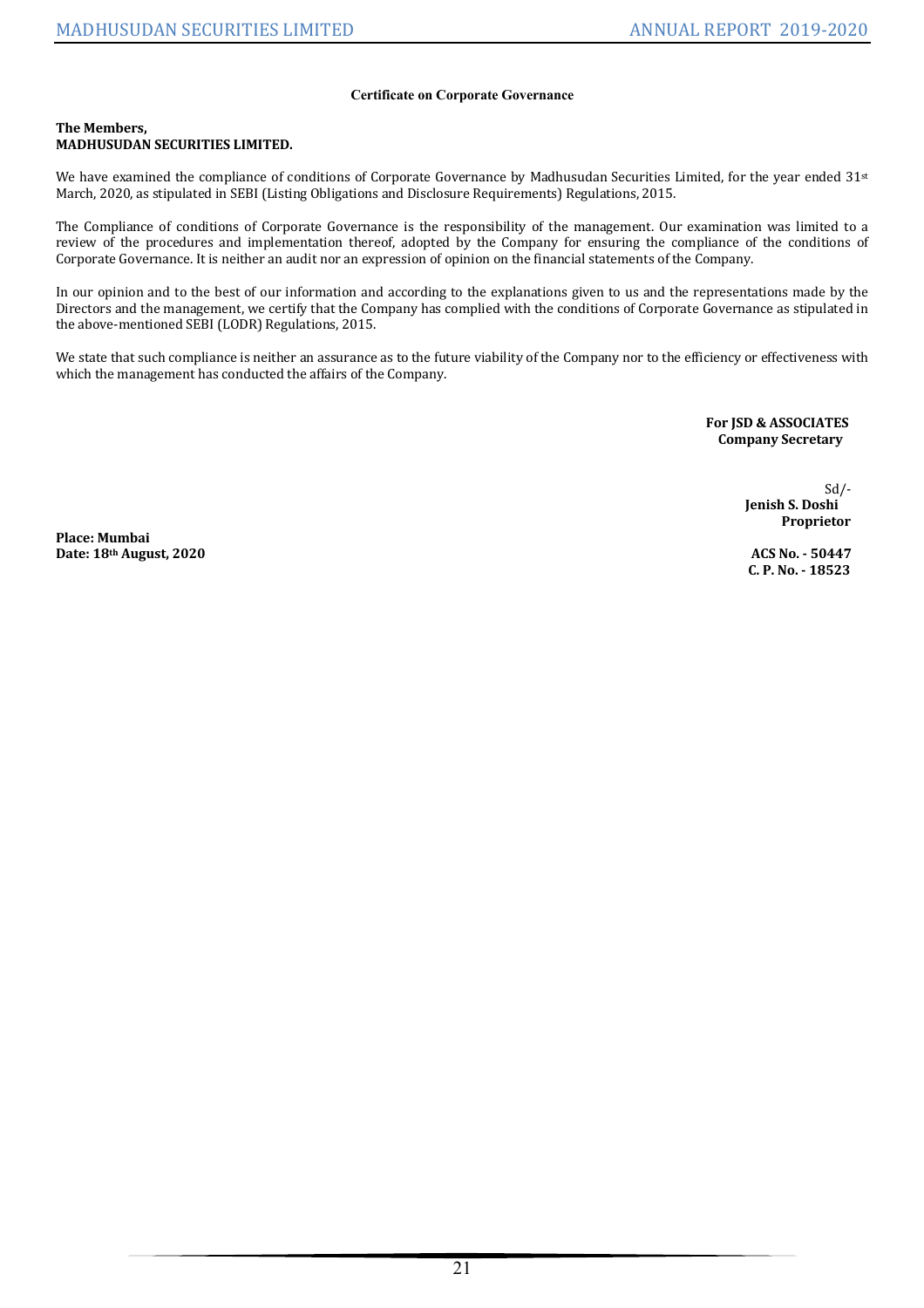### **INDEPENDENT AUDITORS' REPORT**

To, The Members Of **MADHUSUDAN SECURITIES LIMITED** 

#### **Report on the Audit of the Financial Statements**

# **Qualified Opinion**

We have audited the accompanying Financial statements of **MADHUSUDAN SECURITIES LIMITED** ("the Company"), which comprise the Balance Sheet as at 31 March 2020, the Statement of Profit and Loss (including other comprehensive income), the Cash Flow Statement and the Statement of Changes in Equity for the year then ended, and a summary of significant accounting policies and other explanatory information (hereinafter referred to as "the financial statements").

In our opinion and to the best of our information and according to the explanations given to us, except for the effects of the matters described in the Basis for Qualified Opinion section of our report, the aforesaid Financial Statements give the information required by the Companies Act, 2013 ("the Act") in the manner so required and give a true and fair view in conformity with the Indian Accounting Standards prescribed u/s 133 of the Act read with the Companies (Indian Accounting Standards) Rules, 2015, as amended, ("Ind AS") and other accounting principles generally accepted in India, of the State of Affairs of the Company as at  $31<sup>st</sup>$  March, 2020, the Loss and total comprehensive income, changes in equity and its cash flows for the year ended on that date.

# **Basis for Qualified Opinion**

*Refer Note II*

- *i.* Due to non-performance of Business Transfer Agreement, the 61,42,847 equity shares allotted to Primus Retail (P) Ltd. of face *value* of Rs. 10/- each have been revoked, forfeited and consequentially the securities premium have been reversed.
- *ii.* The face value of such shares is accounted as Forfeited Shares to be re-issued through Scheme of Arrangement, pending statutory *approval.*
- *iii.* The Company has not made any provision for advances of Rs. 12 Crores outstanding beyond 3 years from Primus Retail (P) Ltd which is considered under liquidation by the authorities.

We conducted our audit in accordance with the Standards on Auditing (SAs) specified under section 143(10) of the Act. Our responsibilities under those standards are further described in the Auditor's Responsibilities for the Audit of the Financial Statements section of our report. We are independent of the company in Accordance with the Code of Ethics issued by the Institute of Chartered Accountants of India (ICAI) together with the ethical requirements that are relevant to our audit of the Financial Statements under the provision of the Act and the rules thereunder, and we have fulfilled our other ethical responsibilities in accordance with these requirements and the ICAI's Code of Ethics. We believe that the audit evidence we have obtained is sufficient and appropriate to provide a basis for our qualified opinion on the financial statements.

# **Key Audit Matters**

Key audit matters are those matters that, in our professional judgment, were of most significance in our audit of the financial statements of the current period. These matters were addressed in the context of our audit of the financial statements as a whole, and in forming our opinion thereon and we do not provide a separate opinion on these matters. We have determined the matters described below to be the key audit matters to be communicated in our report:

| <b>Key Audit Matter</b>                                      | How the matter was addressed in our report                           |
|--------------------------------------------------------------|----------------------------------------------------------------------|
| Note II                                                      |                                                                      |
| 2. The Company has carried the investment in unquoted        | The Management is taking efforts for getting the audited accounts of |
| equity shares of Rs. 1.87 Lakhs at cost. The Management is   | such Companies. As the said accounts were not made available to us   |
| under the process of getting valuation of the companies.     | for verification, the investments were thereby carried at cost.      |
| Further, no provision for diminution in value of investments | Diminution in value of investment will be verified on review of such |
| is made for the same.                                        | accounts and Management's valuation of such Companies.               |

**Information Other than the Financial Statements and Auditors Report thereon** The Company's Board of Directors is responsible for the other information. The Other information comprises the information included in the Directors Report Management discussion & Analysis and Business responsibility report, but does not include the financial statements and our auditor's report thereon.

Our opinion on the financial statements does not cover other information and we do not express any form of assurance conclusion thereon.

In connection with our audit of the financial statements, our responsibility is to read the other information and, in doing so, consider whether the financial statements or our knowledge obtained during the course of audit or otherwise appears to be materially misstated.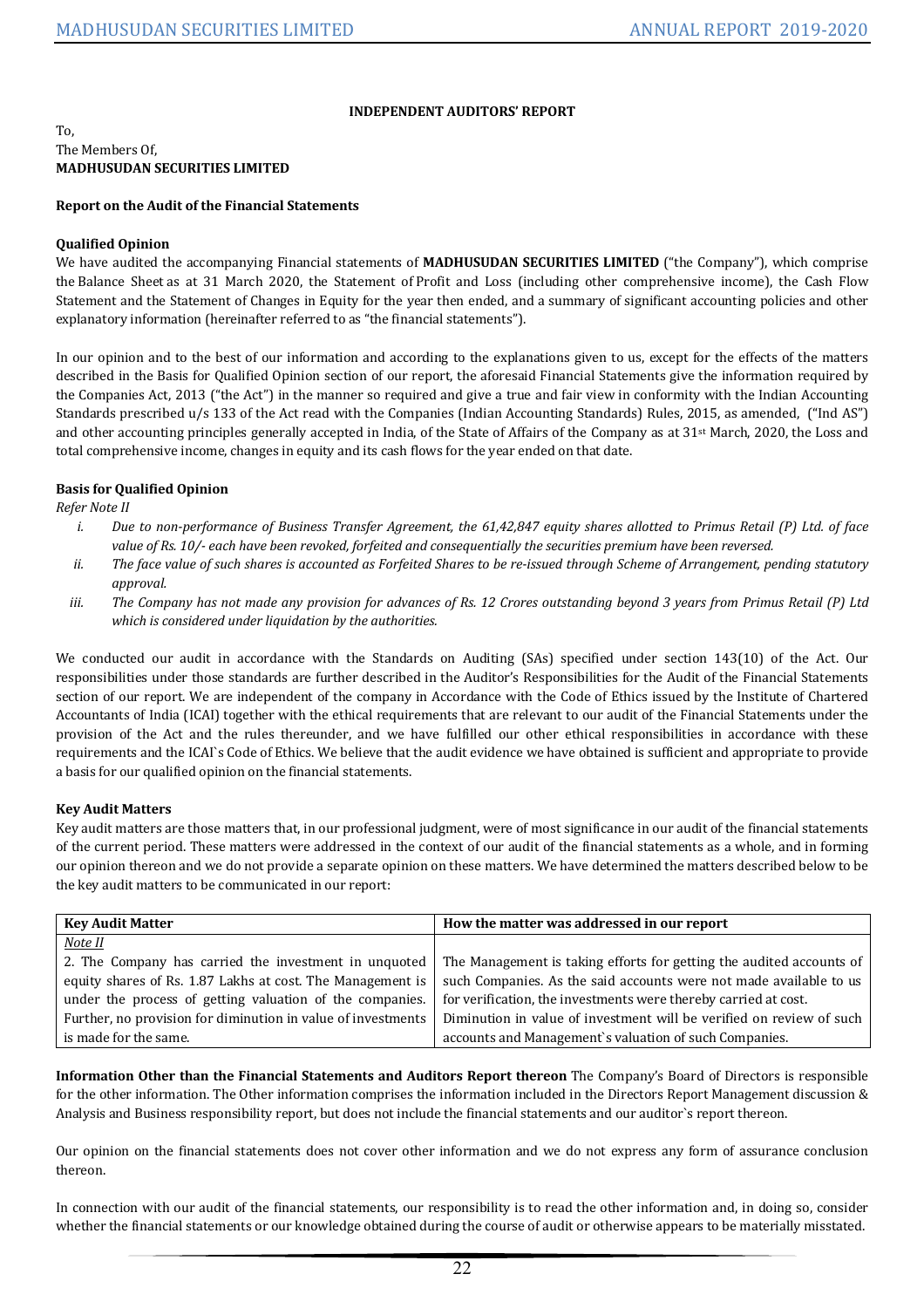If, based on the work we have performed, we conclude that there is a material misstatement of this other information; we are required to report that fact. We have nothing to report in this regard.

# **Management**'s Responsibility for the Financial Statements

The Company's Board of Directors is responsible for the matters stated in section  $134(5)$  of the Act with respect to the preparation of these financial statements that give a true and fair view of the financial position, financial performance including other comprehensive income, cash flows and changes in equity of the Company in accordance with the Ind AS and accounting principles generally accepted in India. This responsibility also includes maintenance of adequate accounting records in accordance with the provisions of the Act for safeguarding the assets of the Company and for preventing and detecting frauds and other irregularities; selection and application of appropriate accounting policies; making judgments and estimates that are reasonable and prudent; and design, implementation and maintenance of adequate internal financial controls, that were operating effectively for ensuring the accuracy and completeness of the accounting records, relevant to the preparation and presentation of the financial statement that give a true and fair view and are free from material misstatement, whether due to fraud or error.

In preparing the Financial Statements, management is responsible for assessing the Company's ability to continue as a going concern, disclosing, as applicable, matters related to going concern and using the going concern basis of accounting unless management either intends to liquidate the Company or to cease operations, or has no realistic alternative but to do so.

The Board of Directors are also responsible for overseeing the Company's financial reporting process.

### Auditor's Responsibility for the Audit of the financial statements

Our objectives are to obtain reasonable assurance about whether the Financial Statements as a whole are free from material misstatement, whether due to fraud or error, and to issue an auditor's report that includes our opinion. Reasonable assurance is a high level of assurance, but is not a guarantee that an audit conducted in accordance with SAs will always detect a material misstatement when it exists. Misstatements can arise from fraud or error and are considered material if, individually or in the aggregate, they could reasonably be expected to influence the economic decisions of users taken on the basis of these Financial Statements. As part of an audit in accordance with SA`s, we exercise professional judgement and maintain professional skepticism throughout the audit. We also:

- Identify and assess the risks of material misstatement of the financial statements, whether due to fraud or error, design and perform audit procedures responsive to those risks, and obtain audit evidence that is sufficient and appropriate to provide a basis for our opinion. The risk of not detecting a material misstatement resulting from fraud is higher than for one resulting from error, as fraud may involve collusion, forgery, intentional omissions, misrepresentations, or the override of internal control.
- Obtain an understanding of internal control relevant to the audit in order to design audit procedures that are appropriate in the circumstances. Under section  $143(3)(i)$  of the Companies Act, 2013, we are also responsible for expressing our opinion on whether the Company has adequate internal financial controls system in place and the operating effectiveness of such controls.
- Evaluate the appropriateness of accounting policies used and the reasonableness of accounting estimates and related disclosures made by management.
- Conclude on the appropriateness of management's use of the going concern basis of accounting and, based on the audit evidence obtained, whether a material uncertainty exists related to events or conditions that may cast significant doubt on the Company's ability to continue as a going concern. If we conclude that a material uncertainty exists, we are required to draw attention in our auditor's report to the related disclosures in the financial statements or, if such disclosures are inadequate, to modify our opinion. Our conclusions are based on the audit evidence obtained up to the date of our auditor's report. However, future events or conditions may cause the Company to cease to continue as a going concern.
- Evaluate the overall presentation, structure and content of the financial statements, including the disclosures, and whether the financial statements represent the underlying transactions and events in a manner that achieves fair presentation.

Materiality is the magnitude of misstatements in the standalone financial statements that, individually or in aggregate, makes it probable that the economic decisions of a reasonably knowledgeable user of the financial statements may be influenced. We consider quantitative materiality and qualitative factors in (i) planning the scope of our audit work and in evaluating the results of our work; and (ii) to evaluate the effect of any identified misstatements in the financial statements.

We communicate with those charged with governance regarding, among other matters, the planned scope and timing of the audit and significant audit findings, including any significant deficiencies in internal control that we identify during our audit.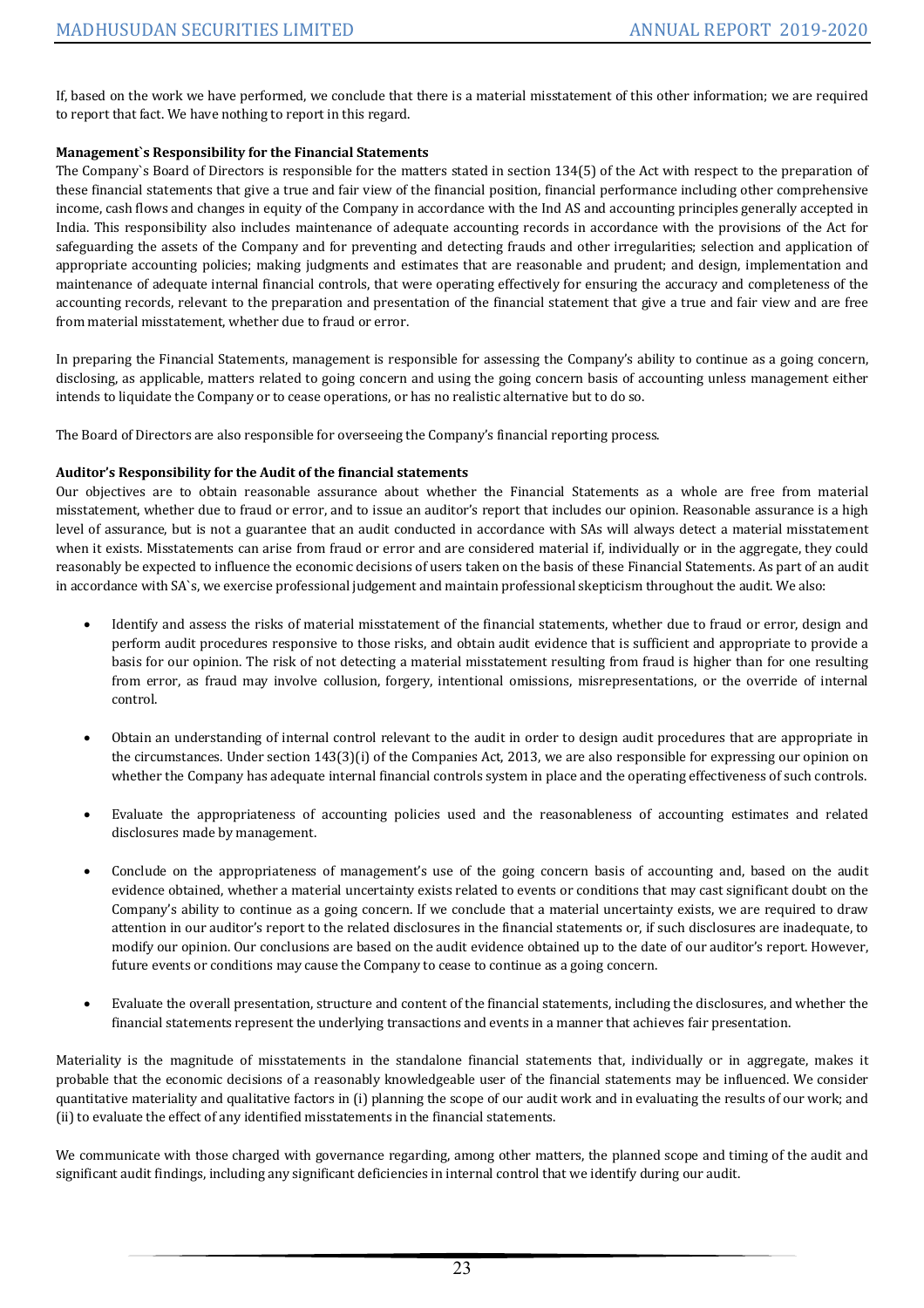We also provide those charged with governance with a statement that we have complied with relevant ethical requirements regarding independence, and to communicate with them all relationships and other matters that may reasonably be thought to bear on our independence, and where applicable, related safeguards.

From the matters communicated with those charged with governance, we determine those matters that were of most significance in the audit of the financial statements of the current period and are therefore the key audit matters. We describe these matters in our auditor's report unless law or regulation precludes public disclosure about the matter or when, in extremely rare circumstances, we determine that a matter should not be communicated in our report because the adverse consequences of doing so would reasonably be expected to outweigh the public interest benefits of such communication.

# **Report on other Legal and Regulatory Requirements**

- 1. As required by the Companies (Auditor's Report) Order, 2016 ("The Order") issued by the Central Government of India in terms of Section 143 (11) of the Act, we give in the Annexure A, a statement on the matters specified in paragraphs 3 and 4 of the Order.
- 2. As required by section  $143(3)$  of the Act, we report that:
	- a) We have sought and obtained all the information and explanations which to the best of our knowledge and belief were necessary for the purposes of our audit;
	- b) In our opinion, proper books of account as required by law have been kept by the Company so far as appears from our examination of those books;
	- c) The Balance Sheet, the Statement of Profit and Loss including Other Comprehensive Income, the Cash Flow Statement and the Statement of changes in Equity dealt with by this Report are in agreement with the books of account;
	- d) In our opinion, the aforesaid Financial Statements comply with the Ind AS specified under Section 133 of the Act read with the relevant rule 7 of the Companies (Accounts) Rules, 2014;
	- e) On the basis of written representations received from the directors as on 31 March, 2020 taken on record by the Board of Directors, none of the directors is disqualified as on 31 March, 2020, from being appointed as a director in terms of Section  $164(2)$  of the Act;
	- f) With respect to the adequacy of the internal financial controls over financial reporting of the Company and the operating effectiveness of such controls, refer to our separate report in "Annexure B". Our report expresses an unmodified opinion on the adequacy and operating effectiveness of the Company's internal financial controls over financial reporting.
	- g) With respect to the other matters to be included in the Auditor's Report in accordance with Rule 11 of the Companies (Audit and Auditors) Rule, 2014, as amended in our opinion and to the best of our information and according to the explanation given to us:
		- i. The Company does not have any pending litigations which shall impact its financial positions.
		- ii. The Company does not have any long terms contracts for which provisions are required to be made.
		- iii. The Company is not liable to transfer any amount to the Investor Education and Protection Fund.

For S V BHAT & CO CHARTERED ACCOUNTANTS (ICAI Firm Reg. No.: 101298W)

SADANAND V. BHAT PARTNER (Membership No. 037237)

PLACE: MUMBAI DATED: June 29, 2020 UDIN - 20037237AAAABG5480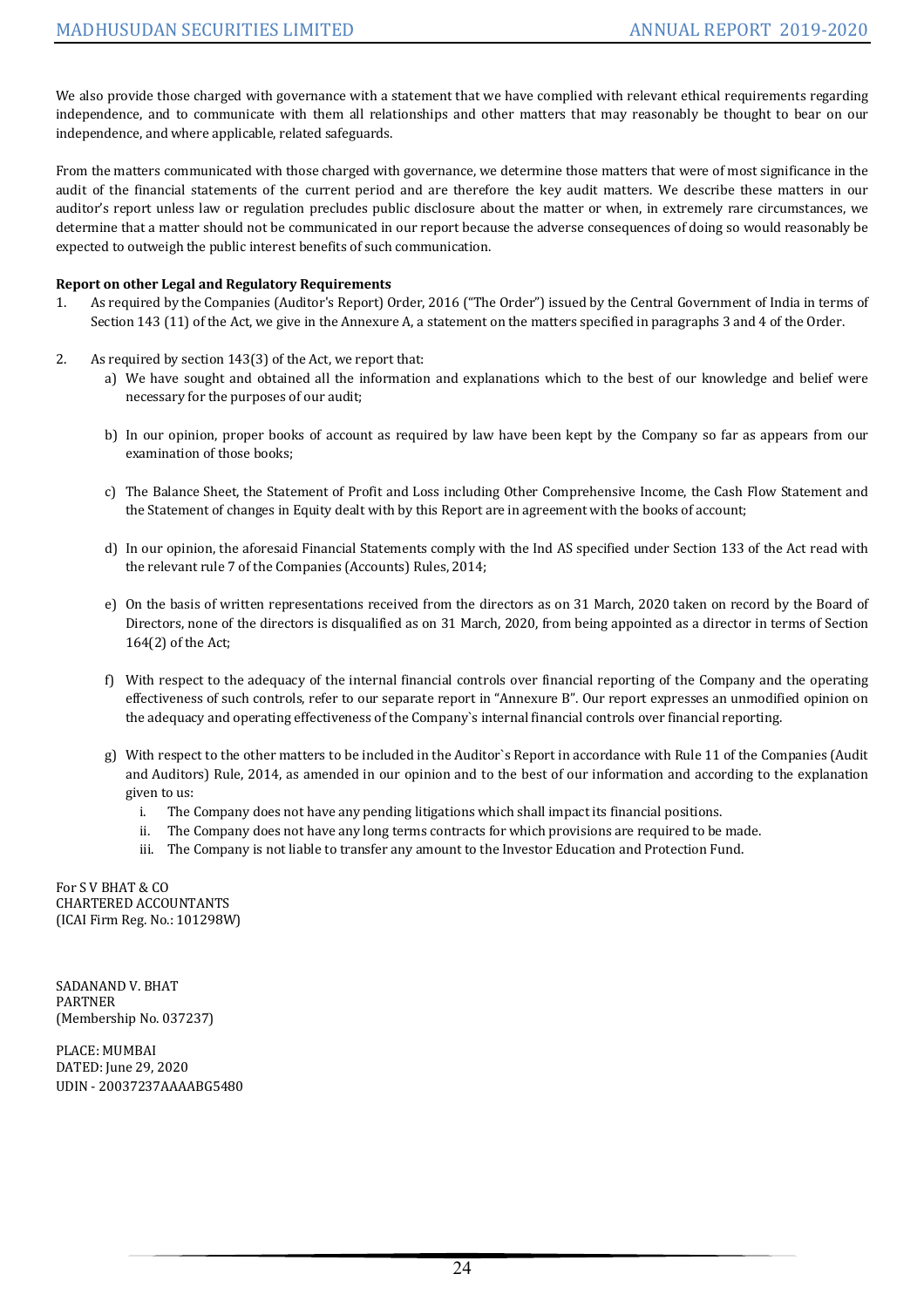# **Annexure A to the Auditors' Report**

The Annexure referred to in paragraph 1 under "Report on Other legal and Regulatory Requirements" section of our Report to the members of the Company on the Financial Statements for the year ended  $31^{st}$  March 2020.

- (i) In respect of its Fixed Assets The Company does not hold any fixed assets as on  $31/03/2020$ . Accordingly, sub-clause (a), (b) and (c) are not applicable.
- (ii) In respect of inventories During the year under review, the Company does not have any inventory. Hence, provisions of clause 3(ii) of the Order are not applicable to the Company.
- (iii) In respect of loans granted, secured or unsecured, by the Company to firms or other parties covered in the register-maintained u/s 189 of the Companies Act, 2013; The Company has not granted any secured / unsecured loan to any of the parties covered in the register maintained under section 189 of the Companies Act, 2013. Accordingly, sub-clauses (a) (b) and  $(c)$  are not applicable
- (iv) In our opinion and according to the information and explanation given to us, the Company has complied with the provisions of section 185 and 186 of the Act in respect of granting of loans, making investments, providing guarantees and securities, as applicable.
- (v) The Company has not accepted any deposits within the meaning of Section 73 to 76 of the Act and the Companies (Acceptance of Deposits) Rules, 2014 (as amended). Accordingly, the provisions of clause  $3$  (v) of the Order are not applicable.
- (vi) The maintenance of cost records has not been specified by the Central Government under Section 148 (1) of the Act for the business activities carried out by the Company. Thus, reporting under clause 3 (vi) of the Order is not applicable to the Company.
- (vii) According to information and explanation given to us. In respect to statutory dues
	- (a) The Company has generally been regular in depositing undisputed statutory dues under Income tax, and other Statutory Dues as applicable to it with the appropriate authorities.

According to the information and explanations given to us, no undisputed amounts payable in respect of the aforesaid dues were outstanding as at  $31^{st}$  March, 2020 for a period of more than six months from the date they became payable.

- (b) According to the information and explanations given to us, there are no dues in respect of Income Tax, and other Statutory Dues as applicable to it, outstanding on account of any dispute.
- (viii) The Company has not defaulted in repayment of dues to any bank or financial institution during the year under review.
- (ix) The Company has not raised any moneys by way of Initial Public Offer or further public offer or obtained term loans during the year. Hence reporting under clause 3 (ix) of the Order is not applicable to the Company.
- (x) To the best of our knowledge and according to the information and explanation given to us, no fraud by the Company or no material fraud on the Company by its officers or employees has been noticed or reported during this year.
- (xi) According to the information and explanation given to us, the Company has not paid any managerial remuneration to any key management personnel during the year under review.
- (xii) The Company is not a Nidhi Company and hence reporting under clause 3 (xii) of the Order is not applicable to the Company.
- (xiii) In our opinion and according to the information and explanations given to us, the transactions with related parties are in compliance with section 177 and section 188 of the Act, as applicable, and the details have been disclosed in the Financial Statements as required by the applicable accounting standard.
- (xiv) During the year, the Company has not made any preferential allotment or private placement of shares or fully or partly paid convertible debentures and hence reporting under clause 3 (xiv) of the Order is not applicable to the Company.
- (xv) In our opinion and according to the information and explanations given to us, during the year the Company has not entered into any non-cash transactions with its Directors or persons connected with them and hence reporting under clause 3 (xv) of the Order is not applicable to the Company.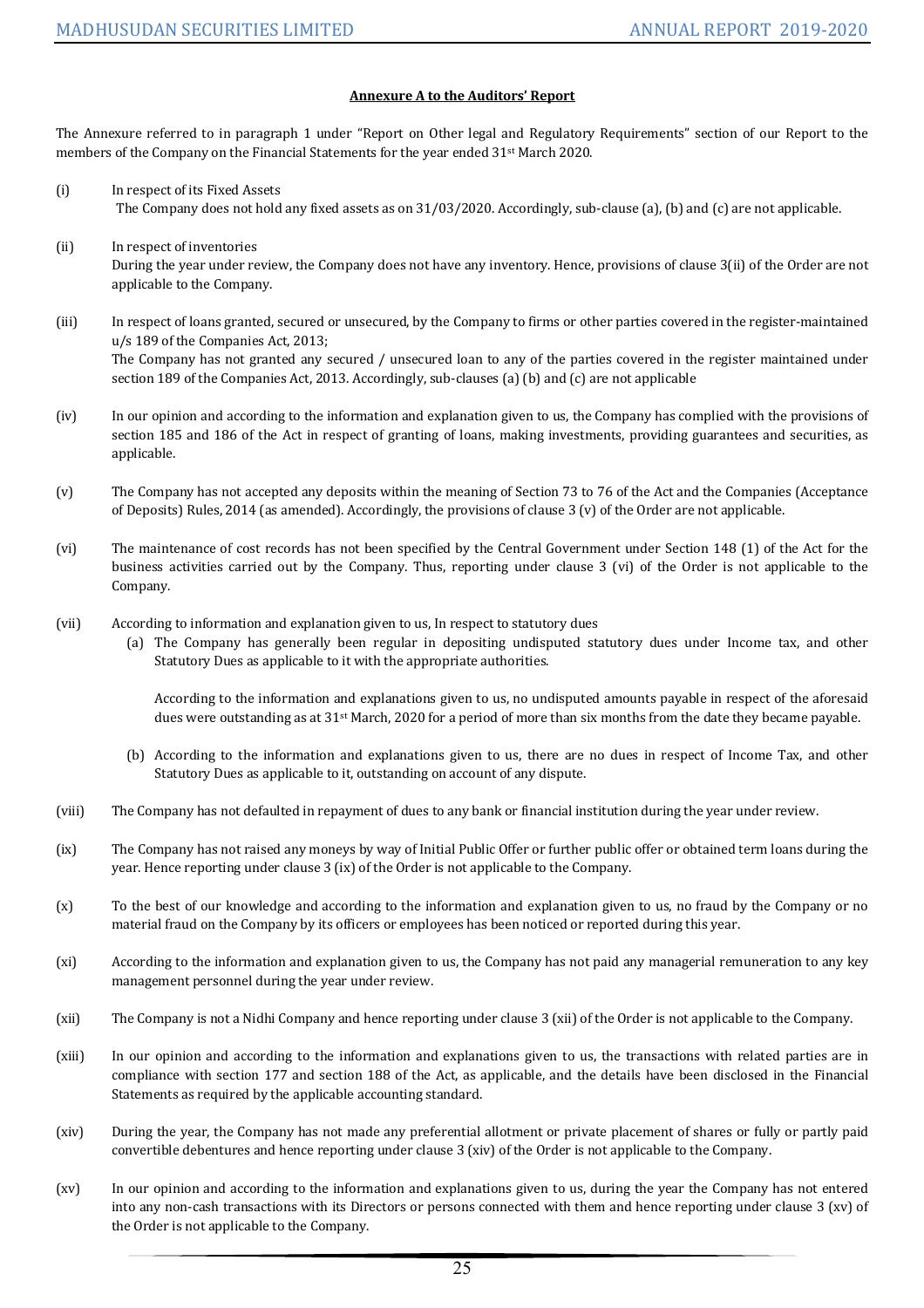(xvi) According to the information and explanations given to us, the Company is not required to get registered under section 45-IA of the Reserve Bank of India Act, 1934.

For S V BHAT & CO CHARTERED ACCOUNTANTS (ICAI Firm Reg. No.: 101298W)

SADANAND V. BHAT PARTNER (Membership No. 037237)

PLACE: MUMBAI DATED: 29th June 2020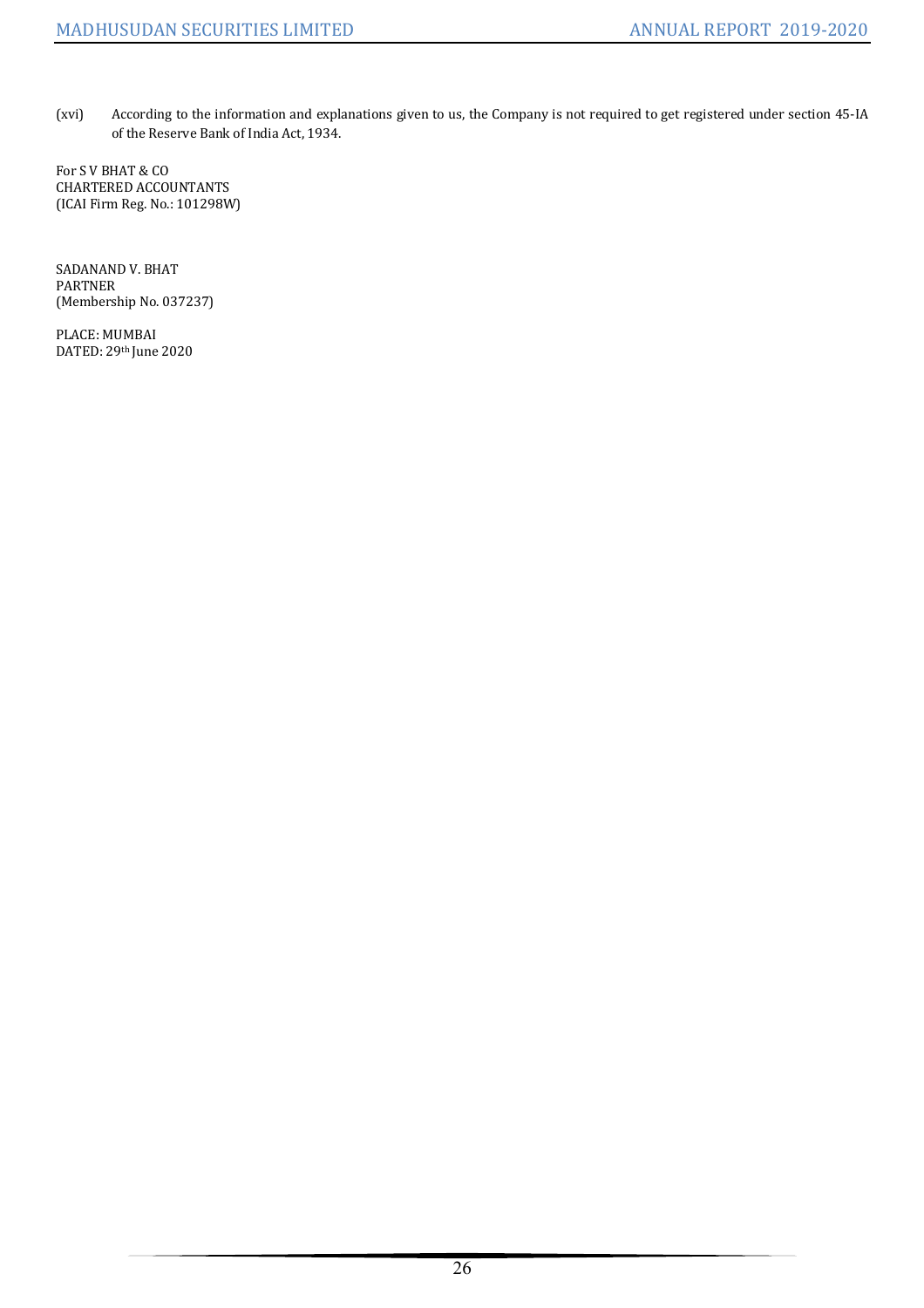# ANNEXURE B TO THE INDEPENDENT AUDITOR'S REPORT OF EVEN DATE ON THE IND AS FINANCIAL STATEMENTS OF **MADHUSUDAN SECURITIES LIMITED**

# Independent Auditors Report on Internal Financial Control over Financial Reporting

# Report on the Internal Financial Controls under Clause (i) of Sub-section 3 of Section 143 of the Companies Act, 2013 ("the **Act")**

We have audited the internal financial controls over financial reporting of **MADHUSUDAN SECURITIES LIMITED** ("the Company") as of March 31, 2020 in conjunction with our audit of the Ind AS financial statements of the Company for the year ended on that date.

#### **Management's Responsibility for Internal Financial Controls**

The Company's management is responsible for establishing and maintaining internal financial controls based on the internal control over financial reporting criteria established by the Company considering the essential components of internal control stated in the Guidance Note on Audit of Internal Financial Controls over Financial Reporting issued by the Institute of Chartered Accountants of India. These responsibilities include the design, implementation and maintenance of adequate internal financial controls that were operating effectively for ensuring the orderly and efficient conduct of its business, including adherence to company's policies, the safeguarding of its assets, the prevention and detection of frauds and errors, the accuracy and completeness of the accounting records, and the timely preparation of reliable financial information, as required under the Companies Act, 2013.

#### **Auditors' Responsibility**

Our responsibility is to express an opinion on the Company's internal financial controls over financial reporting based on our audit. We conducted our audit in accordance with the Guidance Note on Audit of Internal Financial Controls Over Financial Reporting (the Guidance Note) and the Standards on Auditing, issued by ICAI and deemed to be prescribed under section 143(10) of the Companies Act, 2013, to the extent applicable to an audit of internal financial controls, both applicable to an audit of Internal Financial Controls and, both issued by the Institute of Chartered Accountants of India. Those Standards and the Guidance Note require that we comply with ethical requirements and plan and perform the audit to obtain reasonable assurance about whether adequate internal financial controls over financial reporting was established and maintained and if such controls operated effectively in all material respects.

Our audit involves performing procedures to obtain audit evidence about the adequacy of the internal financial controls system over financial reporting and their operating effectiveness. Our audit of internal financial controls over financial reporting included obtaining an understanding of internal financial controls over financial reporting, assessing the risk that a material weakness exists, and testing and evaluating the design and operating effectiveness of internal control based on the assessed risk. The procedures selected depend on the auditor's judgement, including the assessment of the risks of material misstatement of the Ind AS financial statements, whether due to fraud or error.

We believe that the audit evidence we have obtained is sufficient and appropriate to provide a basis for our audit opinion on the Company's internal financial controls system over financial reporting.

#### **Meaning of Internal Financial Controls over Financial Reporting**

A company's internal financial control over financial reporting is a process designed to provide reasonable assurance regarding the reliability of financial reporting and the preparation of financial statements for external purposes in accordance with generally accepted accounting principles. A company's internal financial control over financial reporting includes those policies and procedures that: -

- (1) pertain to the maintenance of records that, in reasonable detail, accurately and fairly reflect the transactions and dispositions of the assets of the company;
- (2) Provide reasonable assurance that transactions are recorded as necessary to permit preparation of financial statements in accordance with generally accepted accounting principles, and that receipts and expenditures of the company are being made only in accordance with authorisations of management and directors of the company; and
- (3) Provide reasonable assurance regarding prevention or timely detection of unauthorised acquisition, use, or disposition of the company's assets that could have a material effect on the financial statements.

#### **Inherent Limitations of Internal Financial Controls over Financial Reporting**

Because of the inherent limitations of internal financial controls over financial reporting, including the possibility of collusion or improper management override of controls, material misstatements due to error or fraud may occur and not be detected. Also, projections of any evaluation of the internal financial controls over financial reporting to future periods are subject to the risk that the internal financial control over financial reporting may become inadequate because of changes in conditions, or that the degree of compliance with the policies or procedures may deteriorate.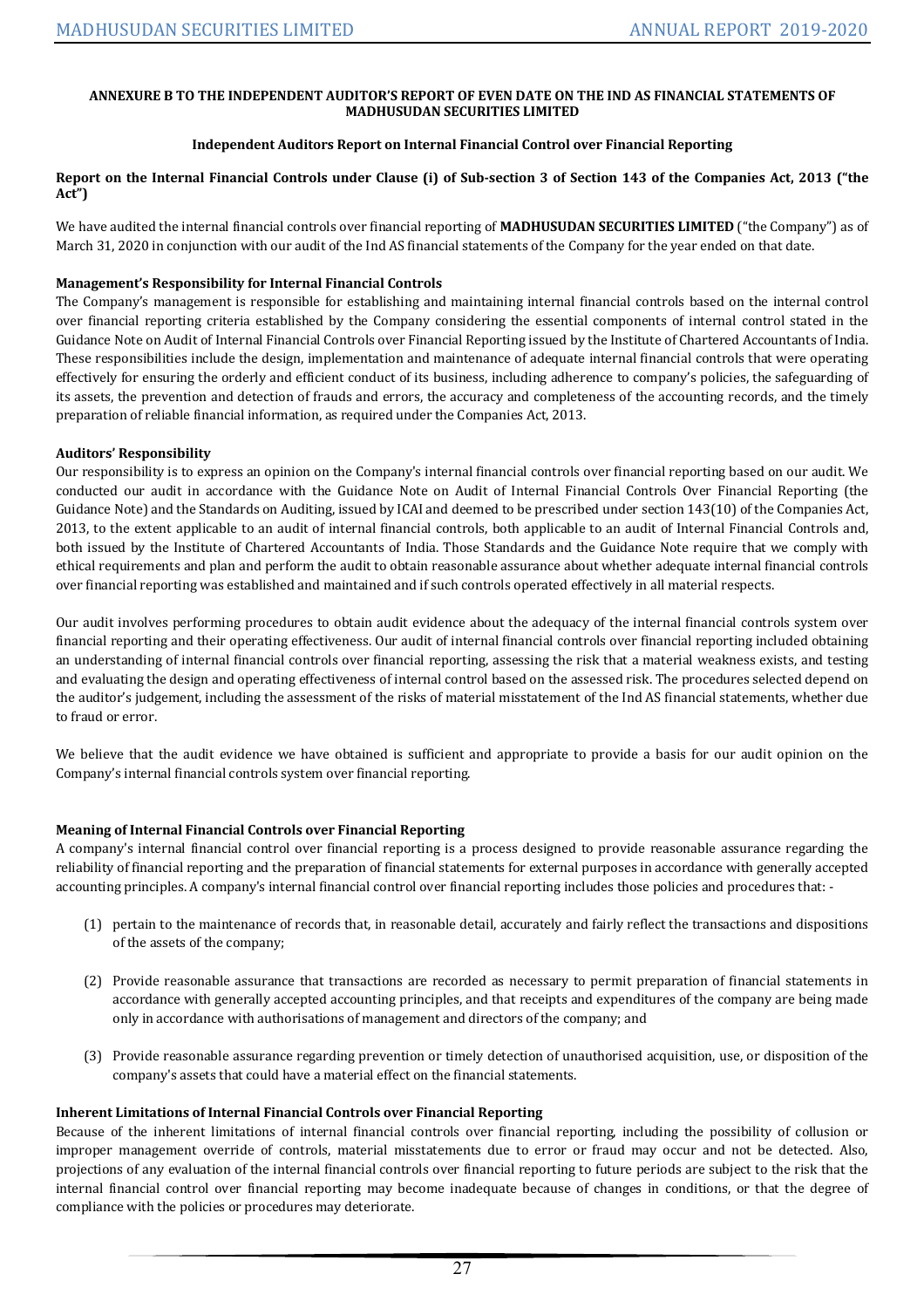# **Opinion**

In our opinion, the Company has, in all material respects, an adequate internal financial controls system over financial reporting and such internal financial controls over financial reporting were operating effectively as at March 31, 2020, based on the internal control over financial reporting criteria established by the Company considering the essential components of internal control stated in the Guidance Note on Audit of Internal Financial Controls Over Financial Reporting issued by the Institute of Chartered Accountants of India.

For S V BHAT & CO CHARTERED ACCOUNTANTS (ICAI Firm Reg. No.: 101298W)

SADANAND V. BHAT PARTNER (Membership No. 037237)

PLACE: MUMBAI DATED: June 29, 2020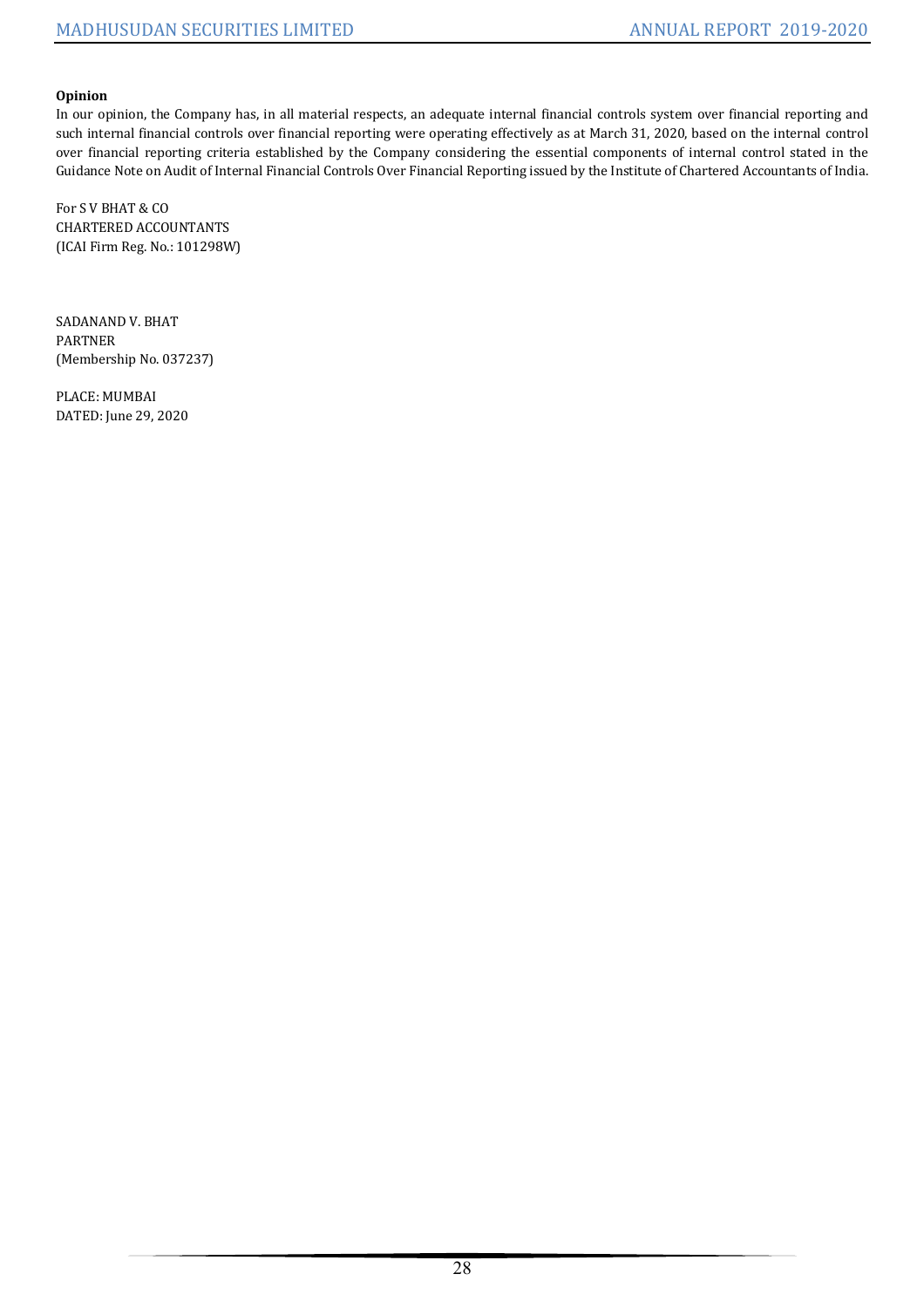|                                                    | <b>BALANCE SHEET AS AT 31ST MARCH, 2020</b> |                                      |                          |
|----------------------------------------------------|---------------------------------------------|--------------------------------------|--------------------------|
|                                                    |                                             |                                      | Amount in Rs.            |
|                                                    | Schedule                                    | As at                                | As at                    |
|                                                    |                                             | <b>31st March 2020</b>               | 31st March 2019          |
| <b>ASSETS:</b>                                     |                                             |                                      |                          |
| <b>Financial Assets</b>                            |                                             |                                      |                          |
| a. Investments                                     | Α                                           | 1,98,671                             | 3,37,301                 |
| Income Tax Asset (Net)                             | В                                           | 1,89,858                             | 1,89,858                 |
| Other Non-Current Asset                            | C                                           | 18,27,10,240                         | 18,27,10,240             |
| <b>Total Non-Current Asset</b>                     |                                             | 18,30,98,769                         | 18,32,37,399             |
| <b>CURRENT ASSETS:</b>                             |                                             |                                      |                          |
| <b>Financial Assets:</b>                           |                                             |                                      |                          |
| a. Cash & Cash Equivalents                         | D                                           | 5,478                                | 2,46,322                 |
| <b>Other Current Assets</b>                        | E                                           |                                      |                          |
| <b>Total Current Asset</b>                         |                                             | 5,478                                | 2,46,322                 |
|                                                    |                                             |                                      |                          |
| <b>Total Assets</b>                                |                                             | 18,31,04,247                         | 18, 34, 83, 721          |
| <b>EQUITY AND LIABILITIES:</b>                     |                                             |                                      |                          |
| <b>EQUITY</b>                                      |                                             |                                      |                          |
| <b>Equity Share Capital</b>                        | F                                           | 8,69,54,870                          | 8,69,54,870              |
| Other Equity                                       |                                             | 8,36,04,639                          | 8,53,67,830              |
| <b>Total Shareholders Fund</b>                     |                                             | 17,05,59,509                         | 17,23,22,700             |
|                                                    |                                             |                                      |                          |
| <b>NON CURRENT LIABILITIES:</b>                    |                                             |                                      |                          |
|                                                    |                                             |                                      |                          |
|                                                    |                                             |                                      |                          |
| <b>CURRENT LIABILITIES:</b>                        |                                             |                                      |                          |
| <b>Other Current Liabilities</b>                   | G                                           | 1,25,44,738                          | 1,11,61,020              |
|                                                    |                                             | 1,25,44,738                          | 1,11,61,020              |
|                                                    |                                             |                                      |                          |
| <b>Total Equity and Liabilities</b>                |                                             | 18,31,04,247                         | 18,34,83,721             |
|                                                    |                                             |                                      |                          |
| Significant Accounting Policies & Other Disclosure | $I - II$                                    |                                      |                          |
| As per our Report of even date attached            |                                             | For and on behalf of Directors of    |                          |
|                                                    |                                             |                                      |                          |
| For S. V. BHAT & CO.                               |                                             | <b>MADHUSUDAN SECURITIES LIMITED</b> |                          |
| <b>CHARTERED ACCOUNTANTS</b>                       |                                             |                                      |                          |
| (ICAI FRNo.: 101298W)                              |                                             |                                      |                          |
|                                                    |                                             |                                      |                          |
| <b>SADANAND V. BHAT</b>                            |                                             | Mr. Salim P. Govani                  | Mrs. Susan Bukhari       |
| <b>PARTNER</b>                                     |                                             | (Promoter Director)                  | (Director)               |
| (Membership No.: 037237)                           |                                             |                                      |                          |
|                                                    |                                             |                                      |                          |
|                                                    |                                             | Mr. Harsh Jhaveri                    | <b>Rishika Puri</b>      |
|                                                    |                                             | (Independent Director)               | <b>Company Secretary</b> |
|                                                    |                                             |                                      |                          |
| Place: Mumbai                                      |                                             | Place: Mumbai                        |                          |
| DATED: 29th June, 2020                             |                                             | DATED: 29th June, 2020               |                          |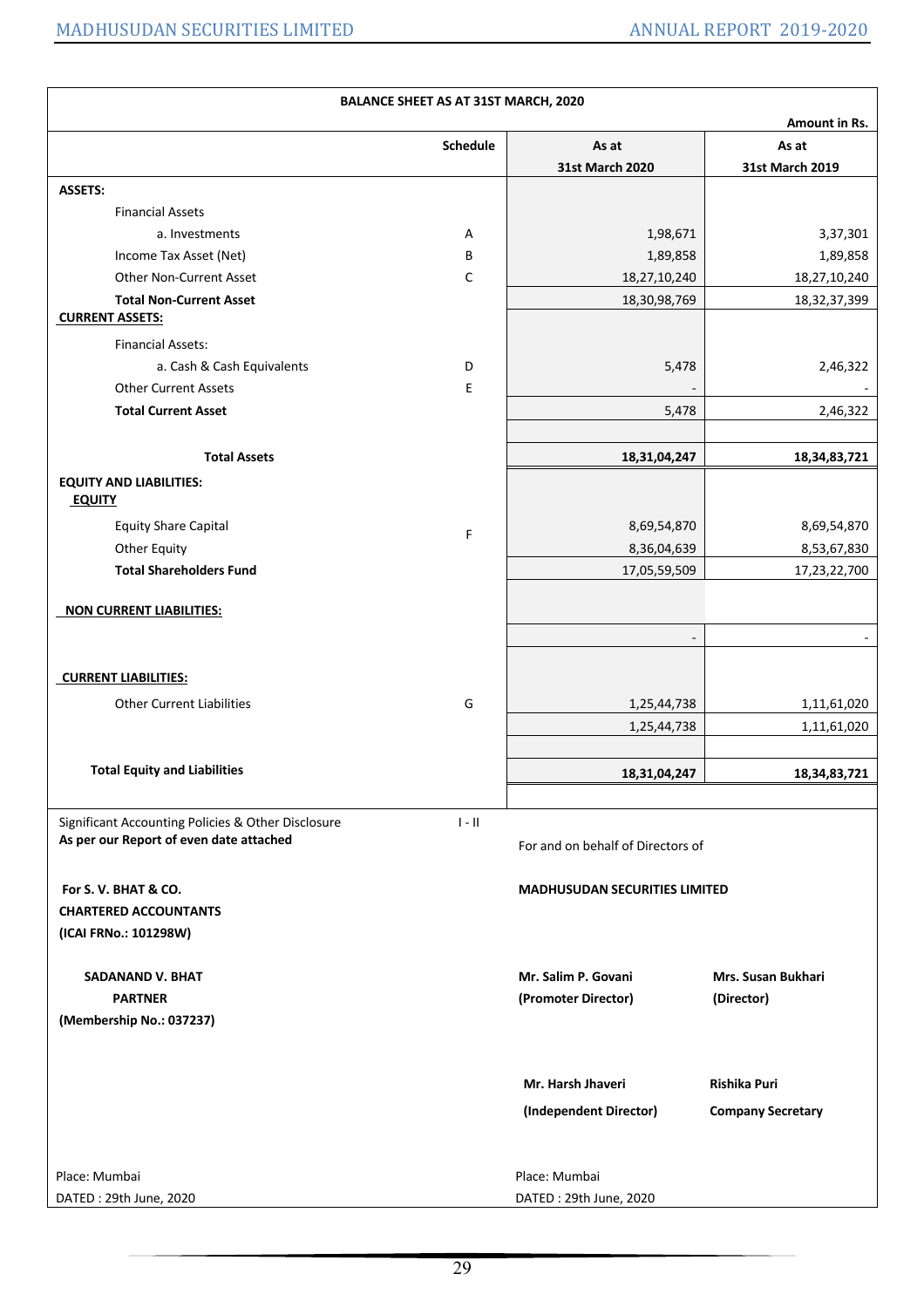|                    | STATEMENT OF PROFIT AND LOSS FOR THE YEAR ENDED 31ST MARCH, 2020                                                                                                              |          |                                                                        |                                                                      |  |  |
|--------------------|-------------------------------------------------------------------------------------------------------------------------------------------------------------------------------|----------|------------------------------------------------------------------------|----------------------------------------------------------------------|--|--|
| <b>PARTICULARS</b> |                                                                                                                                                                               | Schedule | For the year ended 31st<br><b>March, 2020</b>                          | <b>Amount in Rs</b><br>For the year ended 31st<br><b>March, 2019</b> |  |  |
|                    | <b>Revenue from Operations</b>                                                                                                                                                | H        |                                                                        |                                                                      |  |  |
|                    | Other Income                                                                                                                                                                  | I        | 4,000                                                                  | 5,059                                                                |  |  |
|                    | <b>Total Income</b>                                                                                                                                                           |          | 4,000                                                                  | 5,059                                                                |  |  |
| <b>EXPENSES</b>    |                                                                                                                                                                               |          |                                                                        |                                                                      |  |  |
|                    | Purchases                                                                                                                                                                     | J        |                                                                        |                                                                      |  |  |
|                    | Employee benfits expense                                                                                                                                                      | К        | 3,40,000                                                               | 1,80,000                                                             |  |  |
|                    | Other Expenses                                                                                                                                                                | L        | 14,24,963                                                              | 9,12,796                                                             |  |  |
|                    | <b>Total Expenses</b>                                                                                                                                                         |          | 17,64,963                                                              | 10,92,796                                                            |  |  |
|                    | (Loss) before tax<br>Tax Expense:                                                                                                                                             |          | (17,60,963)                                                            | (10, 87, 737)                                                        |  |  |
|                    | (1) Current tax                                                                                                                                                               |          | $\overline{\phantom{a}}$                                               | (106)                                                                |  |  |
|                    | Tax expense                                                                                                                                                                   |          | $\qquad \qquad \blacksquare$                                           | (106)                                                                |  |  |
|                    | Profit after tax from Continuing Operation - A                                                                                                                                |          | (17,60,963)                                                            | (10, 87, 631)                                                        |  |  |
|                    | Profit from Discontinuing Operation - B                                                                                                                                       |          |                                                                        |                                                                      |  |  |
|                    | Profit for the Year $C = A + B$                                                                                                                                               |          | (17,60,963)                                                            | (10, 87, 631)                                                        |  |  |
| or Loss            | Other Comprehensive Income<br>i) Item that will not be reclassified to Profit                                                                                                 |          | (2, 229)                                                               | 40,472                                                               |  |  |
|                    | ii) Income tax relating to items that will not<br>be reclassified to Profit OR Loss                                                                                           |          |                                                                        |                                                                      |  |  |
|                    | Total Profit for the year - C+D                                                                                                                                               |          | (17, 63, 192)                                                          | (10, 47, 159)                                                        |  |  |
|                    | Earning per equity share of Rs. 10 each                                                                                                                                       |          |                                                                        |                                                                      |  |  |
|                    | Basis & Diluted                                                                                                                                                               |          | (0.69)                                                                 | (0.41)                                                               |  |  |
|                    | Significant Accounting Policies & Other Disclosure<br>As per our Report of even date attached<br>For S.V. BHAT & CO.<br><b>CHARTERED ACCOUNTANTS</b><br>(ICAI FRNo.: 101298W) | 1        | For and on behalf of Directors of<br><b>MADHUSUDAN SECURITIES LTD.</b> |                                                                      |  |  |
|                    | <b>SADANAND V. BHAT</b><br><b>PARTNER</b><br>(Membership No.: 037237)                                                                                                         |          | Mr. Salim P. Govani<br>(Promoter Director)                             | Mrs. Susan Bukhari<br>(Director)                                     |  |  |
|                    |                                                                                                                                                                               |          | Mr. Harsh Jhaveri<br>(Independent Director)                            | <b>Rishika Puri</b><br><b>Company Secretary</b>                      |  |  |
| Place: Mumbai      | DATED: 29th June, 2020                                                                                                                                                        |          | Place: Mumbai<br>DATED: 29th June, 2020                                |                                                                      |  |  |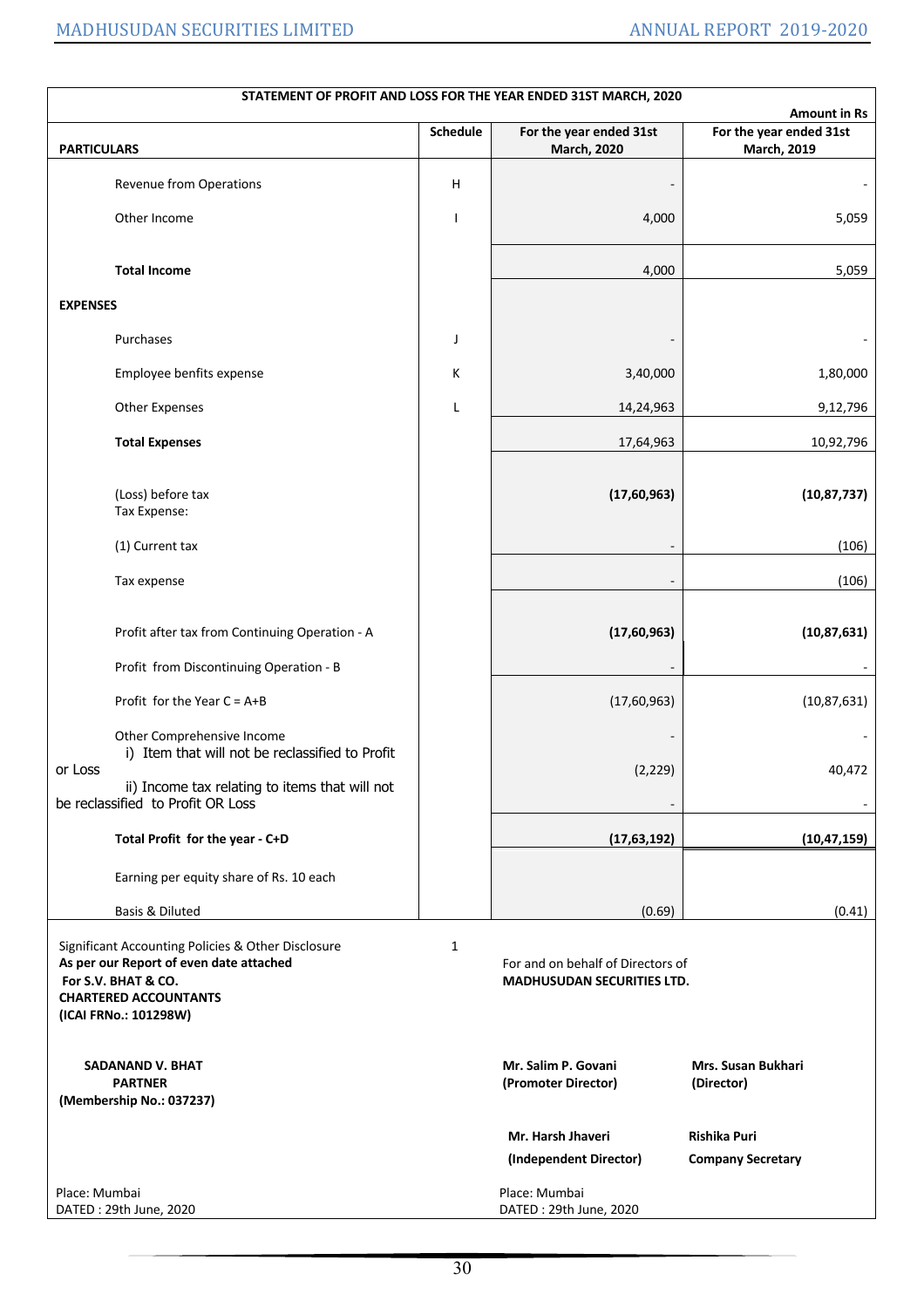|               | <b>CASH FLOW STATEMENT FOR THE YEAR ENDED MARCH 31, 2020</b>                                                                                                                                                                                                                                                                                                                                                                                                                                                          |               |                                                                           |                                          |
|---------------|-----------------------------------------------------------------------------------------------------------------------------------------------------------------------------------------------------------------------------------------------------------------------------------------------------------------------------------------------------------------------------------------------------------------------------------------------------------------------------------------------------------------------|---------------|---------------------------------------------------------------------------|------------------------------------------|
|               |                                                                                                                                                                                                                                                                                                                                                                                                                                                                                                                       |               | 2019 - 2020                                                               | 2018 - 2019                              |
| (1)           | CASH FLOW FROM OPERATING ACTIVITIES                                                                                                                                                                                                                                                                                                                                                                                                                                                                                   |               |                                                                           |                                          |
|               | Net Profit / (Loss) before Tax and Extraordinary items<br><b>ADJUSTMENTS FOR:</b>                                                                                                                                                                                                                                                                                                                                                                                                                                     |               | (17,60,963)                                                               | (10, 87, 737)                            |
|               | Dividend received<br>Less:                                                                                                                                                                                                                                                                                                                                                                                                                                                                                            |               | (4,000)                                                                   | (4,800)                                  |
|               | STT paid(Net of gains)<br>Add:                                                                                                                                                                                                                                                                                                                                                                                                                                                                                        |               | 137                                                                       | 51                                       |
|               | Operating Profit / (loss) before Working Capital Changes                                                                                                                                                                                                                                                                                                                                                                                                                                                              |               | (17, 64, 826)                                                             | (10, 92, 486)                            |
|               | (Increase) / Decrease in Other Current Assets                                                                                                                                                                                                                                                                                                                                                                                                                                                                         |               |                                                                           | 1,395                                    |
|               | Increase / (Decrease) in Other Current Liabilities                                                                                                                                                                                                                                                                                                                                                                                                                                                                    |               | 13,83,718                                                                 | 13,31,492                                |
|               | Cash (used) / generated from Operations                                                                                                                                                                                                                                                                                                                                                                                                                                                                               |               | (3, 81, 108)                                                              | 2,40,401                                 |
|               | Net Income Taxes paid / (Refund)<br>Less:                                                                                                                                                                                                                                                                                                                                                                                                                                                                             |               |                                                                           | (100)                                    |
| $(\parallel)$ | Net Cash Flow from Operating Activities<br>CASH FLOW FROM INVESTING ACTIVITIES                                                                                                                                                                                                                                                                                                                                                                                                                                        | (A)           | (3,81,108)                                                                | 2,40,501                                 |
|               | Dividend                                                                                                                                                                                                                                                                                                                                                                                                                                                                                                              |               | 4,000                                                                     | 4,800                                    |
|               | Sale of Investments (Net)                                                                                                                                                                                                                                                                                                                                                                                                                                                                                             |               | 1,36,264                                                                  | (50, 981)                                |
|               | Net cash used in investing activities                                                                                                                                                                                                                                                                                                                                                                                                                                                                                 | (B)           | 1,40,264                                                                  | (46, 181)                                |
| (III)         | CASH FLOW FROM FINANCING ACTIVITIES                                                                                                                                                                                                                                                                                                                                                                                                                                                                                   |               |                                                                           |                                          |
|               | Net cash generated from Financial Activities                                                                                                                                                                                                                                                                                                                                                                                                                                                                          | (C)           |                                                                           |                                          |
|               | NET CHANGES IN CASH AND CASH EQUIVALENTS (A+B+C)                                                                                                                                                                                                                                                                                                                                                                                                                                                                      |               | (2,40,844)                                                                | 1,94,320                                 |
|               | Cash and cash equivalents at the beginning of the year                                                                                                                                                                                                                                                                                                                                                                                                                                                                |               | 2,46,322                                                                  | 52,002                                   |
|               | Cash and cash equivalents at the close of the year                                                                                                                                                                                                                                                                                                                                                                                                                                                                    |               | 5,478                                                                     | 2,46,322                                 |
|               |                                                                                                                                                                                                                                                                                                                                                                                                                                                                                                                       |               | (2,40,844)                                                                | 1,94,320                                 |
|               | Notes:<br>1. The Cash flow statement has been prepared under the indirect method as set out in IND AS - 7<br>Cash Flow issued by The Institute of Chartered Accountants of India.<br>2. Cash and Cash Equivalents includes Cash and Bank Balance.<br>3. Figures of Previous years have been regrouped and rearranged wherever necessary to confirm with current<br>year's classification.<br>As per our attached reports on even date<br>For S.V. BHAT & CO.<br><b>CHARTERED ACCOUNTANTS</b><br>(ICAI FRNo.: 101298W) |               | FOR AND ON BEHALF OF THE BOARD<br><b>MADHUSUDAN SECURITIES LIMITED</b>    |                                          |
|               | SADANAND V. BHAT<br><b>PARTNER</b>                                                                                                                                                                                                                                                                                                                                                                                                                                                                                    |               | <b>MR. SALIM P. GOVANI</b><br><b>PROMOTER DIRECTOR</b><br><b>DIRECTOR</b> | <b>MRS. SAUSAN BUKHARI</b>               |
|               | (Membership No.: 037237)                                                                                                                                                                                                                                                                                                                                                                                                                                                                                              |               |                                                                           |                                          |
|               |                                                                                                                                                                                                                                                                                                                                                                                                                                                                                                                       |               | Mr. Harsh Jhaveri<br>(Independent Director)                               | Rishika Puri<br><b>Company Secretary</b> |
|               | Place: Mumbai<br>DATED: 29th June, 2020                                                                                                                                                                                                                                                                                                                                                                                                                                                                               | PLACE: MUMBAI | DATED: 29th June, 2020                                                    |                                          |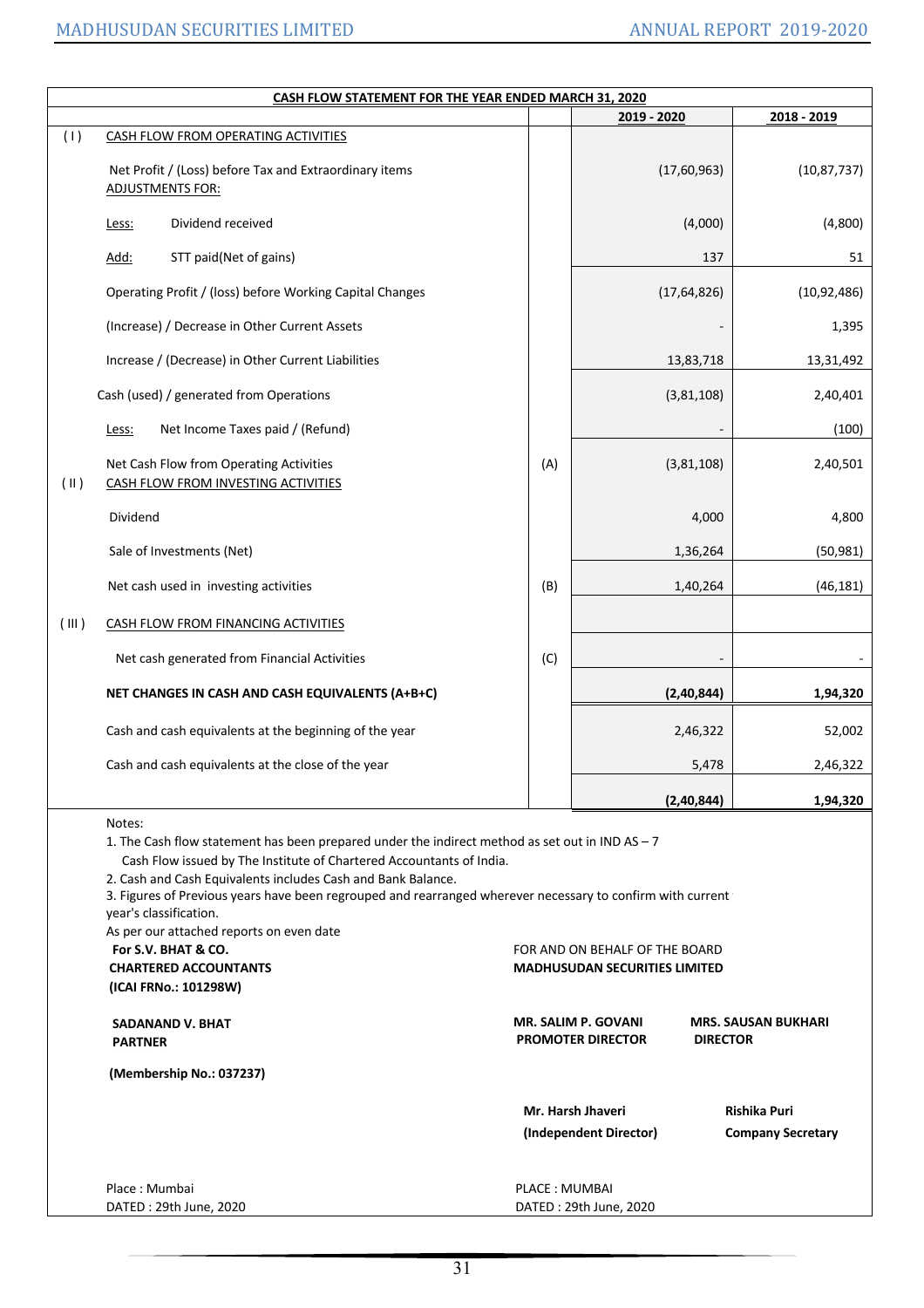| Statement of Changes in Equity for the year ended 31st March 2020<br>Amount in<br><b>Rs</b> |                                |                                                |                                   |                                      |                                         |                     |
|---------------------------------------------------------------------------------------------|--------------------------------|------------------------------------------------|-----------------------------------|--------------------------------------|-----------------------------------------|---------------------|
|                                                                                             | <b>Equity Share</b><br>Capital |                                                |                                   |                                      |                                         | <b>Other Equity</b> |
|                                                                                             |                                | <b>Securities</b><br>Premium<br><b>Account</b> | <b>Special</b><br>Reserve         | <b>Retained</b><br><b>Earnings</b>   | <b>Other</b><br>Comprehensive<br>Income | <b>TOTAL</b>        |
| Balance as at<br>01/04/2018                                                                 | 8,69,54,870                    | 8,20,74,180                                    | 43,00,000                         | (82, 121)                            | 1,22,930                                | 8,64,14,989         |
| Other comprehensive                                                                         |                                |                                                |                                   |                                      |                                         |                     |
| Income                                                                                      |                                |                                                |                                   |                                      |                                         |                     |
| Changes in accounting<br>policy or prior period<br>errors                                   |                                |                                                |                                   |                                      |                                         |                     |
| Restated Balance as at                                                                      |                                |                                                |                                   |                                      |                                         |                     |
| 01/04/2018                                                                                  | 8,69,54,870                    | 8,20,74,180                                    | 43,00,000                         | (82, 121)                            | 1,22,930                                | 8,64,14,989         |
| Additions during the<br>year                                                                |                                |                                                |                                   | (10, 87, 631)                        | 40,472                                  | (10, 47, 159)       |
| <b>Balance as at</b>                                                                        |                                |                                                |                                   |                                      |                                         |                     |
| 31/03/2019                                                                                  | 8,69,54,870                    | 8,20,74,180                                    | 43,00,000                         | (11,69,752)                          | 1,63,402                                | 8,53,67,830         |
|                                                                                             |                                |                                                |                                   |                                      |                                         |                     |
|                                                                                             | <b>Equity Share</b><br>Capital |                                                |                                   |                                      |                                         | <b>Other Equity</b> |
|                                                                                             |                                |                                                |                                   |                                      |                                         |                     |
|                                                                                             |                                | securities<br><b>Premium</b><br><b>Account</b> | <b>Special</b><br>Reserve         | Retained<br><b>Earnings</b>          | Other<br>Comprehensive<br>Income        | <b>TOTAL</b>        |
| <b>Balance as at</b><br>01/04/2019                                                          | 8,69,54,870                    | 8,20,74,180                                    | 43,00,000                         | (11,69,752)                          | 1,63,402                                | 8,53,67,830         |
| Additions during the                                                                        |                                |                                                |                                   |                                      |                                         |                     |
| year                                                                                        |                                |                                                |                                   | (17,60,963)                          | (2, 229)                                | (17, 63, 192)       |
|                                                                                             |                                |                                                |                                   |                                      |                                         |                     |
| <b>Balance as at</b>                                                                        |                                |                                                |                                   |                                      |                                         |                     |
| 31/03/2020                                                                                  | 8,69,54,870                    | 8,20,74,180                                    | 43,00,000                         | (29, 30, 715)                        | 1,61,173                                | 8,36,04,638         |
|                                                                                             |                                |                                                |                                   |                                      |                                         |                     |
| As per our Report of even date attached                                                     |                                |                                                | For and on behalf of Directors of |                                      |                                         |                     |
| For S.V. BHAT & CO.                                                                         |                                |                                                |                                   | <b>MADHUSUDAN SECURITIES LIMITED</b> |                                         |                     |
|                                                                                             |                                |                                                |                                   |                                      |                                         |                     |
| <b>CHARTERED ACCOUNTANTS</b><br>(ICAI FRNo.: 101298W)                                       |                                |                                                |                                   |                                      |                                         |                     |
|                                                                                             |                                |                                                |                                   |                                      |                                         |                     |
| <b>SADANAND V. BHAT</b>                                                                     |                                |                                                | Mr. Salim P. Govani               |                                      | Mrs. Susan Bukhari                      |                     |
| <b>PARTNER</b>                                                                              |                                |                                                | (Promoter Director)               |                                      | (Director)                              |                     |
| (Membership No.: 037237)                                                                    |                                |                                                |                                   |                                      |                                         |                     |
|                                                                                             |                                |                                                | Mr. Harsh Jhaveri                 |                                      | <b>Rishika Puri</b>                     |                     |
|                                                                                             |                                |                                                |                                   |                                      |                                         |                     |
|                                                                                             |                                |                                                | (Independent Director)            |                                      | <b>Company Secretary</b>                |                     |
| Place: Mumbai                                                                               |                                |                                                | Place: Mumbai                     |                                      |                                         |                     |
|                                                                                             |                                |                                                |                                   |                                      |                                         |                     |
| DATED: 29th June, 2020                                                                      | DATED: 29th June, 2020         |                                                |                                   |                                      |                                         |                     |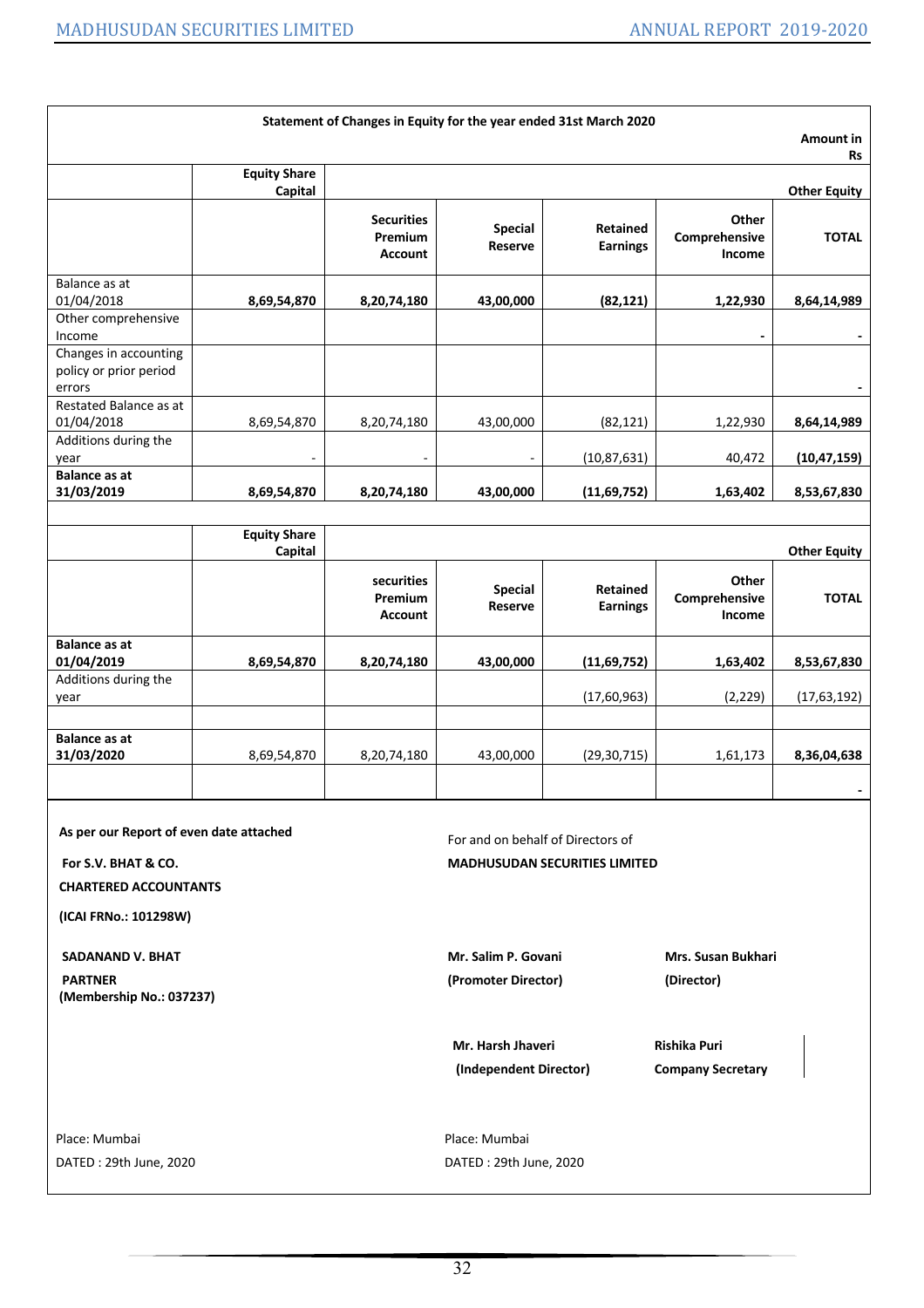#### **Notes on Ind AS financial statements for the year ended 31st March 2020**

#### **I. SIGNIFICANT ACCOUNTING POLICIES**

#### **1. A. Background**

MADHUSUDAN SECURITIES LIMITED ("the Company") is a public Company domiciled in India and incorporated under the provisions of Companies Act, 1956. The Company is incorporated with an object to carry on the business of trading in Goods & merchandise. 

The Company's shares are listed on Bombay Stock Exchange (BSE) in India.

#### **B. Basis of preparation**

#### 1.1. Statement of compliance with Ind AS

The financial statements of the Company have been prepared in accordance with Indian Accounting Standards (Ind AS) notified under Companies (Indian Accounting Standards) Rules, 2015 as amended from time to time.

#### 1.2. **Going concern**

- These financials are prepared on going concern basis on following basis:
- i) Company has incurred loss during the year and in the preceding previous year;
- ii) The Management is looking forward for better business avenues.

#### **1.3.** Functional and presentation of currency

The financial statements are prepared in Indian Rupees which is also the Company's functional currency. All amounts are rounded to the nearest rupees.

#### **1.4. Fair value measurement**

Fair value is the price that would be received to sell an asset or paid to transfer a liability in an orderly transaction between market participants at the measurement date.

The Company uses valuation techniques that are appropriate in the circumstances and for which sufficient data are available to measure fair value, maximizing the use of relevant observable inputs and minimizing the use of unobservable inputs.

Fair values, as applicable, have been determined for measurement and / or disclosure purpose using methods as prescribed in "Ind AS 113 Fair Value Measurement".

#### **1.5.** Use of significant accounting estimates, judgement and assumptions

The preparation of these financial statements in conformity with the recognition and measurement principles of Ind AS requires management to make estimates and assumptions that affect the reported balances of assets and liabilities, disclosure of contingent liabilities as on the date of financial statements and reported amounts of income and expenses for the periods presented. The Company based its assumptions and estimates on parameters available when the financial statements were prepared. Estimates and underlying assumptions are reviewed on an ongoing basis. Revisions to accounting estimates are recognized in the period in which the estimates are revised and future periods are affected.

#### **Estimates and Assumptions**

Key assumptions concerning the future and other key sources of estimation uncertainty at the reporting date that have a significant risk of causing a material adjustment to the carrying amounts of assets and liabilities within the next financial year are described as below. The estimates used in the preparation of the financial statements are prudent and reasonable. Difference between the actual results and estimates are recognized in the period in which the results are known/ materialized.

#### **C. Significant Accounting Policies**

# **1.6. Presentation and disclosure of financial statement**

All assets and liabilities have been classified as current and non-current as per Company's normal operating cycle and other criteria set out in Schedule III of the Companies Act, 2013 for a company whose financial statements are made in compliance with the Companies (India Accounting Standards) Rules, 2015.

Based on the nature of products / services and time between acquisition of assets for processing / rendering of services and their realization in cash and cash equivalents, operating cycle is less than 12 months, however for the purpose of current/ noncurrent classification of assets and liabilities, period of 12 months have been considered as its normal operating cycle.

The Company presents assets and liabilities in the balance sheet based on current / non-current classification.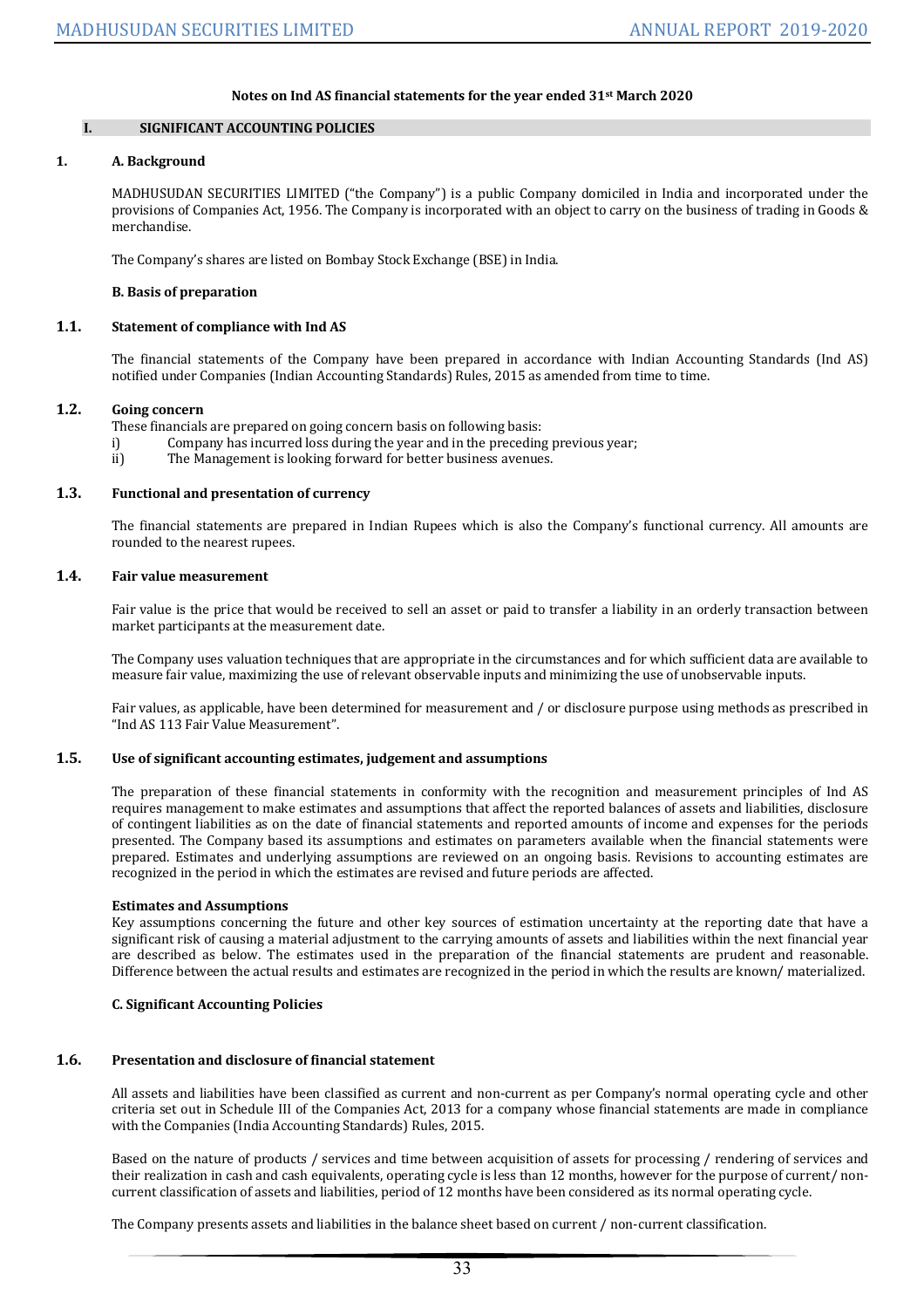#### An asset is treated as current when it is:

- Expected to be realized or intended to be sold or consumed in normal operating cycle
- Held primarily for the purpose of trading
- Expected to be realized within twelve months after the reporting period, or
- Cash or cash equivalents unless restricted from being exchanged or used to settle a liability for at least twelve months after the reporting period.

All other assets are classified as non-current.

# **A liability is current when:**

- It is expected to be settled in normal operating cycle
- It is held primarily for the purpose of trading
- It is due to be settled within twelve months after the reporting period, or
- There is no unconditional right to defer the settlement of the liability for at least twelve months after the reporting period.

The Company classifies all other liabilities as non-current.

#### **1.7. Property, Plant and Equipment and Depreciation**

#### **Recognition and measurement**

Under the previous GAAP, property, plant and equipment were carried at historical cost less depreciation and impairment losses, if any. On transition to Ind AS, the Company has availed the optional exemption under Ind AS 101 and accordingly it has used the carrying value as at the date of transition i.e. 1<sup>st</sup> April 2016 as the deemed cost of the property, plant & equipment under Ind AS.

Properties plant and equipment are stated at their cost of acquisition. Cost of an item of property, plant and equipment includes purchase price including non-refundable taxes and duties, borrowing cost directly attributable to the qualifying asset, any costs directly attributable to bringing the asset to the location and condition necessary for its intended use and the present value of the expected cost for the dismantling/decommissioning of the asset.

Subsequent costs are included in the asset's carrying amount or recognized as a separate asset, as appropriate, only when it is probable that future economic benefits associated with the item will flow to the Company. All other repair and maintenance costs are recognized in statement of profit and loss as incurred.

Capital work-in-progress comprises of cost incurred on property, plant and equipment under construction / acquisition that are not yet ready for their intended use at the Balance Sheet Date.

#### **Depreciation and useful lives**

Depreciation on the property, plant and equipment (other than freehold land and capital work in progress) is provided on a straight-line method (SLM) over their useful lives which is in consonance of useful life mentioned in Schedule II to the Companies Act, 2013. Depreciation in respect of fixed assets put to use during the year is provided on a pro-rata basis with reference to the date of installation of assets.

#### **De-recognition**

An item of property, plant and equipment and any significant part initially recognised is de-recognised upon disposal or when no future economic benefits are expected from its use or disposal. Any gain or loss arising on de-recognition of the asset (calculated as the difference between the net disposal proceeds and the carrying amount of the asset) is included in the statement of profit and loss when the asset is de-recognised.

## **1.8. Inventories**

Raw Material, packing material, stock in trade, work in progress and finished goods are valued at lower of cost and net realizable value as per Ind  $AS - 2$ .

Costs of finished goods, and work in progress are determined by taking material cost (net of Cenvat) and relevant appropriate overheads, but excluding borrowing costs.

#### **1.9.** Revenue recognition

Revenue is recognized to the extent that it is probable that the economic benefits will flow to the Company and the revenue can be reliably measured. Revenue is measured at the fair value of the consideration received or receivable, taking into account contractually defined terms of payment and excluding taxes or duties collected on behalf of the government and discounts given to the customers. The Company has applied the guidelines mentioned in Ind AS 18 for Revenue Recognition.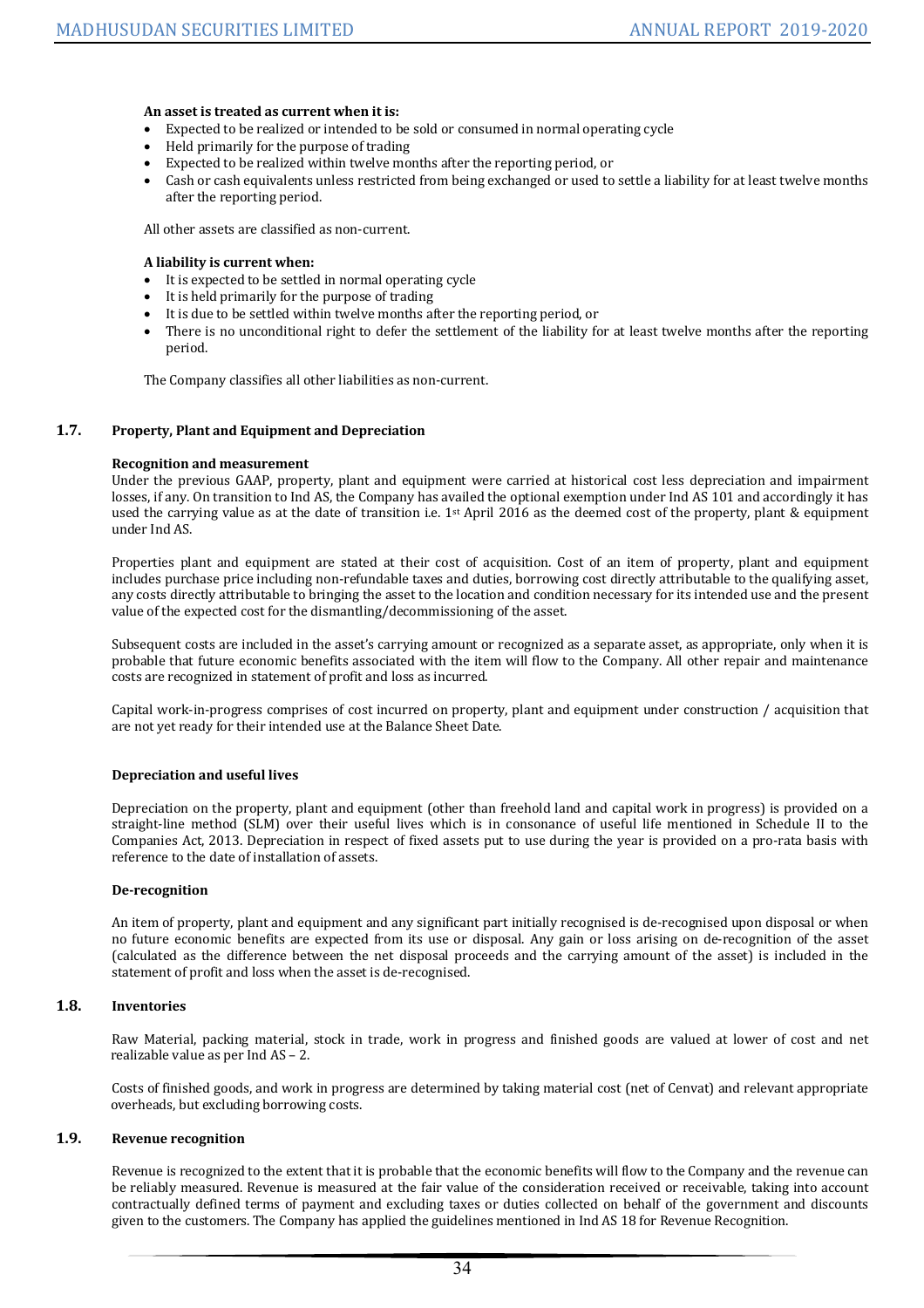Interest income is recognized on a time proportionate basis taking into account the amount outstanding and the rate as applicable.

Dividend is recognized on actual receipt basis.

#### **1.10. Employee benefits**

The Provisions of Provident Fund Act, 1952 and the payment of Gratuity Act, 1972 are not applicable to the Company at present as the number of employees does not exceed the permissible limit.

# **1.11. Taxes on income**

Provision for current tax is made after taking into consideration benefits admissible under the provisions of the Income Tax Act, 1961.

Minimum Alternate Tax (MAT) paid in accordance with the tax laws, which gives future economic benefits in the form of adjustment to future income tax liability, is considered as an asset if there is convincing evidence that the Company will pay normal income tax. Accordingly, MAT is recognized as an asset in the Balance Sheet when it is probable that future economic benefit associated with it will flow to the Company.

#### **1.12.** Investments in equity instruments at FVTOCI

The quoted and unquoted Equity investments are initially measured at fair value plus transaction costs. Subsequently, they are measured at fair value with gains and losses arising from changes in fair value recognized in other comprehensive income and accumulated in the 'Reserve for equity instruments through other comprehensive income'. The cumulative gain or loss is not reclassified to profit or loss on disposal of the investments.

There are no equity investments which are held for trading.

#### **1.13. Cash and cash equivalent**

Cash and cash equivalents include cash in hand, bank balances, deposits with banks (other than on lien) and all short term and highly liquid investments that are readily convertible into known amounts of cash and are subject to an insignificant risk of changes in value.

For the purpose of cash flow statement, cash and cash equivalent as calculated above also includes outstanding bank overdrafts as they are considered an integral part of the Company's cash management.

#### **1.14. Cash flow statement**

Cash flows are reported using the indirect method, where by net profit before tax is adjusted for the effects of transactions of a non-cash nature, any deferrals or accruals of past or future operating cash receipts or payments and item of income or expenses associated with investing or financing cash flows. The cash flows from operating, investing and financing activities are segregated.

#### 1.15. **Provisions, contingent liabilities, contingent assets**

A provision is recognized when the Company has a present obligation (legal or constructive) as a result of past event and it is probable that an outflow of resources will be required to settle the obligation, in respect of which a reliable estimate can be made. If the effect of time value of money is material, provisions are discounted using a current pre-tax rate that reflects, when appropriate, the risk specific to the liability. When discounting is used, the increase in the provision due to the passage of time is recognized as a finance cost. These are reviewed at each balance sheet date and adjusted to reflect the current best estimates.

A disclosure for a contingent liability is made when there is a possible obligation or a present obligation that may, but probably will not require an outflow of resources. When there is a possible obligation or a present obligation in respect of which likelihood of outflow of resources is remote, no provision or disclosure is made.

The Company does not recognize a contingent asset but discloses its existence in the financial statements if the inflow of economic benefits is probable. However, when the realization of income is virtually certain, then the related asset is no longer a contingent asset, but it is recognized as an asset.

Provisions, contingent liabilities, contingent assets and commitments are reviewed at each balance sheet date.

#### **1.16. Earnings per share**

Basic & Diluted earnings per share are computed using the net profit for the year attributable to the shareholders' and weighted average number of shares outstanding during the year.

#### **1.17.** Financial instruments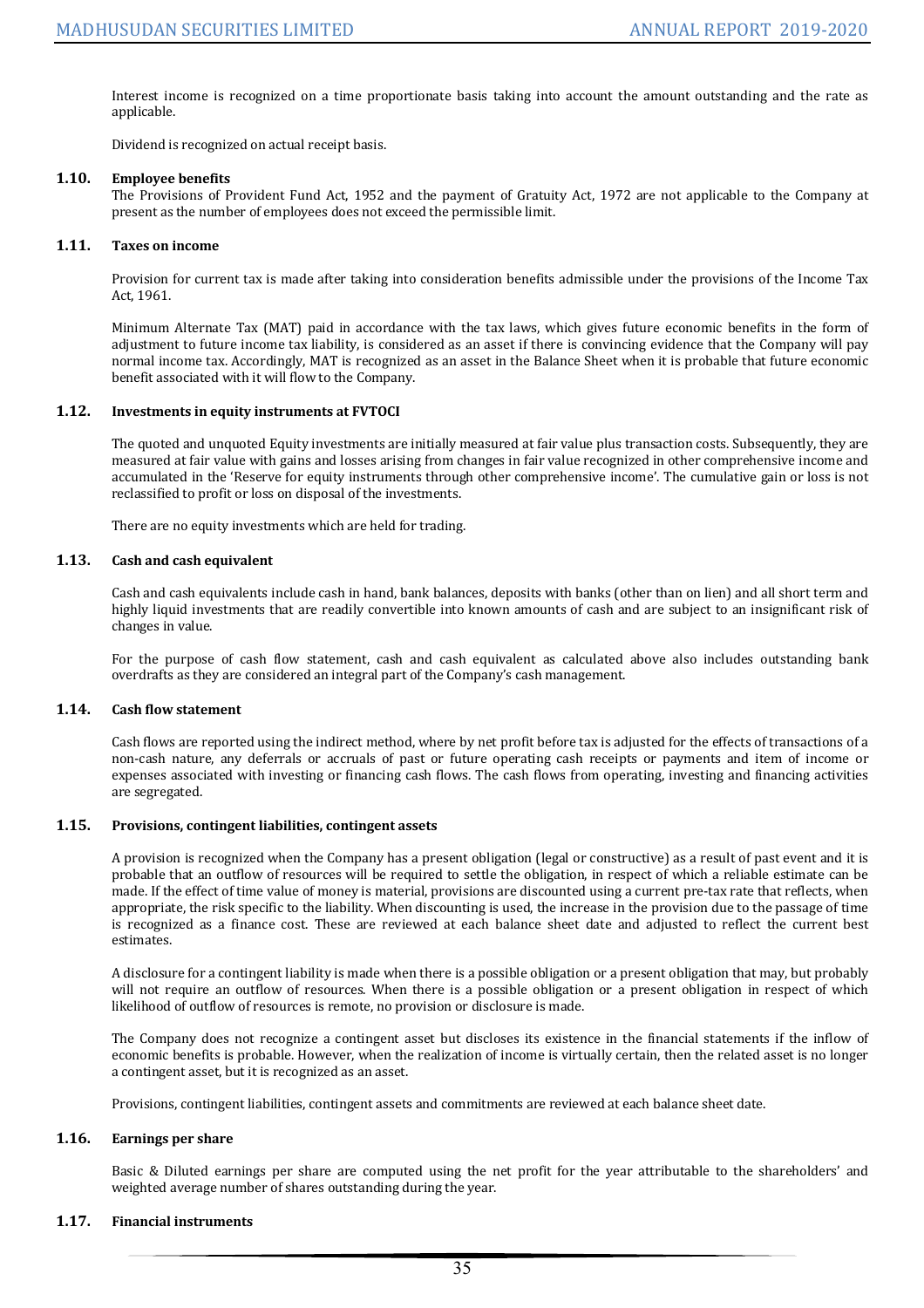A financial instrument is any contract that gives rise to a financial asset of one entity and a financial liability or equity instrument of another entity. Financial assets and financial liabilities are initially measured at fair value. Transaction costs that are directly attributable to the acquisition or issue of financial assets and financial liabilities (other than financial assets and financial liabilities at fair value through profit or loss) are added to or deducted from the fair value of the financial assets or financial liabilities, as appropriate, on initial recognition. Transaction costs directly attributable to the acquisition of financial assets or financial liabilities at fair value through profit or loss are recognized immediately in profit or loss.

#### Financial Investments

Non-Current Investments includes Investment in Partnership Firm which is stated at Original Capital invested, share of profit earned by the Firm and the interest earned on the Capital.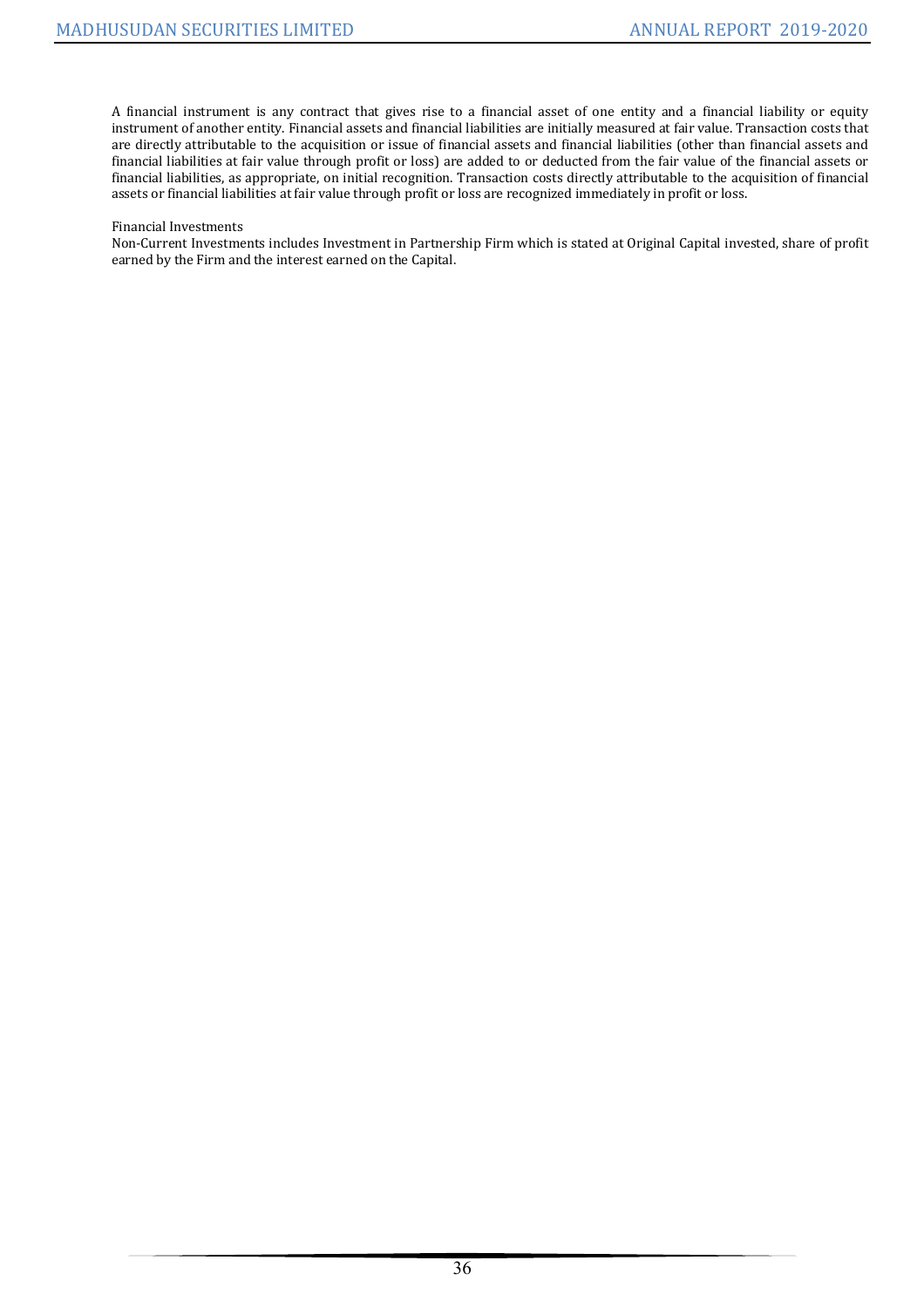|   | Schedules to Assets as at 31 <sup>st</sup> March 2020             |                        |                 |  |  |  |
|---|-------------------------------------------------------------------|------------------------|-----------------|--|--|--|
|   |                                                                   | <b>31st March 2020</b> | 31st March 2019 |  |  |  |
| A | <b>INVESTMENTS</b>                                                |                        |                 |  |  |  |
|   | <b>Investments in Equity instruments (Quoted) (At Fair Value)</b> |                        |                 |  |  |  |
|   | 25 Equity Shares (P.Y. 25) in Grasim Industries Ltd.              | 11,885                 | 21,455          |  |  |  |
|   | 135 Equity Shares(P.Y. 45) in UPL                                 |                        | 1,29,060        |  |  |  |
|   | <b>TOTAL (A)</b>                                                  | 11,885                 | 1,50,515        |  |  |  |
|   | <b>Investments in Equity instruments (Unquoted) (At Cost)</b>     |                        |                 |  |  |  |
|   | 20000 Equity Shares (P.Y. 20000) in Bhubaneswar Stock Exchange    | 20,000                 | 20,000          |  |  |  |
|   | 155 Equity Shares (P.Y. 155) in Baroda Rayon Corporation Ltd      | 1,550                  | 1,550           |  |  |  |
|   | 10000 Equity Shares (P.Y. 10000) in Goa Invecast Ltd              | 1,00,000               | 1,00,000        |  |  |  |
|   | 160 Equity Shares (P.Y. 160) in Gold star Steel & Alloy Ltd       | 1,600                  | 1,600           |  |  |  |
|   | 4100 Equity Shares (P.Y. 4100) in Haryana Industries              | 4,100                  | 4,100           |  |  |  |
|   | 3000 Equity Shares (P.Y. 3000) in Hitek Industries                | 3,000                  | 3,000           |  |  |  |
|   | 200 Equity Shares (P.Y. 200) in Hope Leasing                      | 200                    | 200             |  |  |  |
|   | 2136 Equity Shares (P.Y. 2136) in Orkay Industries                | 2,136                  | 2,136           |  |  |  |
|   | 4000 Equity Shares (P.Y. 4000) in Pooja Granites                  | 4,000                  | 4,000           |  |  |  |
|   | 5000 Equity Shares (P.Y. 5000) in Shubangini Holiday Resorts      | 50,000                 | 50,000          |  |  |  |
|   | 200 Equity Shares (P.Y. 200) in Thapaer Ispat                     | 200                    | 200             |  |  |  |
|   | TOTAL (B)                                                         | 1,86,786               | 1,86,786        |  |  |  |
|   |                                                                   |                        |                 |  |  |  |
|   |                                                                   | 1,98,671               | 3,37,301        |  |  |  |
|   |                                                                   |                        |                 |  |  |  |
| В | <b>INCOME TAX ASSET (NET)</b>                                     |                        |                 |  |  |  |
|   | Income Tax (Net)                                                  | 1,67,452               | 1,67,452        |  |  |  |
|   | MAT credit entitlement                                            | 22,406                 | 22,406          |  |  |  |
|   |                                                                   |                        |                 |  |  |  |
|   |                                                                   | 1,89,858               | 1,89,858        |  |  |  |
|   |                                                                   |                        |                 |  |  |  |
| C | <b>OTHER NON CURRENT ASSETS</b>                                   |                        |                 |  |  |  |
|   | Primius Retail Pvt. Ltd. (amount paid by cheque) (doubtful)       | 12,00,00,000           | 12,00,00,000    |  |  |  |
|   | (See Note II (1) (d)<br>Forfeited Shares (To be reissued)         | 6,14,28,470            | 6,14,28,470     |  |  |  |
|   | (See Note II (1) (a)                                              |                        |                 |  |  |  |
|   | Other Advances / Receivables (doubtful)                           | 12,81,770              | 12,81,770       |  |  |  |
|   | (See Note II (1) (e)                                              |                        |                 |  |  |  |
|   |                                                                   |                        |                 |  |  |  |
|   |                                                                   | 18,27,10,240           | 18,27,10,240    |  |  |  |
| D |                                                                   |                        |                 |  |  |  |
|   | <b>Cash and Cash Equivalent</b><br><b>Balance with Bank</b>       | 5,462                  | 2,45,596        |  |  |  |
|   | Cash in hand                                                      | 16                     | 726             |  |  |  |
|   |                                                                   | 5,478                  | 2,46,322        |  |  |  |
|   |                                                                   |                        |                 |  |  |  |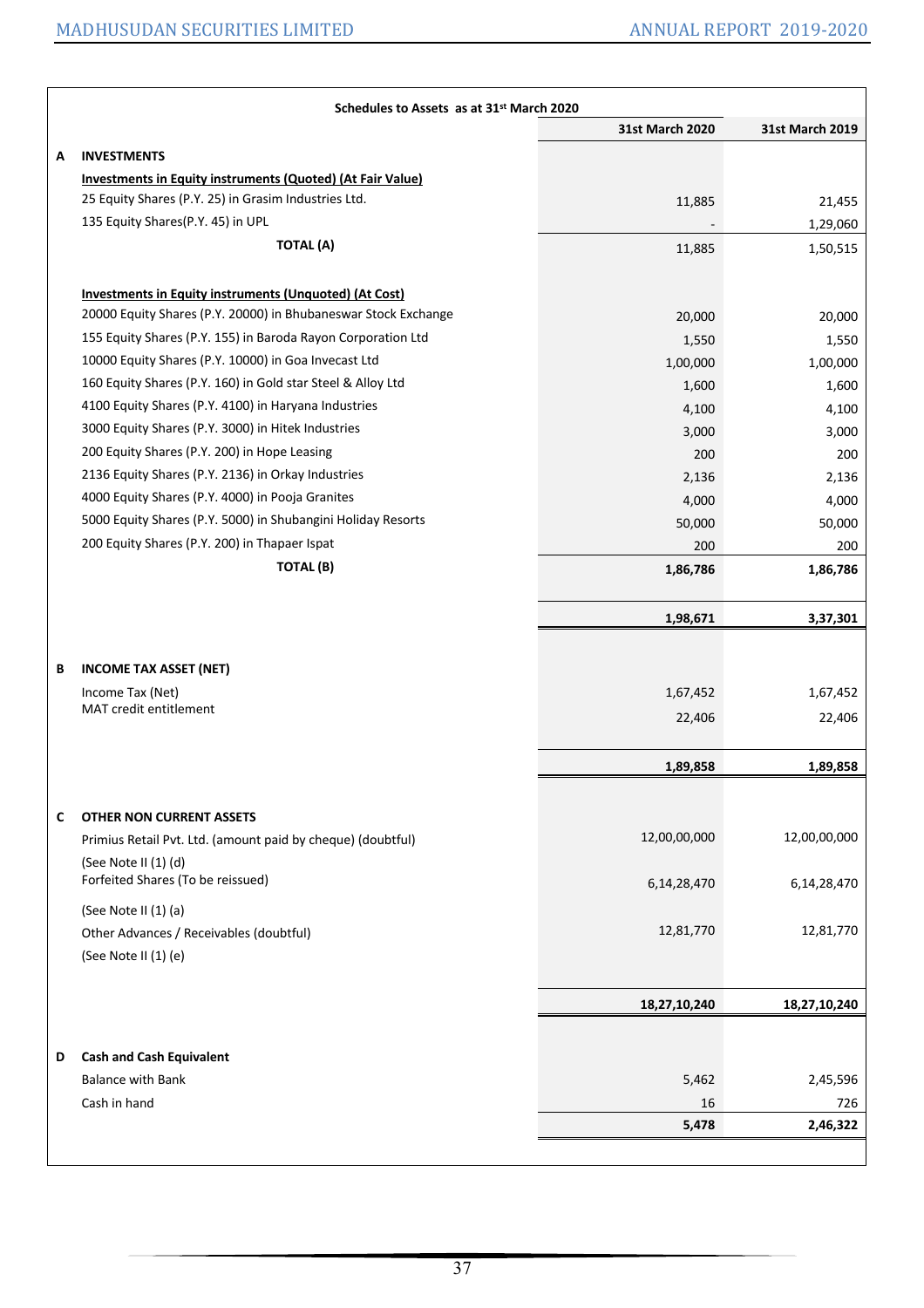|    | Schedules to Liabilities as at 31 <sup>st</sup> March 2020                                                    |              |               |
|----|---------------------------------------------------------------------------------------------------------------|--------------|---------------|
|    |                                                                                                               |              | Amount in Rs. |
|    |                                                                                                               | 31st March   | 31st March    |
|    |                                                                                                               | 2020         | 2019          |
| F. | <b>Equity Share Capital</b>                                                                                   |              |               |
|    | 1. Authorised Capital-                                                                                        |              |               |
|    | 1,50,00,000 (Previous Year 1,50,00,000) Equity Shares of                                                      |              |               |
|    | $Rs$ 10/- only                                                                                                | 15,00,00,000 | 15,00,00,000  |
|    |                                                                                                               |              |               |
|    |                                                                                                               | 15,00,00,000 | 15,00,00,000  |
|    |                                                                                                               |              |               |
|    | 2. Issued, Subscribed & Fully Paid Up-                                                                        |              |               |
|    | 25,52,640 (Previous Year 25,52,640) Equity Shares of Rs                                                       |              | 2,55,26,400   |
|    | $10/-$ only                                                                                                   | 2,55,26,400  |               |
|    |                                                                                                               |              |               |
|    | 3. Forfeited Shares                                                                                           |              |               |
|    | 61,42,847 Equity Shares (P.Y 61,42,847) of Rs. 10/- each                                                      |              | 6,14,28,470   |
|    | (contractually unpaid)                                                                                        | 6,14,28,470  |               |
|    |                                                                                                               |              | 8,69,54,870   |
|    |                                                                                                               | 8,69,54,870  |               |
|    | 7. VIII a Marriera e la carta de la calega de contra de concelerat e a carta de las de Marco de Carta de la c |              |               |

(a) The Company has only one class of equity shares having a part value of Rs 10 per share (b) Each holder of equity shares is entitled to one vote per share

# **3. Reconciliation of the number of shares:**

|                                                 |                          | <b>31st March 2020</b>   |               | <b>31st March 2019</b> |
|-------------------------------------------------|--------------------------|--------------------------|---------------|------------------------|
| Equity shares of Rs 10/- each                   | No. of shares            | <b>Rs (Amount)</b>       | No. of shares | <b>Rs (Amount)</b>     |
| Shares outstanding at the beginning of the year | 25,52,640                | 2,55,26,400              | 25,52,640     | 2,55,26,400            |
| Shares issued during the year                   | -                        | $\overline{\phantom{0}}$ |               |                        |
| Shares bought back during the year              | $\overline{\phantom{a}}$ | $\overline{\phantom{0}}$ | -             |                        |
| Shares outstanding at the beginning of the year | 25,52,640                | 2,55,26,400              | 25,52,640     | 2,55,26,400            |

# **4. Equity Shares Holders Holding More than 5% of total shareholding**

|                                       |               | As At 31.03.2020    | As At 31.03.2019 |                     |  |
|---------------------------------------|---------------|---------------------|------------------|---------------------|--|
| Name of Shareholders                  | No. of Shares | Percentage of       | No. of Shares    | Percentage of       |  |
|                                       | <b>Held</b>   | <b>Shareholding</b> | Held             | <b>Shareholding</b> |  |
| Foresight Holding Pvt Ltd             | 974523        | 38.18%              | 974523           | 38.18%              |  |
| Dewsoft Overseas Pvt Ltd              | 394736        | 15.46%              | 394736           | 15.46%              |  |
| Acme Investment Consultants Pyt Ltd   | 263157        | 10.31%              | 263157           | 10.31%              |  |
| <b>Growsafe Securities Pvt Ltd</b>    | 230026        | 9.01%               | 230026           | 9.01%               |  |
| Indusage Advisors Ltd                 | 231000        | 9.05%               | 231000           | 9.05%               |  |
| Exemplar International Pvt Ltd        | 134800        | 5.28%               | 134800           | 5.28%               |  |
| Primus Retail Pvt Ltd (See Note 16.1) | 0             | 0.00%               |                  | 0.00%               |  |
| Total                                 | 2228242       | 87.29%              | 2228242          | 87.29%              |  |

**5. Aggregate number of shares bought back during the period of five years immediately preceding the balance sheet date:** There was no buy back of shares during the period of five years immediately preceding the balance sheet date.

| <b>G</b> Other Current Liabilities: | 31st March<br>2020 | 31st March<br>2019 |
|-------------------------------------|--------------------|--------------------|
|                                     |                    |                    |
| <b>Statutory Liabilities</b>        | 12,800             | 11,919             |
| Payable to former Promoter Group    | 40,48,130          | 40,48,130          |
| Payable to Promoter Group           | 62,90,784          | 48,40,624          |
| Other Payables                      | 21,93,024          | 22,60,347          |
|                                     |                    |                    |
| Total                               | 1,25,44,738        | 1,11,61,020        |
|                                     |                    |                    |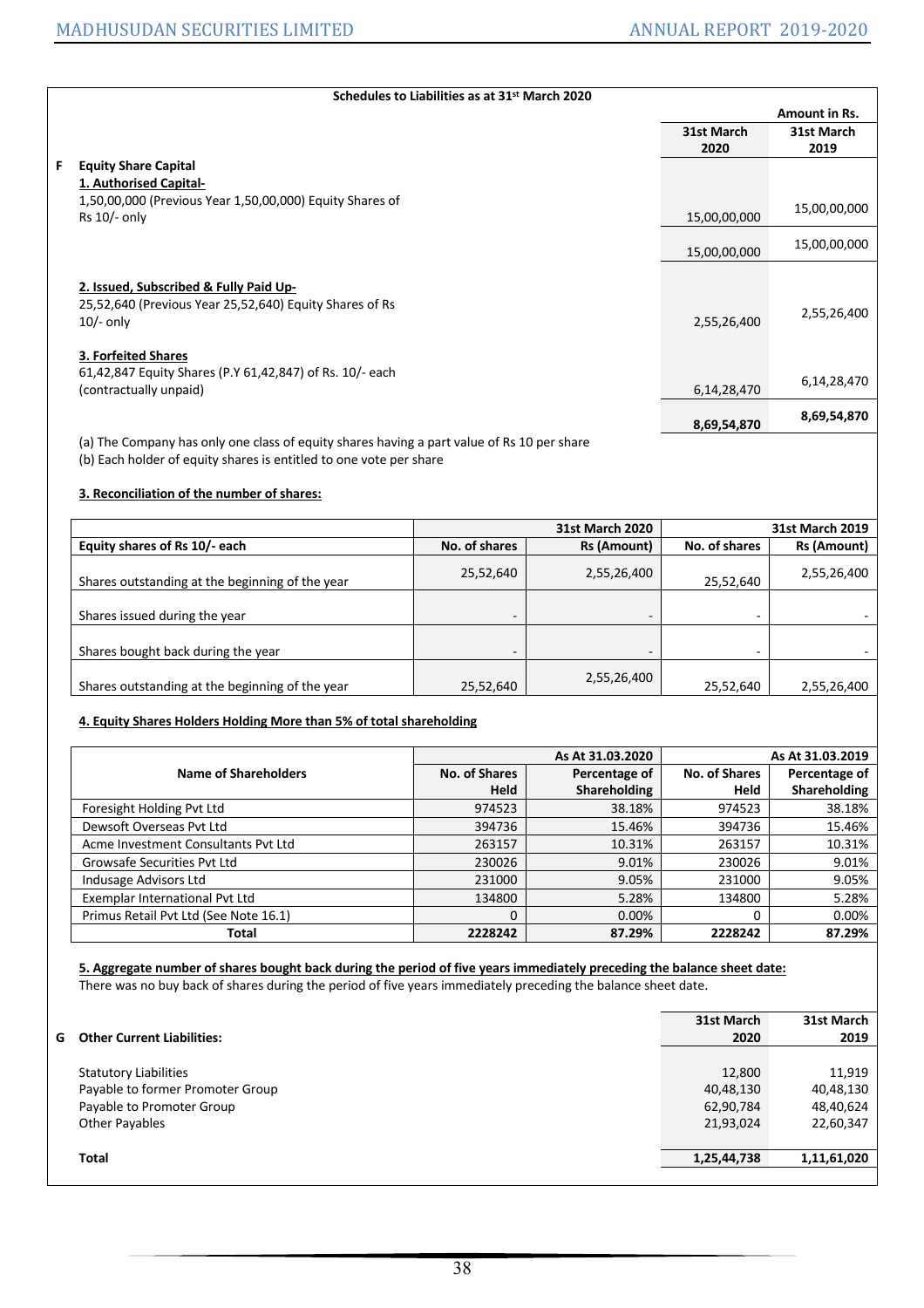| Schedules to Statement of Profit and Loss for the year ended 31st March 2020 |                        |                 |  |  |  |  |
|------------------------------------------------------------------------------|------------------------|-----------------|--|--|--|--|
|                                                                              |                        | Amount in Rs.   |  |  |  |  |
|                                                                              | <b>31st March 2020</b> | 31st March 2019 |  |  |  |  |
|                                                                              |                        |                 |  |  |  |  |
| <b>Revenue From Operations</b><br>н                                          |                        |                 |  |  |  |  |
| Sale of Shares (Futures)                                                     |                        |                 |  |  |  |  |
|                                                                              | $\blacksquare$         |                 |  |  |  |  |
|                                                                              |                        |                 |  |  |  |  |
| <b>Other Income</b><br>$\mathbf{I}$                                          |                        |                 |  |  |  |  |
| Dividend on Shares                                                           | 4,000                  | 4,800           |  |  |  |  |
| Interest on Income tax refund                                                |                        | 10              |  |  |  |  |
| Other Income                                                                 |                        | 249.00          |  |  |  |  |
|                                                                              |                        |                 |  |  |  |  |
|                                                                              | 4,000                  | 5,059           |  |  |  |  |
| Cost of raw material and components consumed<br>J                            |                        |                 |  |  |  |  |
| Inventory at the beginning of the year                                       |                        |                 |  |  |  |  |
| Add: Purchases                                                               |                        |                 |  |  |  |  |
| Less: inventory at the end of the year                                       |                        |                 |  |  |  |  |
| Cost of raw material and components consumed                                 |                        |                 |  |  |  |  |
|                                                                              |                        |                 |  |  |  |  |
| <b>Employee Benefit Expenses</b><br>K                                        |                        |                 |  |  |  |  |
| Salaries and Bonus                                                           | 3,40,000               | 180000          |  |  |  |  |
|                                                                              | 3,40,000               | 1,80,000        |  |  |  |  |
|                                                                              |                        |                 |  |  |  |  |
| <b>Other Expenses</b><br>L.                                                  |                        |                 |  |  |  |  |
| <b>Compliance Expenses</b>                                                   |                        |                 |  |  |  |  |
| Depository Fees                                                              | 53,100                 | 51,879          |  |  |  |  |
| Insurance                                                                    | 3,540                  | 3,540           |  |  |  |  |
| Listing and Stock Exchange Fees                                              | 3,54,000               | 2,95,000        |  |  |  |  |
| Registrar Fees                                                               | 83,235                 | 80,404          |  |  |  |  |
| <b>ROC filling Expenses</b>                                                  | 13,600                 |                 |  |  |  |  |
| <b>Statutory Advertisement Fees</b>                                          | 50,903                 | 24,821          |  |  |  |  |
|                                                                              |                        |                 |  |  |  |  |
| <b>Administrative Expenses</b>                                               |                        |                 |  |  |  |  |
| <b>Bank &amp; Demat Charges</b>                                              | 885                    | 1,469           |  |  |  |  |
| Miscellaneous Expenses                                                       | 16,043                 | 26,586          |  |  |  |  |
| Postage & Courier                                                            | 3,280                  | 700             |  |  |  |  |
| Printing & Stationery                                                        | 7,000                  | 8,000           |  |  |  |  |
| <b>Professional Fees</b>                                                     | 2,48,060               | 2,07,697        |  |  |  |  |
| <b>Security Transaction Tax</b>                                              | 137                    | 300             |  |  |  |  |
| statutory Dues                                                               | 3,78,780               |                 |  |  |  |  |
| Payment to Auditors                                                          |                        |                 |  |  |  |  |
| - Statutory Audit                                                            | 1,00,000               | 1,00,000        |  |  |  |  |
| - Company Law Matters                                                        | 1,12,400               | 1,12,400        |  |  |  |  |
|                                                                              |                        |                 |  |  |  |  |
|                                                                              | 14,24,963              | 9,12,796        |  |  |  |  |
|                                                                              |                        |                 |  |  |  |  |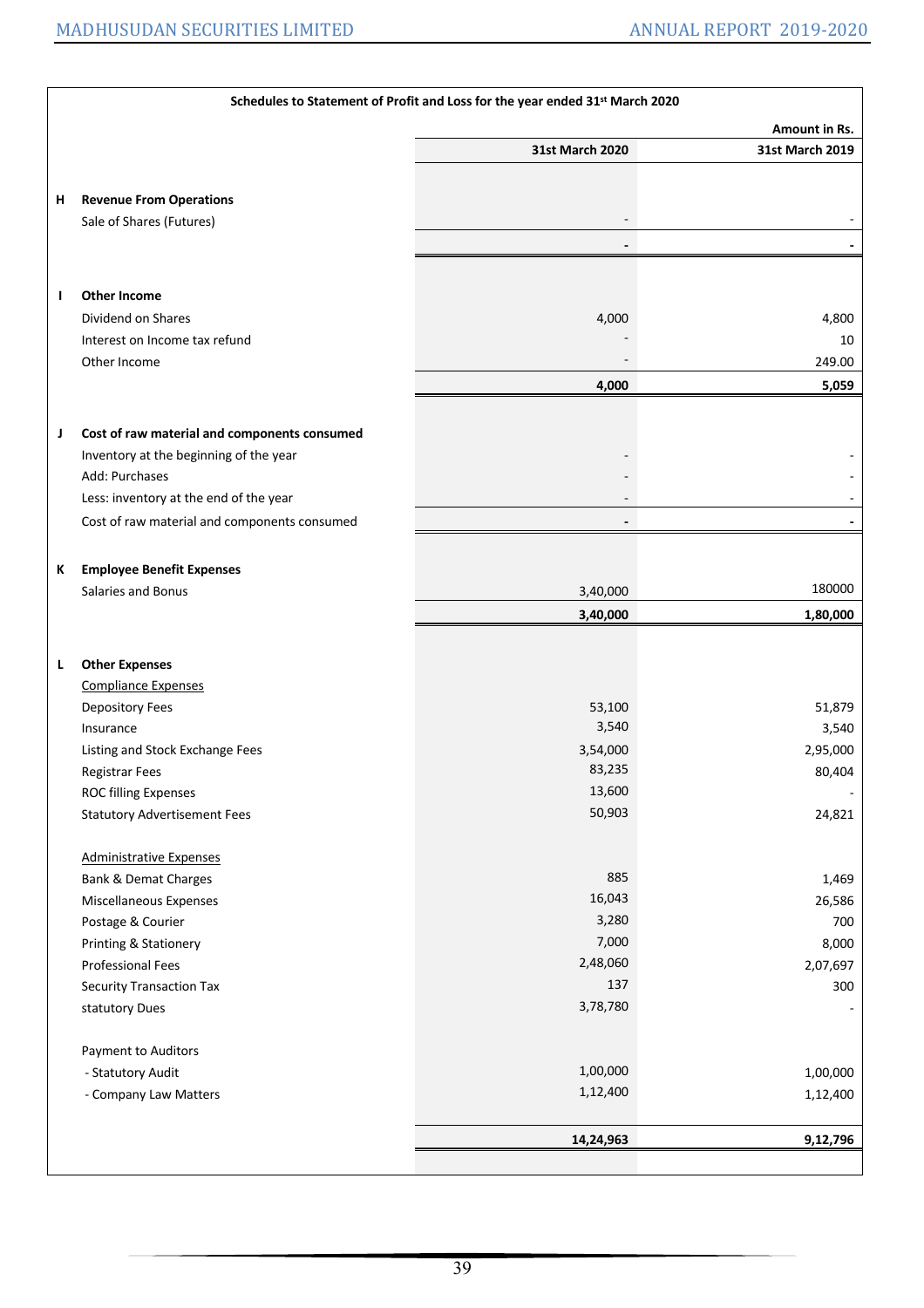## **II. OTHER DISCLOSURES**

1. (a) The 61,42,847 equity Shares of Rs. 10/- each were issued as part consideration other than cash to Primus Retail Pvt. Ltd. pursuant to Business Transfer Agreement (BTA) dated 04/02/2011 for transfer of its Brand & Business.

> However, Karnataka High Court has declined Primus Retail Pvt. Ltd. to transfer the Brand & Business. Hence, due to non-performance by Primus Retail Pvt. Ltd. of their obligation, BTA Agreement stands cancelled. Therefore, equity shares issued in lieu of BTA stands null and void by the Board of Directors and consequently the said shares has been revoked  $/$  forfeited (to be reissued) by the Company pending statutory approvals from the appropriate authorities.

> Further the face values of such shares of Rs. 10/- are accounted as Forfeited Shares (to be reissued) through Scheme of arrangement under the Companies Act, in due course for further re-allotment.

- (b) In view of the above, the securities premium charged to 61,42,847 equity shares at the time of allotment has been reversed from the premium account to give effect of such forfeited equity shares by the Board for fair presentation of the financial statements.
- (c) The 61,42,847 Equity Shares considered as forfeited by the Company are yet to be repossessed from the Primus Retail Pvt. Ltd. and are to be allotted / reissued as per requisite statutory approvals from the authorities and Stock Exchange for trade purposes. Therefore, the effective capital of the company is reduced to Rs. 2,55,26,400.
- (d) The Company had paid Rs. 12 Crores to Primus Retail (P) Ltd. pursuant to the BTA and Shares were issued for consideration other than cash prior to transfer of Brand & Business assets. However, the Primus Retail Pvt. Ltd. could not honour the Agreement due to Court order. Therefore, amount of Rs. 12 Crores paid for the contract stands recoverable which is treated as Advance to be recovered in cash or kind and the shares are revoked & forfeited.
- (e) The Primus Retail P. L. has been declared under liquidation, hence, the advance of Rs. 12 Crores has become doubtful in nature and Equity hares are revoked & forfeited. No provision of doubtful advances is made in the books of accounts since Management is putting efforts for recovery or settlement with the concerned persons on account of liquidation of Primus Retail Pvt. Ltd.
- (f) The Company had given business advance to one party in earlier year for which the receivable is doubtful in nature. No provision of doubtful advances is made in the books of accounts since Management is putting efforts for recovery or settlement.
- 2. The Company holds some old investment in Equity Shares of companies of around Rs. 1.87 Lakhs. However, the Company has not fair valued the unquoted investments and the investments are carried at cost. The Management is under the process of getting valuation of the companies. Further, no provision for diminution in value of investments is made for the same.
- 3. (a) Contingent Liability

As declared by the Management, there are no Claims against the Company and / or any contingent liabilities to the company as on March 31, 2020.

(b) Capital Commitments

As per the Management, no capital Commitment or any future contracts are made by the Company.

- 4. The Company has no significant business activities at present. Therefore, the Company has not provided for any deferred taxes on Business losses made during the year.
- 5. SEGMENT REPORTING (as per Ind AS 108 issued by I.C.A.I.): The Company has mainly one reportable business segment and hence no further disclosures is required under Ind AS - 108 on segment reporting.
- 6. The outstanding balance of assets considered good and liabilities are actuals as they appear in the books of accounts and are subject to reconciliation / adjustments, if any, and confirmation by respective parties.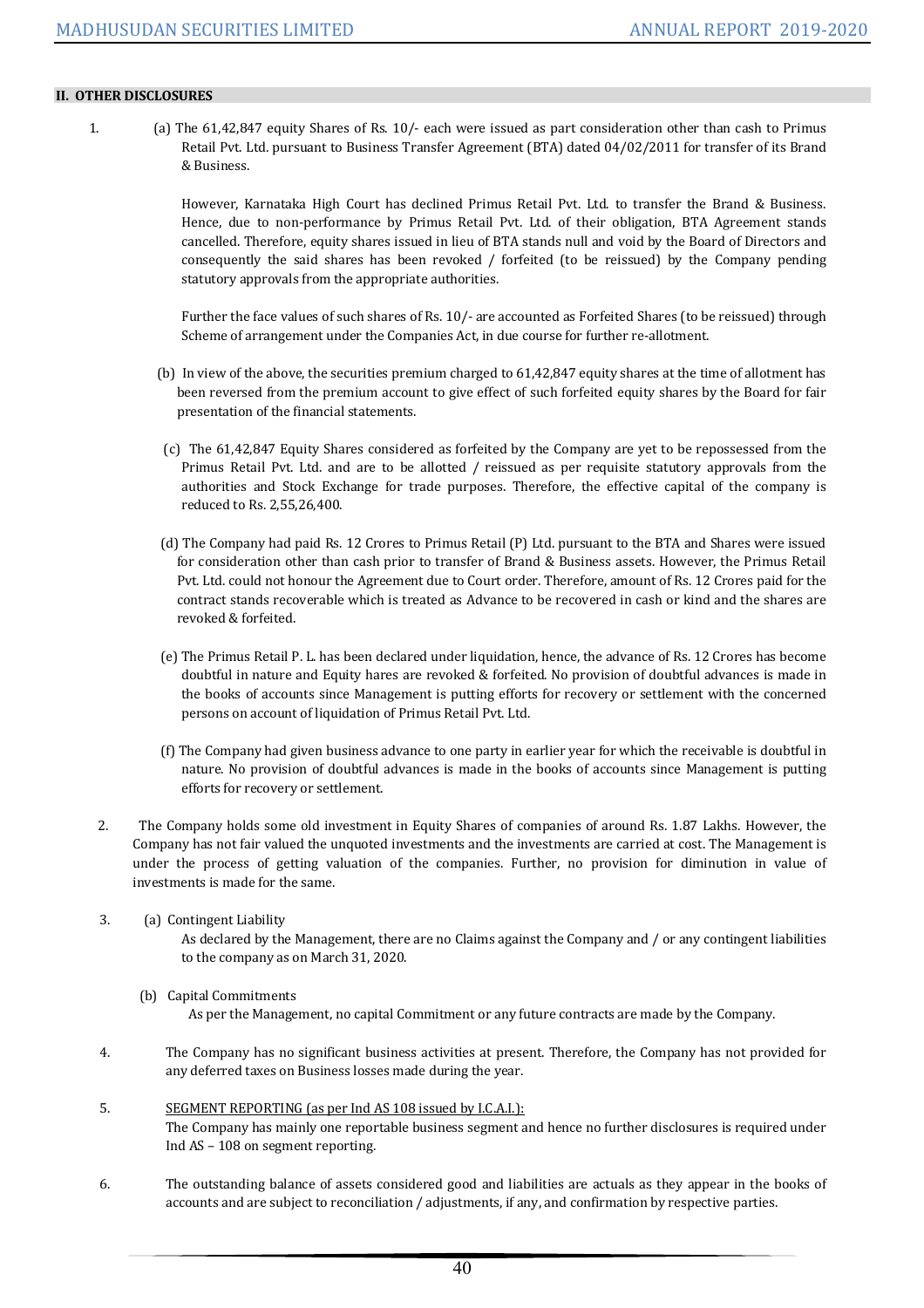- 7. **RELATED PARTY DISCLOSURE (as per Ind AS 24 issued by I.C.A.I):** The transaction with the related party is mentioned in the specific Notes, as applicable
- 8. Previous year's figures are regrouped and / or rearranged, wherever necessary.

As per our Report of even date attached **For S. V. BHAT & CO. FOR AND ON BEHALF OF THE BOARD** CHARTERED ACCOUNTANTS (ICAI Firm Reg. No. 101298W)

PROMOTER DIRECTOR DIRECTOR

MR. SALIM P. GOVANI MRS. SAUSAN BUKHARI

SADANAND V. BHAT NORDON BANG THAT MESSEL AND MR. HARSH JAVERI MS. MS. RISHIKA PURI PARTNER INDEPENDENT DIRECTOR COMPANY SECRETARY (Membership No.: 037237)

PLACE: MUMBAI PLACE: MUMBAI DATED: June 29, 2020 DATED: June 29, 2020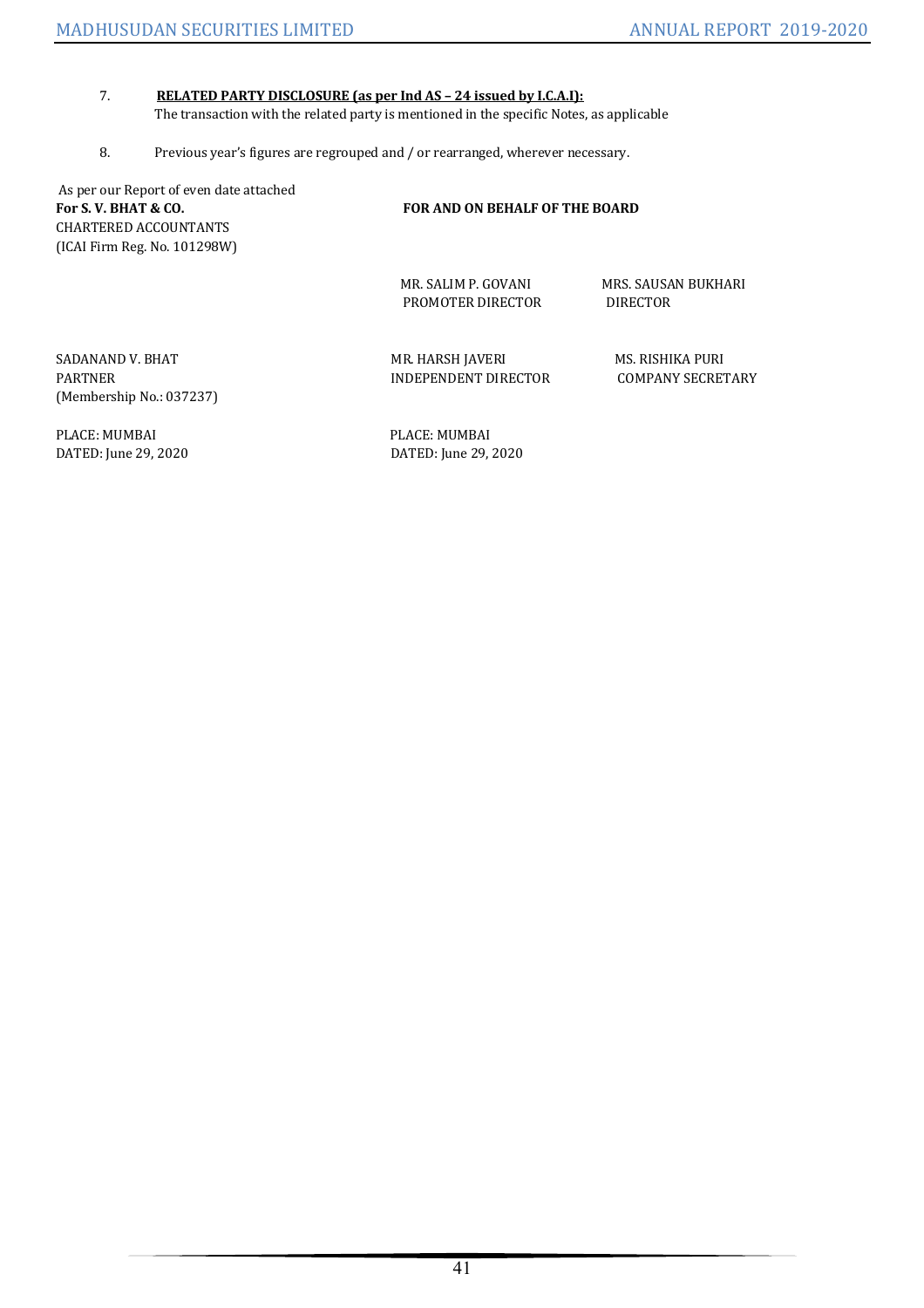| NOTES TO FINANCIAL STATEMENTS FOR THE YEAR ENDED 31ST MARCH 2020                                         |                                                                            |                                                                               |            |  |  |  |  |  |
|----------------------------------------------------------------------------------------------------------|----------------------------------------------------------------------------|-------------------------------------------------------------------------------|------------|--|--|--|--|--|
|                                                                                                          | RELATED PARTY DISCLOSURE AS PER IND AS 24                                  |                                                                               |            |  |  |  |  |  |
|                                                                                                          | <b>RELATIONSHIP:</b>                                                       |                                                                               |            |  |  |  |  |  |
| (A)                                                                                                      | Enterprises over which key management personnel have significant influence |                                                                               |            |  |  |  |  |  |
|                                                                                                          | Foresight Holding Capital Limited                                          |                                                                               |            |  |  |  |  |  |
| (B)                                                                                                      | <b>Key Management Personnel And Their Relatives:</b>                       |                                                                               |            |  |  |  |  |  |
|                                                                                                          | Mr. Salim P Govani                                                         |                                                                               |            |  |  |  |  |  |
|                                                                                                          |                                                                            |                                                                               |            |  |  |  |  |  |
|                                                                                                          |                                                                            |                                                                               |            |  |  |  |  |  |
| THE FOLLOWING TRANSACTIONS WERE CARRIED OUT WITH THE RELATED PARTIES IN THE ORDINARY COURSE OF BUSINESS: |                                                                            |                                                                               |            |  |  |  |  |  |
|                                                                                                          |                                                                            |                                                                               |            |  |  |  |  |  |
|                                                                                                          | Amount in Rs.                                                              |                                                                               |            |  |  |  |  |  |
|                                                                                                          |                                                                            |                                                                               |            |  |  |  |  |  |
|                                                                                                          |                                                                            |                                                                               |            |  |  |  |  |  |
|                                                                                                          |                                                                            | Enterprises over which key management<br>personnel have significant influence |            |  |  |  |  |  |
| SR. NO.                                                                                                  | <b>Nature of Transactions</b>                                              | 31.03.2020                                                                    | 31.03.2019 |  |  |  |  |  |
|                                                                                                          | <b>Oher Payables</b>                                                       |                                                                               |            |  |  |  |  |  |
|                                                                                                          | Foresight Holding Capital Limited                                          | 62,90,784                                                                     | 48,40,624  |  |  |  |  |  |
|                                                                                                          |                                                                            |                                                                               |            |  |  |  |  |  |